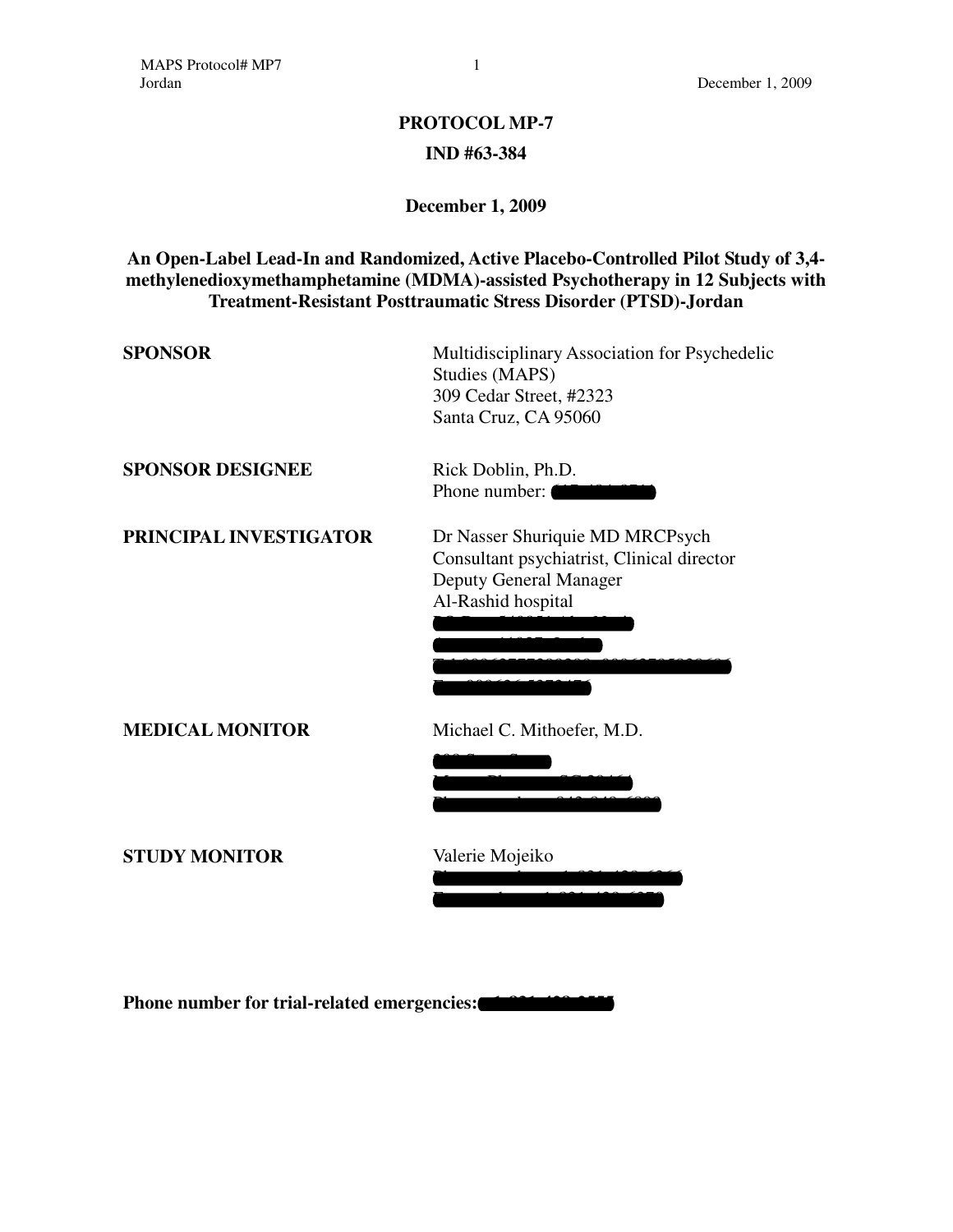|  | Table of Contents |
|--|-------------------|
|--|-------------------|

| 4.3 MDMA Doses, Compounding, and Labeling<br>13                                     |  |
|-------------------------------------------------------------------------------------|--|
|                                                                                     |  |
|                                                                                     |  |
|                                                                                     |  |
|                                                                                     |  |
|                                                                                     |  |
|                                                                                     |  |
|                                                                                     |  |
|                                                                                     |  |
|                                                                                     |  |
|                                                                                     |  |
|                                                                                     |  |
|                                                                                     |  |
|                                                                                     |  |
|                                                                                     |  |
| 7.1 Screening 3                                                                     |  |
|                                                                                     |  |
| 7.3 Risks and Discomforts of Completing Assessments and Measures ________________ 3 |  |
| 7.4 Risks and Discomforts Associated with Non-Experimental and Experimental         |  |
|                                                                                     |  |
|                                                                                     |  |
|                                                                                     |  |
|                                                                                     |  |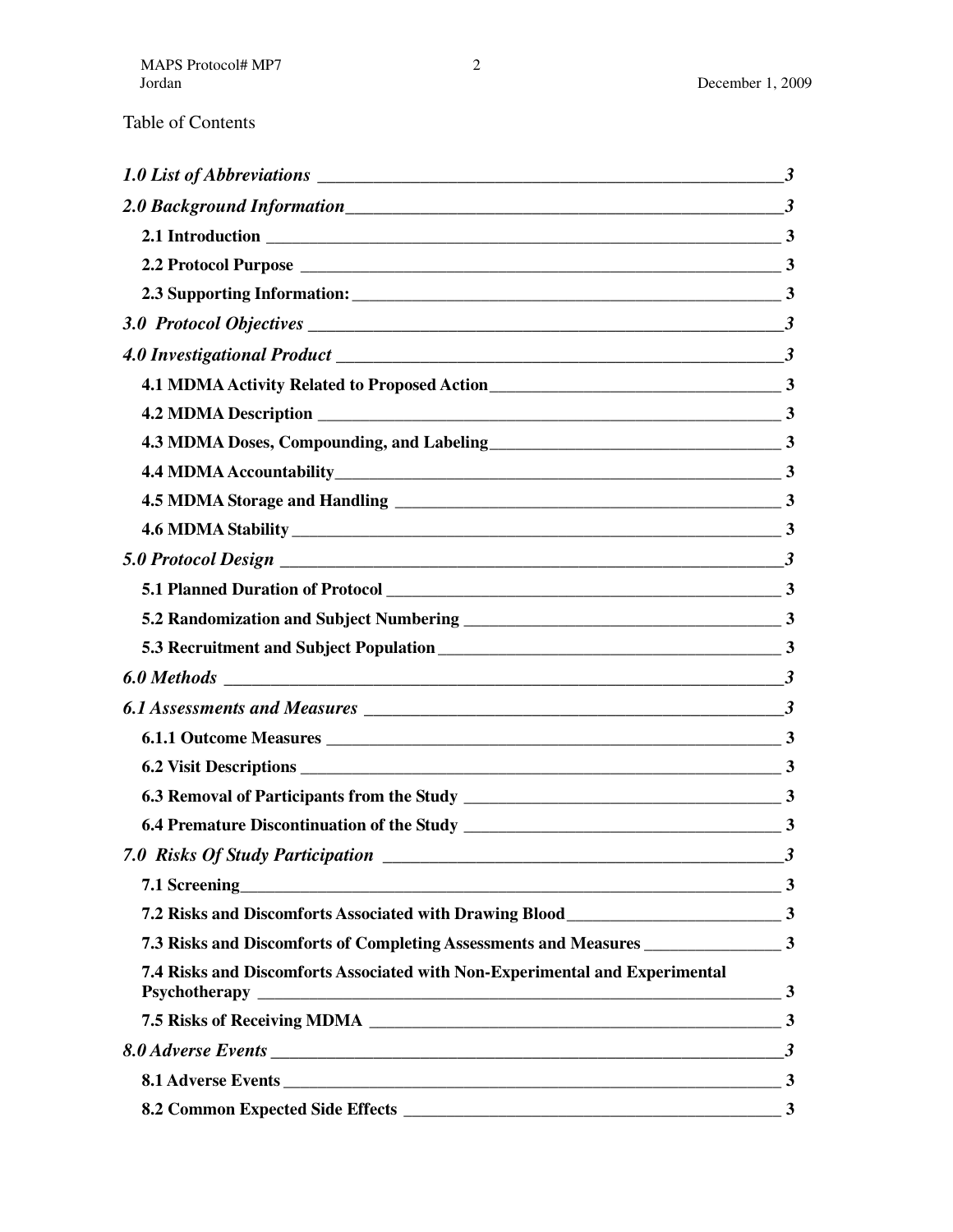|                                                                                    | $\mathbf{3}$ |
|------------------------------------------------------------------------------------|--------------|
|                                                                                    |              |
| 9.0 Collection of Concomitant Medications and Tapering Instructions _____________3 |              |
|                                                                                    |              |
| 11.0 Study Monitoring, Auditing and Documentation ______________________________3  |              |
|                                                                                    |              |
|                                                                                    |              |
|                                                                                    |              |
|                                                                                    |              |
|                                                                                    |              |
|                                                                                    |              |
|                                                                                    |              |
|                                                                                    |              |
| $References \_$                                                                    |              |
| Appendix A: Prevention and Response to Possible Serious Adverse Events__________3  |              |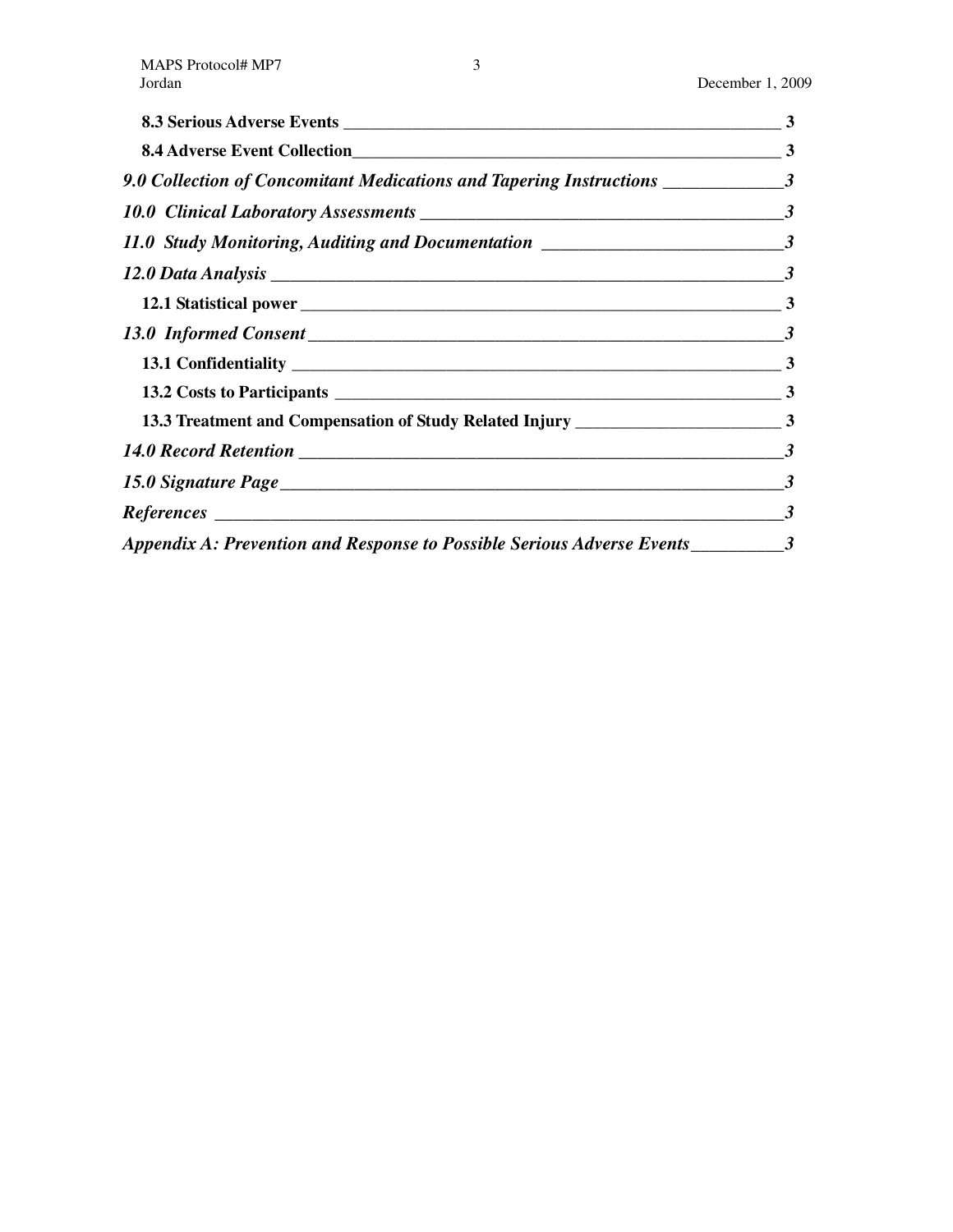# **1.0 List of Abbreviations**

| AE(s)        | Adverse Event(s)                                           |
|--------------|------------------------------------------------------------|
| ALT/SGPT     | Alanine aminotransferase                                   |
| AMI          | <b>Acute Myocardial Infarction</b>                         |
| AST/SGOT     | Aspartate aminotransferase                                 |
| <b>BDI</b>   | <b>Beck Depression Inventory</b>                           |
| $\mathsf{C}$ | Celsius                                                    |
| <b>CAPS</b>  | <b>Clinician Administered PTSD Scale</b>                   |
| <b>CPK</b>   | Creatine Phosphokinase                                     |
| <b>CRA</b>   | <b>Clinical Research Associate</b>                         |
| CRF(s)       | Case Report Form(s)                                        |
| C-SSRS       | Columbia Suicide Severity Rating Scale                     |
| <b>DEA</b>   | Drug Enforcement Administration                            |
| <b>DBP</b>   | Diastolic Blood Pressure                                   |
| DMF          | Drug Master File                                           |
| DSM-IV       | Diagnostic and Statistical Manual of Mental Disorders - IV |
| <b>EKG</b>   | Electrocardiogram                                          |
| <b>EMDR</b>  | Eye Movement Desensitization and Reprocessing              |
| <b>FDA</b>   | Food and Drug Administration                               |
| <b>GAF</b>   | Global Assessment of Functioning                           |
| <b>GCP</b>   | <b>Good Clinical Practice</b>                              |
| HCl          | Hydrocloride                                               |
| <b>HIPAA</b> | Health Insurance Portability and Accountability Act        |
| <b>HIV</b>   | Human Immunodeficiency Virus                               |
| <b>HPCL</b>  | High Performance Liquid Chromatography                     |
| <b>ICF</b>   | <b>Informed Consent Form</b>                               |
| <b>ICH</b>   | International Conference on Harmonization                  |
| <b>IND</b>   | <b>Investigational New Drug</b>                            |
| <b>IRB</b>   | <b>Institutional Review Board</b>                          |
| IV           | intra-venous                                               |
| <b>LSD</b>   | d-lysergic acid diethylamide                               |
| <b>MAPS</b>  | Multidisciplinary Association for Psychedelic Studies      |
| <b>MCH</b>   | Mean Corpuscular Hemoglobin                                |
| <b>MCHC</b>  | Mean Corpuscular Hemoglobin Concentration                  |
| <b>MCV</b>   | Mean Corpuscular Volume                                    |
| <b>MDMA</b>  | 3,4-methylenedioxymethamine                                |
| <b>NK</b>    | <b>Natural Killer</b>                                      |
| <b>PRN</b>   | As needed                                                  |
| PT           | Prothrombin Time                                           |
| <b>PTCA</b>  | Percutaneous Transluminal Coronary Angioplasty             |
| <b>PTSD</b>  | <b>Posttraumatic Stress Disorder</b>                       |
| <b>PTT</b>   | Partial Thromboplastin Time                                |
| <b>RBC</b>   | Red Blood Cell Count                                       |
| <b>RDW</b>   | Red Cell Distribution Width                                |
| <b>RRPQ</b>  | <b>Reactions to Research Participation Questionnaire</b>   |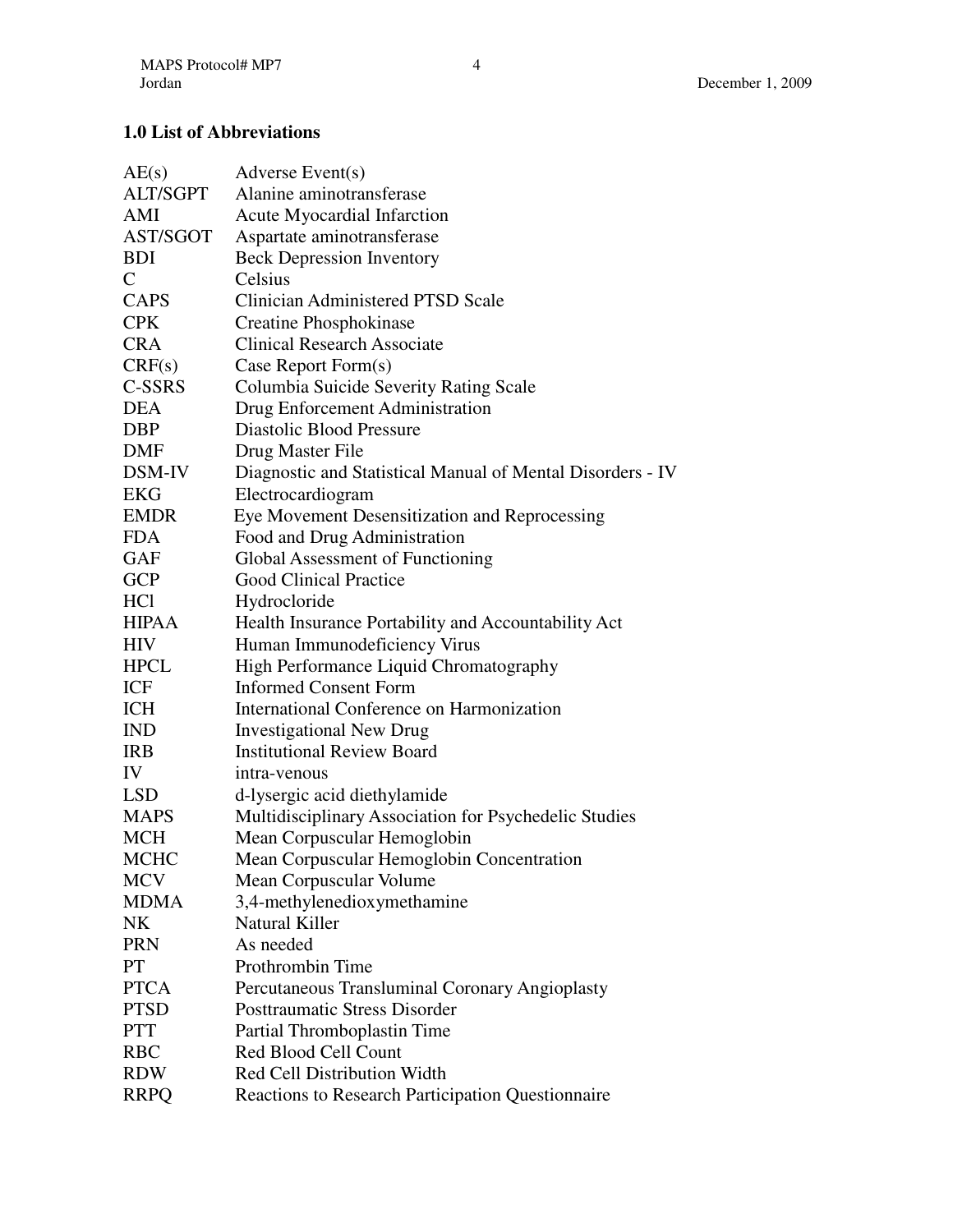| SAE(s)      | Serious Adverse Event(s)                           |
|-------------|----------------------------------------------------|
| <b>SBP</b>  | <b>Systolic Blood Pressure</b>                     |
| <b>SCID</b> | <b>Structured Clinical Interview for Diagnoses</b> |
| <b>SERT</b> | Serotonin Transporter                              |
| <b>SL</b>   | Sublingual                                         |
| SOP(s)      | Standard Operating Procedure(s)                    |
| <b>SSRI</b> | Selective Serotonin Reuptake Inhibitor             |
| <b>SUD</b>  | <b>Subjective Units of Distress</b>                |
| <b>TSH</b>  | <b>Thyroid Stimulating Hormones</b>                |
| US          | <b>United States of America</b>                    |
| <b>WBC</b>  | White Blood Cell Count                             |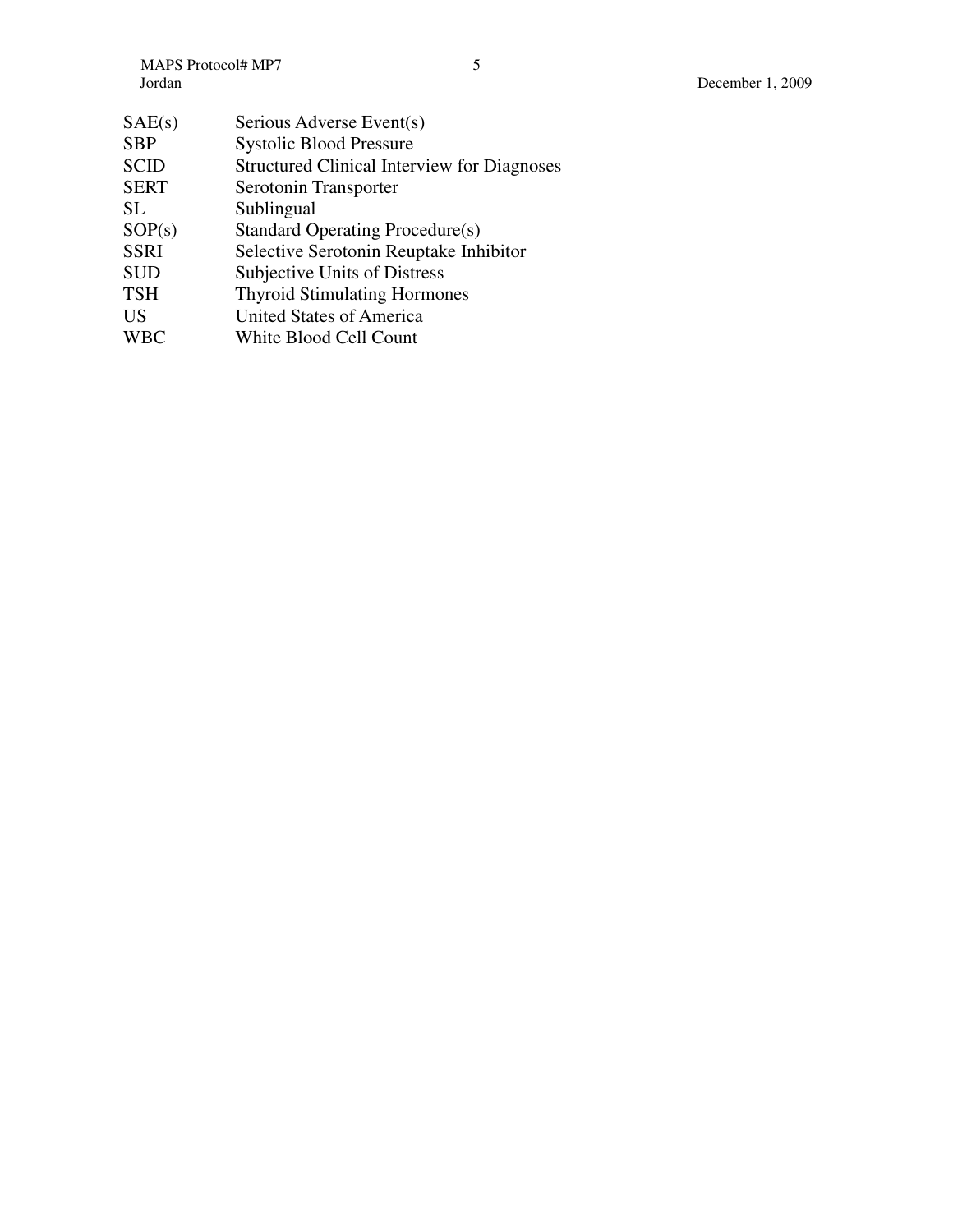# **2.0 Background Information**

#### **2.1 Introduction**

The Multidisciplinary Association for Psychedelic Studies (MAPS) is a US-based non-profit research and educational organization working to obtain approval for the prescription use of 3,4-methylenedioxymethamine (MDMA)-assisted psychotherapy in patients with posttraumatic stress disorder (PTSD).

Encouraging data has been obtained and submitted to the FDA from MAPS' recently completed United States (US) pilot study, IND #63-384 (MP1). MAPS is currently sponsoring other Phase 2 studies in Switzerland and Israel, with the Swiss study to be completed in about nine months and the Israeli study in about eighteen months. An additional Phase 2 study is planned in Canada.

This is the first study of the therapeutic potential of MDMA to be conducted in Jordan. It will take place in Amman, Jordan at the Al-Rashid Hospital. This study has been designed as part of an international, multi-site research program sponsored by the Multidisciplinary Association for Psychedelic Studies (MAPS; www.maps.org). MAPS' long-term goal is to develop MDMA into a prescription medication.

This Phase 2 study is a randomized, double-blind, partial crossover study with active placebocontrolled evaluation of the safety and efficacy of MDMA-assisted psychotherapy in patients with treatment-resistant posttraumatic stress disorder (PTSD). An open-label lead-in will be conducted prior to beginning the randomized portion of the study. The lead-in portion of the study will enroll two subjects. Once the first subject has completed three experimental sessions and the second subject has completed two experimental sessions, an internal review of data will be completed. After review, an additional 10 subjects will be enrolled into the blinded portion of the study (Stage 1) for a total of 12 subjects. Subjects assigned active placebo may crossover to the open-label arm of the study (Stage 2) once they complete the blinded portion of the protocol.

The design of the lead-in, and Stage 2 open-label portions of the study will be identical. Subjects will receive a full dose of MDMA during each of three sessions scheduled one month (within a window of 3-5 weeks) apart, with psychotherapy sessions occurring before and after each day-long experimental (MDMA-assisted) psychotherapy session. These sessions will occur on a weekly basis, with the exception of psychotherapy sessions occurring on the morning of the day after each experimental session. In Stage 1 the randomized, active placebo-controlled, double-blind portion of the study, ten participants will be enrolled, with seven receiving the experimental full dose of MDMA and three receiving an "active placebo" dose of MDMA during three sessions scheduled approximately one month apart. Participants who receive an active placebo Stage 1 will have the opportunity to take part in Stage 2, a second phase of the study that follows the same procedures, but all subjects will receive the full dose of MDMA. In Stage 1 PTSD symptoms will be assessed at baseline and two months after the third experimental session, this will be repeated for subjects in Stage 2, two months after the third experimental session.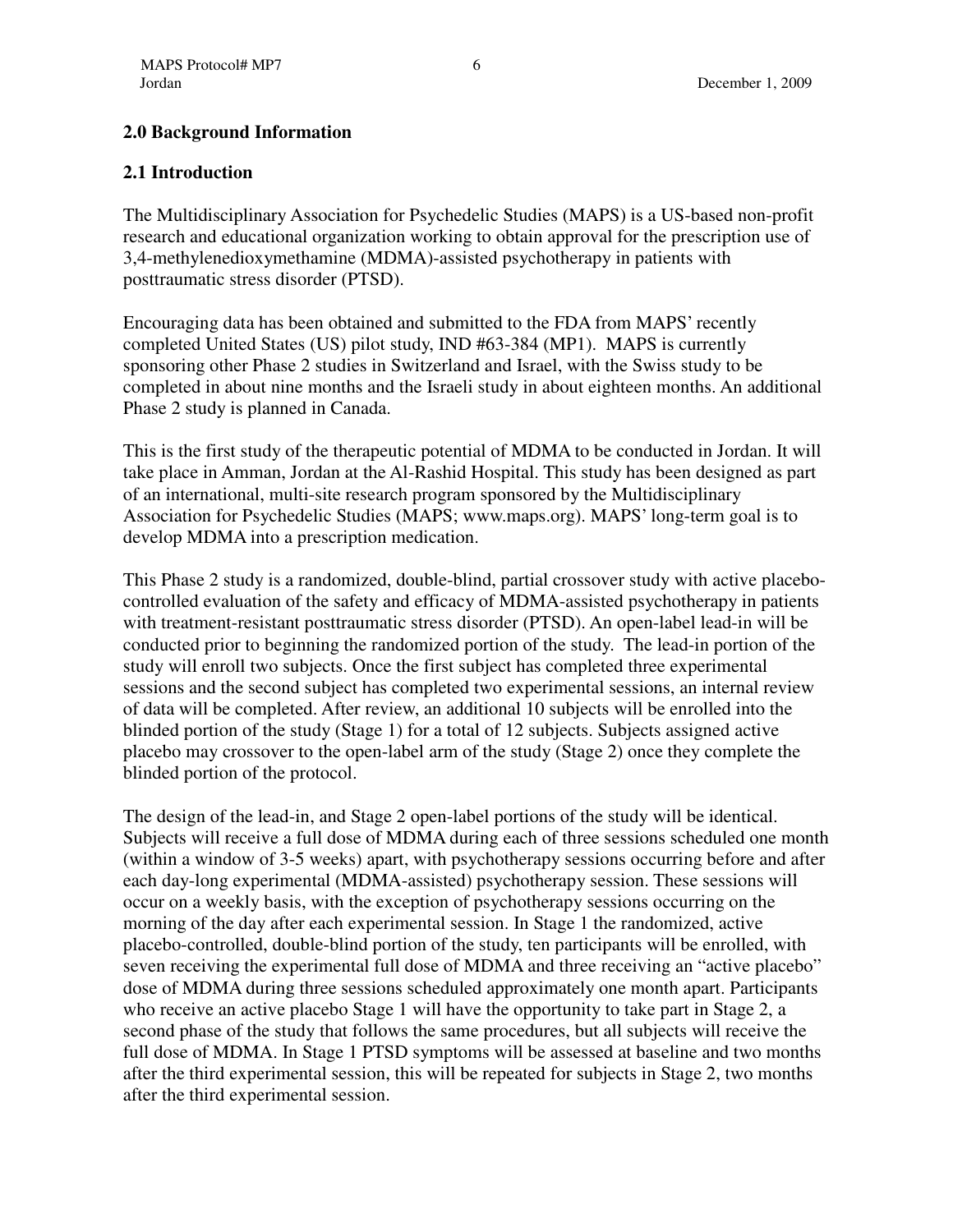A comprehensive review of MDMA research is included in the Investigator's Brochure supplied by the sponsor. This document should be reviewed prior to initiating the protocol.

# **2.2 Protocol Purpose**

# **2.3 Supporting Information:**

# **2.3.1 Posttraumatic Stress Disorder**

Posttraumatic stress disorder (PTSD) is a debilitating psychiatric disorder arising after a personally threatening life-event. PTSD severely reduces quality of life and may directly or indirectly lead to or exacerbate other psychiatric and medical problems. The DSM-IV (APA 1994) criteria for PTSD include:

- A. Exposure to a significant traumatic event accompanied by an intense acute emotional response.
- B. Persistent re-experiencing of the event or aspects of the experience.
- C. Persistent avoidance of stimuli associated with the event, and/or withdrawal from some aspects of life.
- D. Persistent symptoms of increased arousal.
- E. The above symptoms must last for more than one month for Acute PTSD and more than three months for Chronic PTSD.

PTSD is a worldwide public health problem for which a wider array of effective treatments is needed. The lifetime prevalence of PTSD in the US general population is between 6 and 10% [1], but it is common in other countries as well [2-6]. In US soldiers returning from combat in the Iraq war, the incidence of PTSD is as high as 18% [7], and it is estimated that the number of service members returning home with PTSD will ultimately be between 75,000 and 225,000 [8]. In 2004 alone, the US Department of Veterans Affairs (VA) spent \$4.3 billion on PTSD disability payments to approximately 215,000 veterans, most of them from the Vietnam War [9]. In countries with endemic armed conflict, the incidence of PTSD in civilians is often far greater [10-12].

The search for novel and more effective treatments is therefore of major public health and economic significance. PTSD is typically a chronic illness [13, 14] associated with high rates of psychiatric and medical comorbidity, disability, suffering, and suicide [4, 13, 15, 16]. People with PTSD face challenges in relationships and with work productivity[17]. In the US National Comorbidity Study, the median time to remission for PTSD was 36 months with treatment and 64 months without treatment. In both subgroups, more than one-third of the patients still had symptoms several times per week after 10 years [18]. The number of people who do not improve after treatment is between 40% and 60%. In a 2002 comparison of two types of psychotherapy for women with PTSD after sexual assault, 47% of each treatment group was diagnosed with PTSD based on high CAPS scores [19]. Another study reported similar figures [20].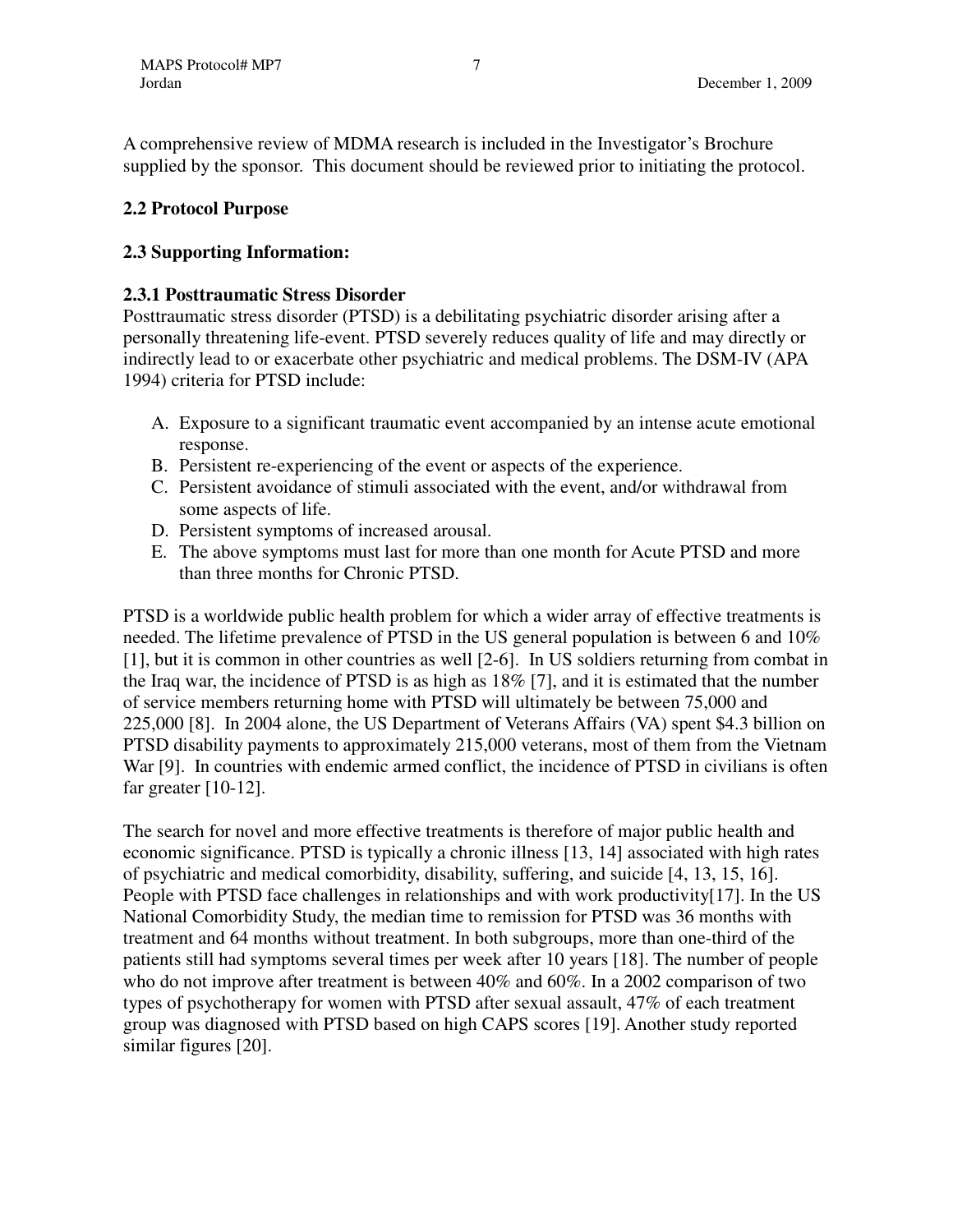Despite the sheer number of individuals suffering from PTSD and its devastating effects, questions remain concerning the best possible treatments [21]. An array of psychotherapeutic options currently exists for treating PTSD, and two selective serotonin reuptake inhibitors (SSRIs; sertraline and paroxetine) are currently approved as PTSD treatments in the US. However, a significant minority of PTSD patients fail to respond to established PTSD psychotherapies or respond in a way that falls outside of clinical significance [22, 23]. At least one study of paroxetine indicated that men with PTSD did not respond to this drug [24]. These findings suggest that there is still a substantial need for innovative treatments for PTSD.

In recent years, there has been a growing amount of research into drugs and other methods that may augment the effectiveness of psychotherapy for PTSD. Examples of this are virtual reality-assisted exposure therapy [25, 26], and D-cycloserine-assisted psychotherapy [27]. MDMA-assisted psychotherapy is another such approach.

# **2.3.2 MDMA-Assisted Psychotherapy for PTSD**

Both psychotherapy and pharmacotherapy are used in the treatment of PTSD. Cognitive behavioral therapies, particularly prolonged exposure and cognitive processing therapy, are considered among the most effective psychotherapies. Other methods such as psychodynamic therapy and eye movement desensitization and reprocessing (EMDR) have also proved to be effective in treating some symptoms of PTSD [28], although some patients may have to undergo more than one treatment to reduce or resolve those symptoms [20]. However, a recent meta-analysis concluded that all "bona fide" psychotherapies, including those listed above, are similarly effective with PTSD [29].

MDMA-assisted psychotherapy is an innovative mode of treatment that combines psychotherapeutic techniques with the administration of MDMA, a pharmacological adjunct that may enhance or amplify certain aspects of psychotherapy. MDMA possesses unique pharmacological properties that may make it especially well suited to use as an adjunct to psychotherapy in PTSD patients [30-33]. This form of treatment consists of several sessions of MDMA-assisted psychotherapy within the context of a brief to moderate (i.e., three- to four-month) course of non-drug psychotherapy. MDMA-assisted psychotherapy is hypothesized to reduce or ameliorate the hypervigilance, emotional numbing, and withdrawal expressed by individuals diagnosed with PTSD.

Anecdotal accounts, an uncontrolled clinical trial, and data from the recently completed clinical trial described above all suggest that MDMA may provide unique benefits to people with PTSD when administered in combination with psychotherapy [30-33]. It may assist people in confronting memories, thoughts, and feelings related to the initial trauma while diminishing the fears that sometimes arise in response to such confrontation. An increase in self-acceptance and increased feelings of closeness to others may also assist people with PTSD to develop a stronger and more productive relationship with their therapist.

Treatment goals include alleviating symptoms and correcting the stress-induced neurochemical abnormalities associated with the condition. One approach is to discover drugs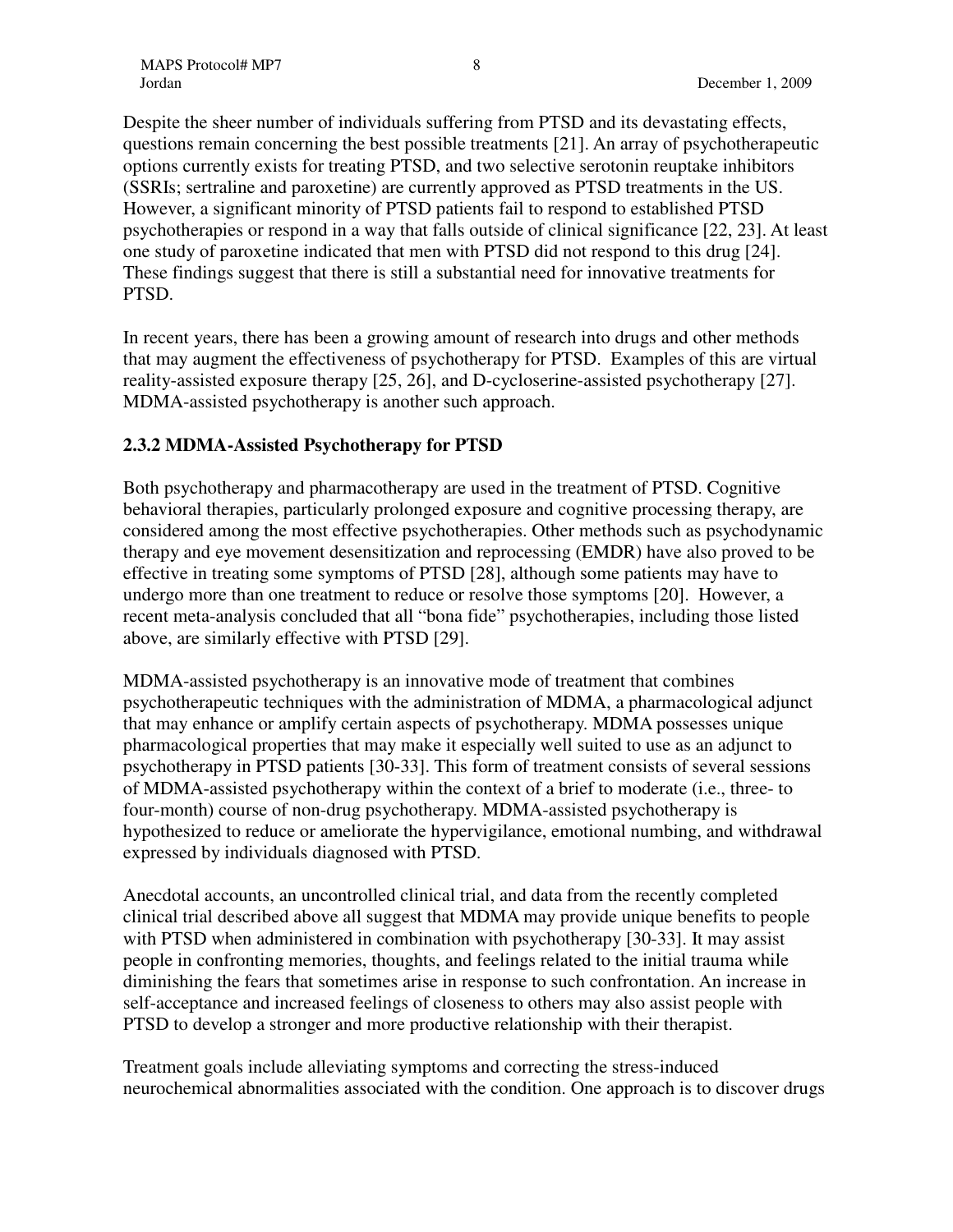that directly counteract these neurochemical changes. Paroxetine and sertraline are the only two drugs approved in the US by the FDA for treating PTSD, and are known to affect the serotonergic components of PTSD. They may also block the down-regulation of brain-derived neurotrophic factor, but it is not known whether they can arrest and reverse the hippocampal atrophy found in individuals with PTSD [34]. Another approach to treatment is to develop drugs and/or psychotherapeutic treatments that will more indirectly decrease or eliminate the neurochemical pathologies underlying the chronic hyperarousal associated with PTSD.

Reports of past experience with MDMA-assisted psychotherapy suggest that it may also counteract the effects of PTSD. The biological and psychotherapeutic approaches overlap and reinforce each other. Knowledge about the connections between the neurobiological and the therapeutic effects of MDMA is far from complete, but it has been observed that MDMA acutely decreases activity in the left amygdala [35]. This action is compatible with its reported reduction in fear or defensiveness, and is in contrast to the stimulation of the amygdala observed in animal models of conditioned fear, a state similar to PTSD [36, 37].

#### **2.4 Previous MDMA Research**

To date, MDMA has been administered in Phase 1 and Phase 2 studies to approximately 440 subjects without any occurrences of drug-related serious adverse events (SAEs) [38-50].

The full initial and supplemental doses to be used in this study are identical to those in use in previous and ongoing studies taking place in the US, Switzerland, and Israel; and the lowest initial and supplemental doses are only slightly higher than active placebo doses in completed or ongoing research. Previous researchers have also used doses within this range [39, 46, 51- 54]. Doses equal to or exceeding 125 mg have been used in previous uncontrolled and controlled studies of MDMA [39, 51, 55-58]. Prior to the time MDMA was placed in Schedule I, identical or similar doses and regimens were used in psychotherapy [31, 32, 59]. The initial dose is expected to produce all the common effects of MDMA, including changes in affect (mood) and cognition and changes feelings of interpersonal closeness and trust. The supplemental dose will prolong subjective drug effects without producing physiological effects any greater than peak effects occurring after the initial dose.

We have chosen to use active placebo MDMA doses on the basis of their demonstrated ability to produce detectable subjective effects in the absence of fully therapeutic effects [53, 56]. The active placebo dose in this study is 15 mg greater than the active placebo dose used in previous studies, and is expected to produce slightly more detectable effects, thus making it a more effective placebo. The initial dose of 40 mg MDMA is not expected to produce a significant reduction in anxiety or a significant increase in access to emotionally upsetting material, though this dose may produce slight alterations in consciousness such as increased relaxation or tension [53]. The cumulative dose of 60 mg will be close to doses reported in street Ecstasy tablets [60]. It is possible that the combined dose will produce a greater number of drug effects, but because of the split dosage, they are not expected to produce the effects expected of a full 60 mg dose.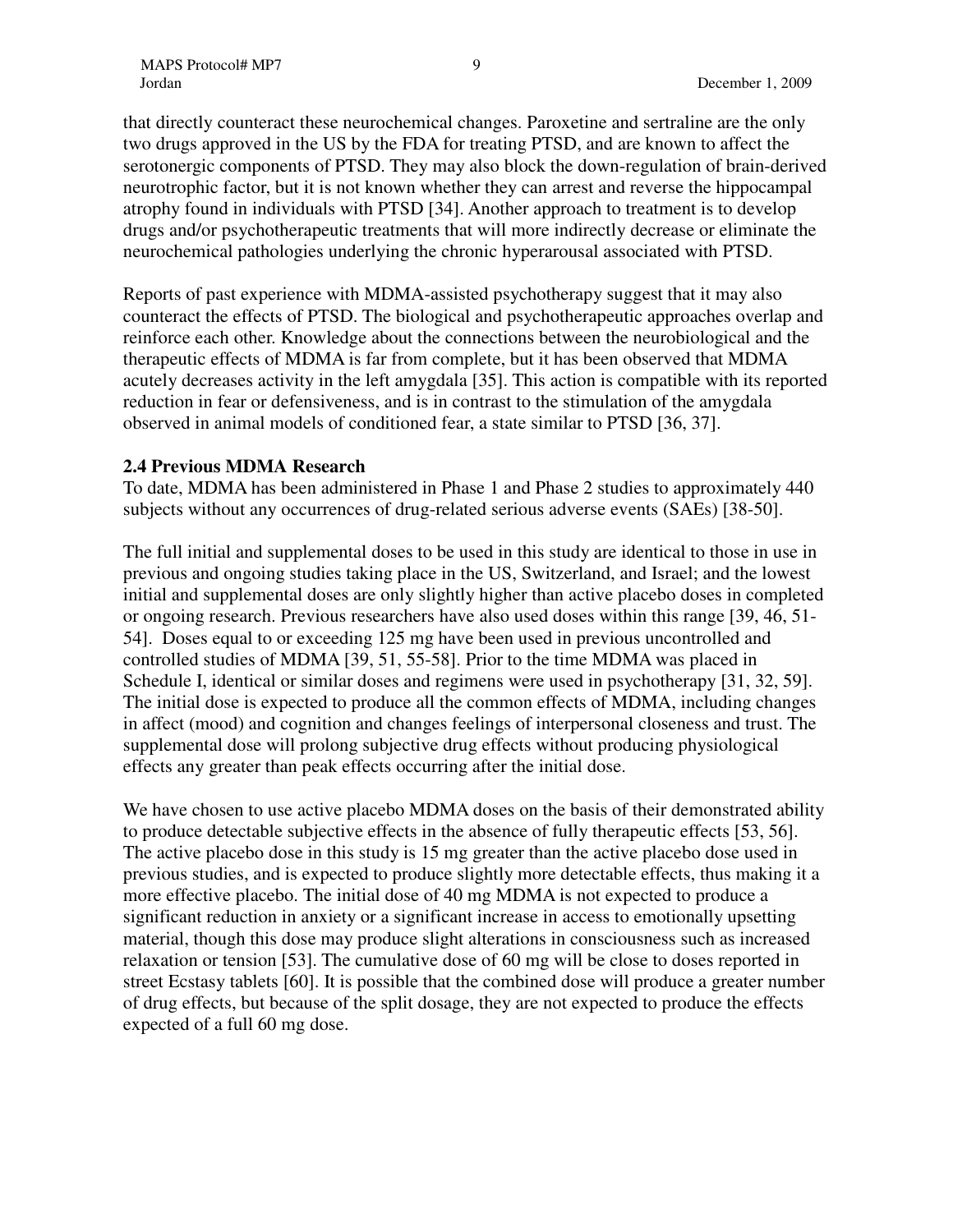# **3.0 Protocol Objectives**

The objective of this study is to explore the safety and efficacy of MDMA-assisted psychotherapy in patients with treatment-resistant PTSD. The study will examine participants receiving either a full experimental dose or an active placebo dose of MDMA. The study will also gather information from an open-label lead-in and in an open-label phase of the study for people who received the active placebo dose of MDMA during the randomized, double-blind, active-placebo controlled phase of the study.

# **3.1 Primary Objectives**

• The protocol will assess changes in PTSD symptoms as measured via Clinician-Administered PTSD Scale (CAPS) score at baseline and two months after the third experimental session in the randomized "Stage 1" of the study. The protocol will also assess PTSD symptoms via CAPS in participants enrolled in the open-label "Stage 2" two months after the third open-label session.

# **3.2 Secondary Objectives**

- The protocol will assess PTSD symptoms through CAPS, at baseline and two months after the third open-label session for participants in the open-label lead-in.
- The protocol will assess symptoms of depression with the Beck Depression Inventory (BDI) at baseline and two months after the third experimental session in the randomized "Stage 1" of the study. Likewise, the protocol will assess depression symptoms via BDI in participants enrolled in "Stage 2" two months after the third open-label session.

# **3.3 Safety Objective:**

To monitor and assure safety during the full dose and active placebo doses of MDMA in participants throughout the clinical protocol through assessing physiological effects, spontaneously reported side effects and suicidality.

- Suicidality will be assessed with the Columbia Suicide Severity Rating Scale (C-SSRS) at baseline, during the second preparatory session, twice during each experimental session (approximately one hour before and five to six hours after drug administration), once during all integrative sessions following experimental sessions, on the second and seventh day of telephone contact after each of the three experimental sessions, and two months after the third experimental session. The same schedule of assessment will be employed during the open-label lead-in and during Stage 2.
- Quality of life, as assessed via Global Assessment of Functioning (GAF) will be made at the same point in time as CAPS is administered by the independent rater. Global functioning will be assessed at baseline and two months after the third experimental session for participants in the randomized study, and two months after a third openlabel study for participants in the open-label lead-in and participants enrolled in Stage 2.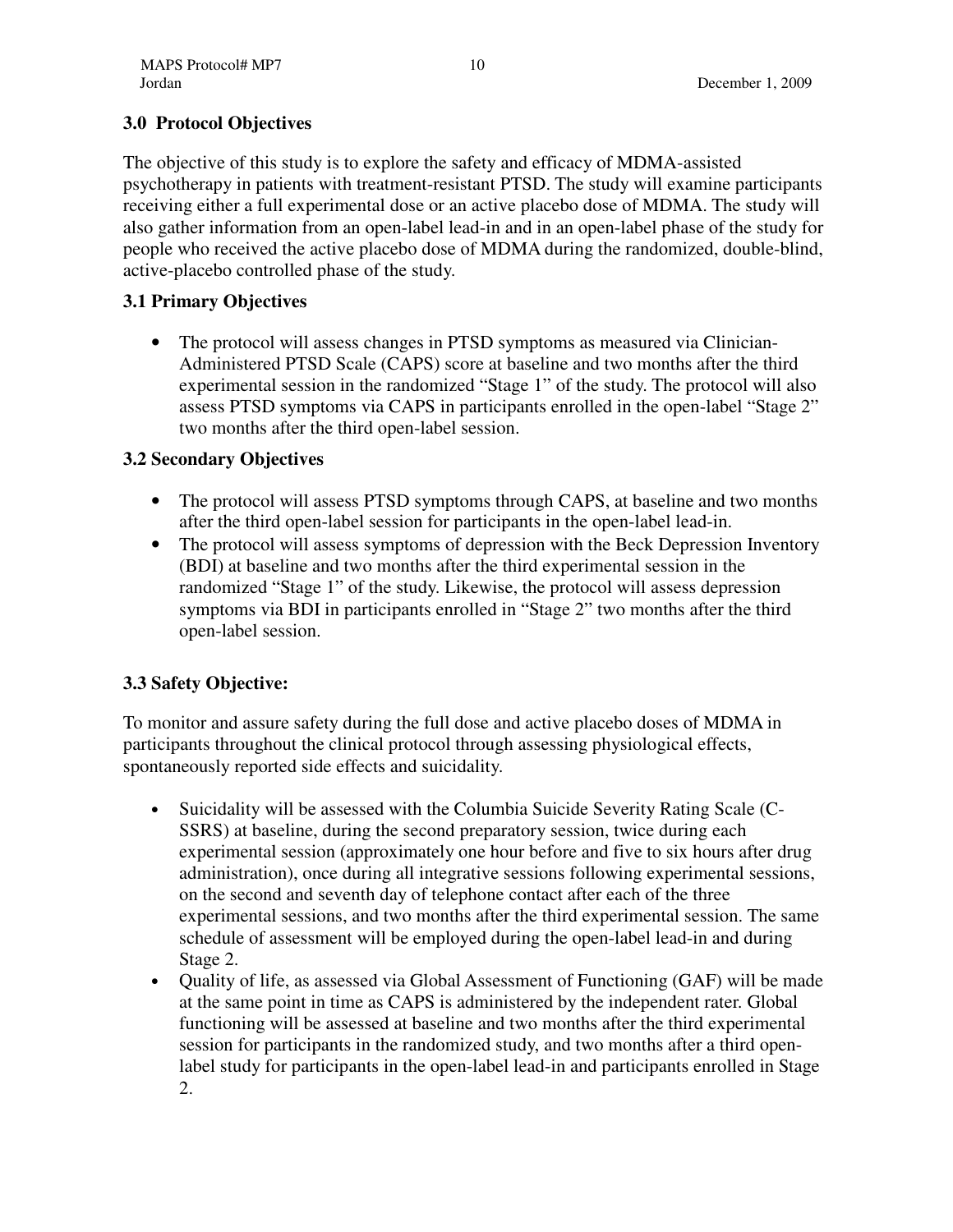- SUDS and vital signs to include blood pressure, heart rate and temperature will be measured during each experimental session, and comparisons will be made for SUDS and vital signs during and after each experimental session and during and after placebo administration.
- Adverse events and side effects will be collected during and after each experimental session. All serious adverse events (SAEs) and adverse events of concern to the participant will be collected throughout the protocol.

# **4.0 Investigational Product**

# **4.1 MDMA Activity Related to Proposed Action**

MDMA has a unique profile of psychopharmacological effects making it well suited to intensive psychotherapy. In the context of psychotherapy, MDMA has been noted to reduce defenses and fear of emotional injury while enhancing communication and capacity for introspection [59, 61]. In the first completed study of MDMA-assisted psychotherapy in people with PTSD, the principal investigator of this protocol reported reduction in PTSD symptoms, as assessed by an independent rater, in people who received MDMA with psychotherapy instead of placebo [62]. Placebo-controlled clinical trials have confirmed that MDMA produces an easily-controlled intoxication characterized by euphoria, increased well being, sociability, self-confidence, and extroversion [51, 53, 54, 58, 63-65]. Findings in samples of largely drug-naïve individuals are similar to those reported by people with previous experience with ecstasy (see for example [51] versus [66]). An increase in positive mood, increased access to emotionally intense material, increased interpersonal trust and compassion for the self and others, and anxiolysis likely all contribute to the therapeutic effects of MDMA. It is significant that anxiety is reduced without depressing the sensorium, and that patients can still experience and reflect upon intense emotions. Increased interpersonal closeness may permit patients to explore usually upsetting thoughts, memories or feelings. Facilitated recall and unusual and potentially innovative shifts in thinking and perception may contribute to generating new perspectives about past or current thoughts, feelings and experiences.

# **4.2 MDMA Description**

The compound to be used in this protocol is MDMA. This ring-substituted phenylisopropylamine has a complex pharmacology, but it acts most prominently as a monoamine releaser and uptake inhibitor [67-69]. Its direct actions on serotonergic, adrenergic and other receptors are considerably lower.

# **4.3 MDMA Doses, Compounding, and Labeling**

# 4.3.1 Doses:

The first two participants enrolled in the lead-in will be assigned to open-label treatment with the full experimental dose of 125 mg MDMA followed by an optional dose of 62.5 mg 1.5 to 2.5 hours later.

# 4.3.2 Compounding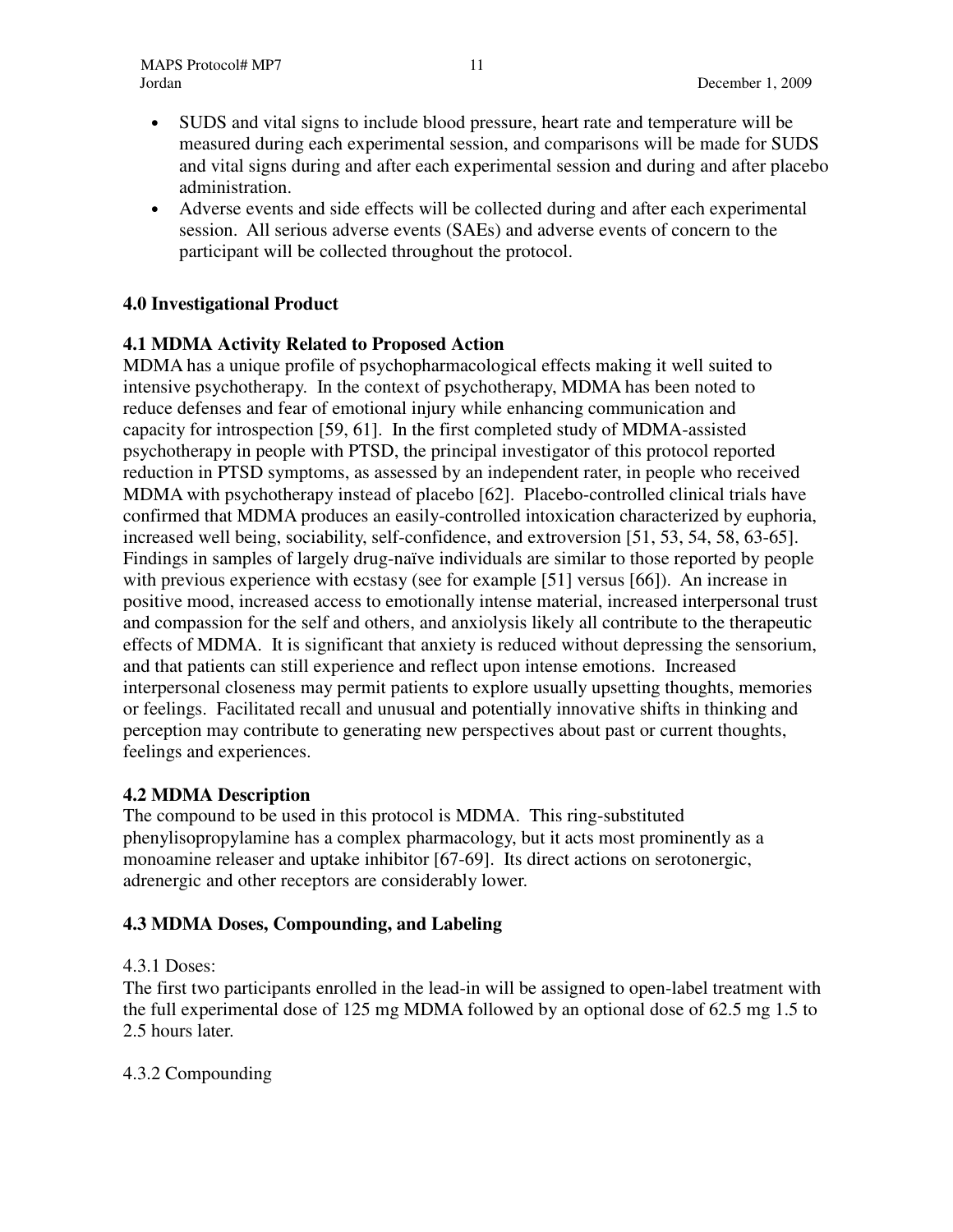After data from the lead-in subjects has been reviewed, ten subjects will be enrolled in the randomized blinded phase of the study Stage 1. Stage 1 is a randomized, double-blind, partial crossover design that includes an active placebo condition. Seven participants will receive the full experimental dose consisting of an initial dose of 125 mg of MDMA followed by an optional supplemental dose of 62.5 mg 1.5 to 2 hours later. Three participants will receive an active placebo with an initial dose of 40 mg MDMA followed by an optional supplemental 20 mg dose. After the follow-up two months after the third experimental sessions in Stage 1, participants who received the active placebo will have an option to receive the full 125 mg/62.5 mg dose in open-label MDMA-assisted psychotherapy sessions during Stage 2.

# 4.3.3 Compounding

MDMA in bulk will be sent to the investigator/pharmacy for compounding, and the pharmacy will provide inactive compound. MDMA will be weighed into capsules of 125, 62.5, 40 and 20 mg (calculated as the weight of the hydrochloride salt), with capsules for initial dose different in color from capsules for supplemental dose. Additional inactive material (lactose) will be used to ensure that active dose capsules are of equal weight to full-dose capsules. Compounding of the following conditions will be performed or observed by the individual with the appropriate license for handling regulated compounds.

- Experimental Session 1 dose 1 (125 or 40 mg)
- Experimental Session 1 dose 2 (62.5 or 20 mg)
- Experimental Session 2 dose 1 (125 or 40 mg)
- Experimental Session 2 dose 2 (62.5 or 20 mg)
- Experimental Session 3 dose 1 (125 or 40 mg)
- Experimental Session 3 Dose 2 (62.5 or 20 mg)

# 4.3.4 Labeling

The doses of MDMA for a single subject to complete three experimental sessions will be stored in a single box (see box label). Each dose of MDMA for each experimental session will be labeled and stored individually with in the box (see container labels for each session and dose). Labels will be provided by the sponsor.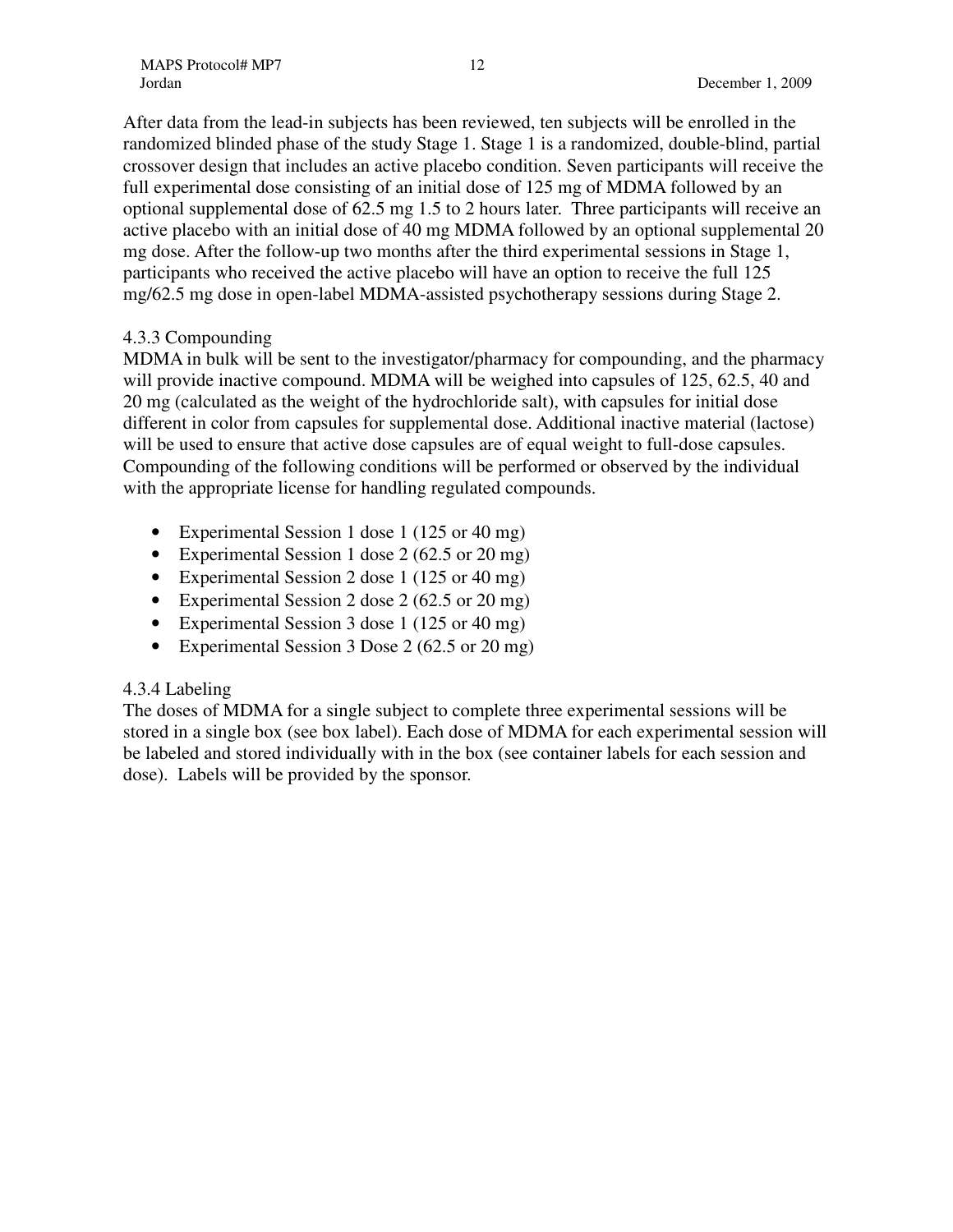#### Examples of Blinded Labels

| Box Label                                          |
|----------------------------------------------------|
| MAPS Study# XXXX                                   |
| <b>Investigational Product: MDMA</b>               |
| Dose: Blinded (125mg, 62.5mg OR 40mg, 20mg)        |
| Randomization # XXX                                |
| Subject Number                                     |
| Lot #: XXXXX                                       |
| Administer as per protocol                         |
| Caution-Limited by Law to Investigational Use Only |

| Container label                | Container label                | Container label                | Container label                |
|--------------------------------|--------------------------------|--------------------------------|--------------------------------|
| MAPS Study # XXX               | MAPS Study # XXX               | MAPS Study # XXX               | MAPS Study # XXX               |
| <b>Experimental Session #1</b> | <b>Experimental Session #1</b> | <b>Experimental Session #2</b> | <b>Experimental Session #2</b> |
| Dose 1                         | Dose 2                         | Dose 1                         | Dose 2                         |
| Randomization # XXX            | Randomization # XXX            | Randomization # XXX            | Randomization # XXX            |
| Subject #                      | Subject #                      | Subject #                      | Subject #                      |
| Administer as per protocol     | Administer as per protocol     | Administer as per protocol     | Administer as per protocol     |
| Investigational Use Only       | Investigational Use Only       | Investigational Use Only       | Investigational Use Only       |
| Container label                | Container label                |                                |                                |
| MAPS Study # XXX               | MAPS Study # XXX               |                                |                                |
| <b>Experimental Session #3</b> | <b>Experimental Session #3</b> |                                |                                |
| Dose 1                         | Dose 2                         |                                |                                |
| Randomization # XXX            | Randomization # XXX            |                                |                                |
| Subject #                      | Subject #                      |                                |                                |
| Administer as per protocol     | Administer as per protocol     |                                |                                |
| Investigational Use Only       | Investigational Use Only       |                                |                                |

Initial and supplemental doses for each of the three experimental or open-label sessions will be stored in seven separate containers, with each container holding a single capsule. Dose 1 will be 125 mg MDMA or 40 mg MDMA in combination with inactive compound to make capsule weights equivalent, and Dose 2 will be 62.5 mg MDMA or 20 mg MDMA combined with sufficient lactose to produce equivalent weights. Labels will include protocol number, drug name, lot number, dosage number, the sponsor name and a statement that the drug is for investigational use only. The doses for Stage 1 will be blinded Labels for all open-label sessions will receive identical labeling except that each label will state the dose 125mg or 62.5 mg MDMA.

#### **4.4 MDMA Accountability**

Forms will be provided to track drug accountability and administration throughout the study. Drug accountability will be reviewed during routine monitoring visits.

# **4.5 MDMA Storage and Handling**

MDMA will be stored and handled in compliance with all relevant local and international regulations. MDMA is a Schedule 1 compound and will be stored and handled in compliance with relevant national regulations. In accordance with Jordan Food and Drug Administration requirements, the license-holder or licensed pharmacist will be responsible for storing and dispensing the MDMA. It will be stored in a secure safe within the hospital pharmacy used to store methadone and other strictly regulated compounds, in accordance with or approved by national drug authorities. Only the license holder will have access to the safe. The room in which the safe is mounted has an alarm system and will be locked whenever the investigator or his nurse is not present.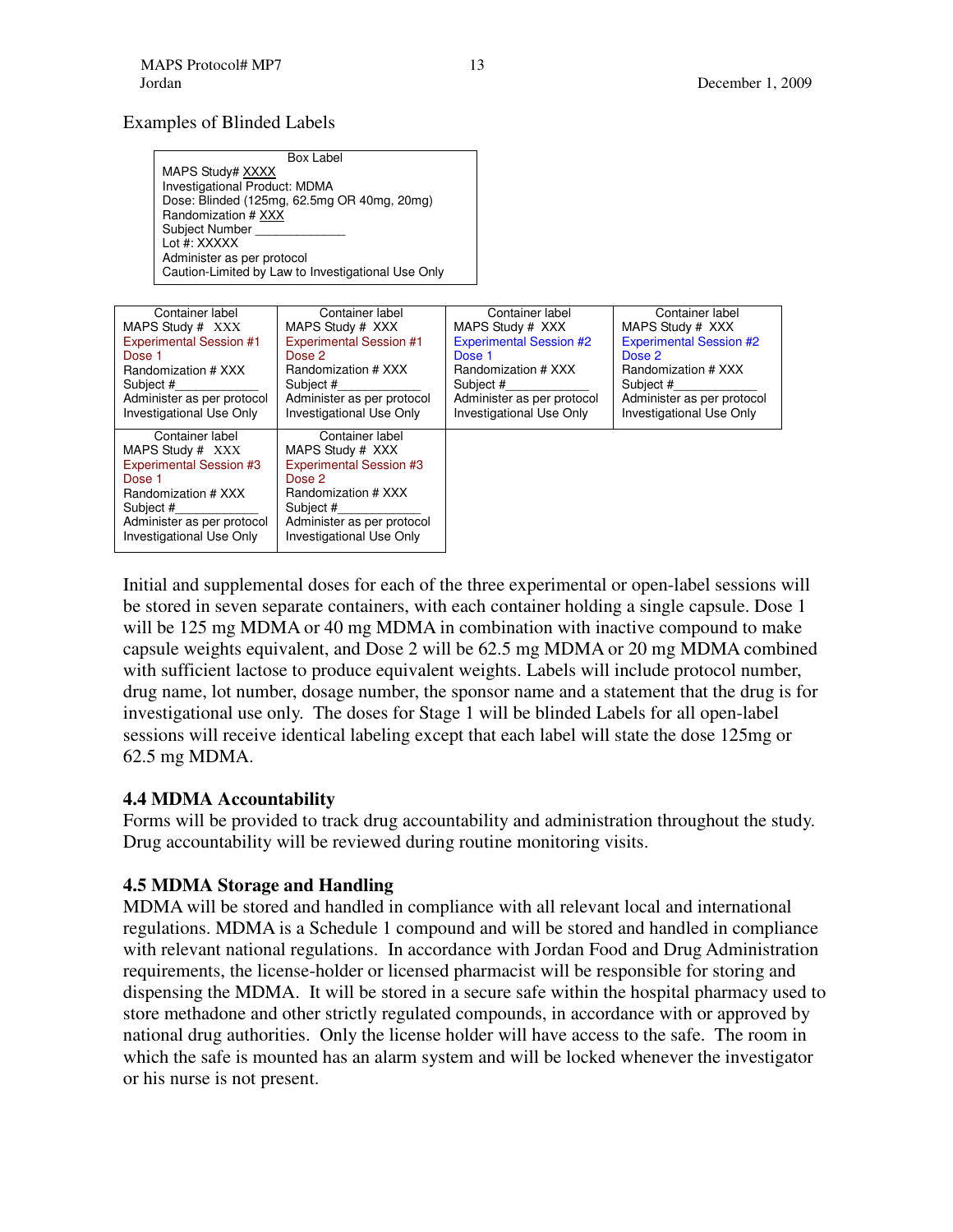Investigational product will only be removed from the safe for one subject at a time at the time of the session and the MDMA will not leave the premises. MDMA will be administered orally with a glass of water. All doses administered will be recorded on the appropriate accountability logs.

Records pertaining to the use of scheduled, regulated compounds will be maintained in accordance with relevant national regulations. They will be kept separate from other records and will be maintained in a locked cabinet mounted to the wall in a locked office with an alarm system."

#### **4.6 MDMA Stability**

The product to be used in this study was synthesized by Lipomed AG, Switzerland, in 12.98 (batch Nr. 94.1B5.51) with a purity of 99.66% (see Analysis Data Sheet Lipomed 11.05.99). MDMA from this lot has been used previously in human studies conducted by Dr. Franz Vollenweider from the Psychiatric University Hospital Zurich, Switzerland. On January 30, 2006, a quality control analysis was performed by Prof. Dr. R. Brenneisen, DCR, University of Bern, Switzerland. The same batch of MDMA has been used in sponsor-supported studies of MDMA-assisted psychotherapy in Switzerland and Israel and will be used in a similar study in Canada. This analysis reconfirmed identity, purity and content of MDMA HCI Lipomed Batch no.94. 1 B5.5 with no decomposition products detectable and a HPLC purity  $>98\%$ .

#### **5.0 Protocol Design**

The randomized, double-blind, active-placebo controlled partial crossover study will examine the safety and efficacy of MDMA-assisted psychotherapy in patients diagnosed with treatment-resistant PTSD of at least six months duration. The open-label lead-in and Stage 1, the randomized, double-blind, active-placebo controlled phase of the study and Stage 2, the open-label phase will follow the same sequences of events. The schedule will include three separate day-long sessions of MDMA-assisted psychotherapy one month apart (with in a window of 3-5 weeks). The experimental sessions will be preceded by up to three introductory sessions and each experimental session will be followed by three or more integrative sessions. In Stage 1 and the open-label lead-in PTSD symptoms will be assessed at baseline and two months after the third experimental session. For subjects entering Stage 2, PTSD symptoms will also be assessed upon entry into Stage 2 and two months after the third experimental session in Stage 2.

The open-label lead-in will enroll two subjects. The blinded phase Stage 1 will proceed after the first open-label subject has completed 3 experimental sessions, the second subject has completed at least two sessions and data has been reviewed by MAPS to ensure proper therapist training and subject safety. Data review will consist of at least three of five transcripts of experimental sessions reviewed by MAPS, entry criteria, vital signs and side effect data for completed sessions and any other adverse events. In stage 1 subjects will be randomly assigned to receive three MDMA-assisted sessions with either an experimental full dose of 125 mg MDMA followed by an optional supplemental dose of 62.5 mg MDMA administered 2.5 h later, or to an active placebo dose of 40 mg MDMA followed by an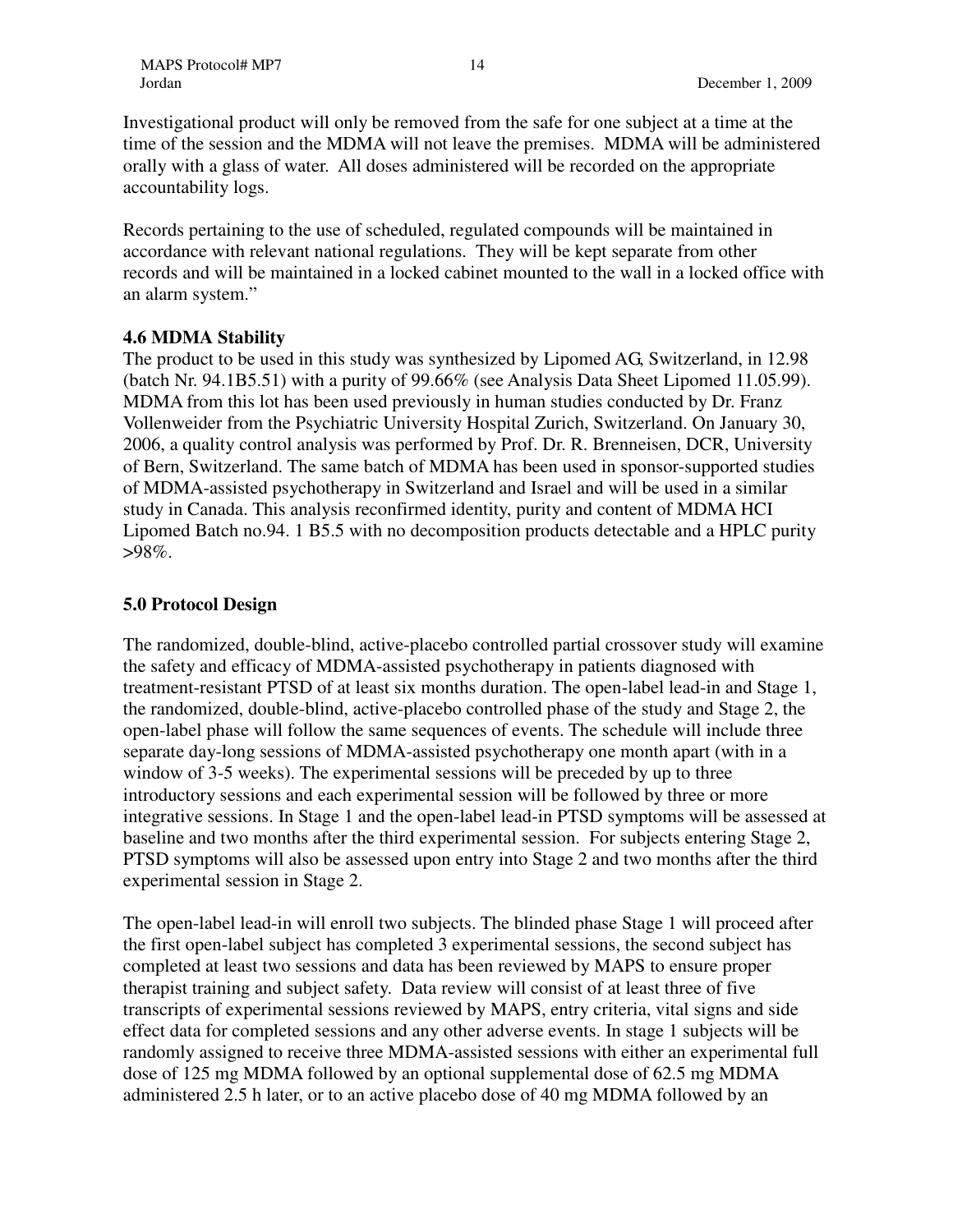optional dose of 20 mg MDMA 2.5 h later. Those participants who receive the active placebo dose will be offered an option to enroll in the open-label "Stage 2" of the protocol unless at this point they meet any exclusion criteria for Stage 2 participation.

MDMA will be administered in the context of three separate day-long psychotherapy sessions by a male/female co-therapist team. The second and third sessions will be scheduled approximately one month from a prior session. Each of these sessions will be followed by an overnight stay at the clinic, an integrative psychotherapy session the next day, and daily telephone calls for the next seven days

An independent rater will assess PTSD symptoms with the CAPS and symptoms of depression with the BDI. The rater will assess participant quality of life with the GAF. Baseline assessments of symptoms of PTSD and depression and quality of life ratings will be compared with assessments made two months after the third double-blind session in Stage 1. The blind will be broken for all participants in Stage 1 after completing this assessment. Participants in the active placebo condition will have the opportunity to enroll in Stage 2, the open-label phase of the study. Stage 2 consists of three open-label sessions of full dose MDMA-assisted psychotherapy. The independent rater will assess PTSD symptoms two months after the third open-label session.

#### **5.1 Planned Duration of Protocol**

The open-label lead-in and the randomized, double-blind, active placebo controlled study segment will both last approximately four and a half months from screening and baseline evaluation up until the evaluation two months after the third experimental session. The study will last an additional four months for participants who go on to the open-label Stage 2, for a total of about 8 months. If the investigators enroll two participants every month, the entire study will be completed in a year and a half.

#### **5.2 Randomization and Subject Numbering**

Two participants will be enrolled in the open-label lead-in study, and assigned to the full-dose condition. Ten participants will be enrolled in the randomized study. A blinded randomization will be used for this study in order to maintain a 7/3 ratio between participants in the Full Dose and Active Placebo conditions. An individual working with the sponsor will generate a list of randomized numbers, and a local (on-site) randomization monitor will be in charge of randomization. Randomization will be performed within the 24 hour period before the first experimental session. Subjects will be assigned in a blinded fashion to the next available randomization number on the list upon enrollment in the study. The randomization numbers will be pre-printed on the drug packaging labels.

Participants who replace any participant who has withdrawn from or been removed from the study will be assigned the next consecutive number in the series. If there is an adverse event or other emergency requiring knowledge of participant's condition assignment, as when pharmacological intervention is necessary, the blind may be broken for an individual participant. For this purpose, the randomization monitor will provide the investigators with a numbered sealed envelope corresponding to each container with an enclosed card indicating the condition order for that container. These sealed envelopes will be stored in the safe and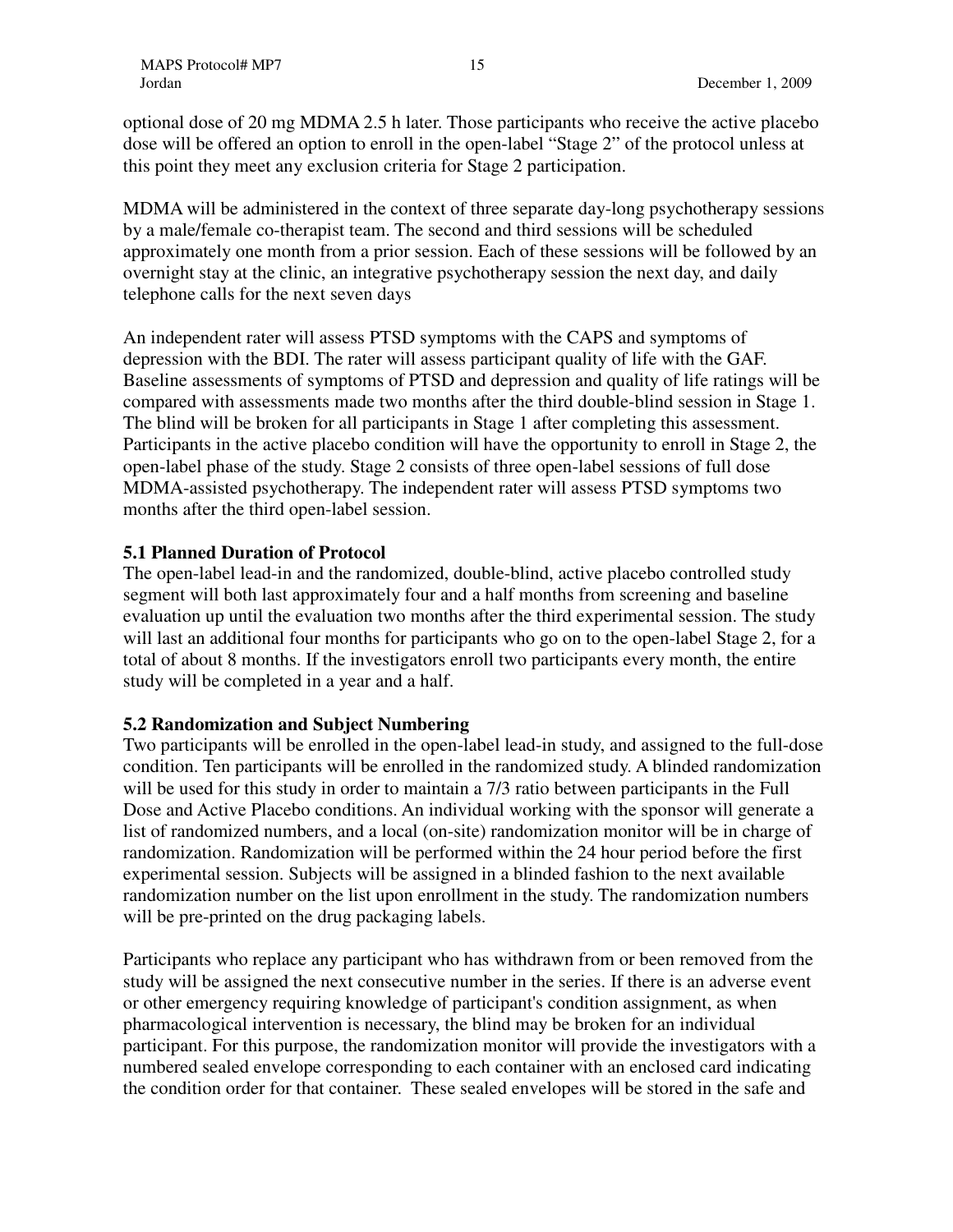opened only in the event that early unblinding is required. In all other cases, the blind will be maintained until all participants have completed the study. The investigators and participant will be blind to condition (sequence of administration) assignment.

Prior to enrollment, subjects will be tracked with their initials and a screening number assigned sequentially starting at "001". Subjects who meet the study admission criteria will be enrolled into the study and will be assigned a five-digit subject number. The first two digits will always be "07" and will identify the study site. The next three digits identify the subject within the site and will be assigned sequentially, with 001 corresponding to the first subject enrolled, e.g. the first enrolled subject will be 07001, second 07002, etc.

Participants in the open-label lead-in and stage 2 open-label section will all be assigned to the experimental dose condition, and the participant, the investigators and the rater will be aware of condition assignment.

# **5.3 Recruitment and Subject Population**

Candidates for participation will be twelve patients diagnosed with PTSD of at least six months duration that has not responded to prior treatment. Participants must be at least 18 years old with a diagnosis of PTSD and a Clinician Administered PTSD Scale (CAPS) score equal to or greater than 50 at baseline evaluation. Candidates for study participation will be recruited from patients of the investigators and colleagues, by letters of referral sent to other psychiatrists and psychotherapists and through word of mouth. All recruitment materials and advertisements will be approved by the institution's IRB/EC.

# **5.3.1 Inclusion Criteria**

Individuals eligible to be enrolled into this protocol are participants who:

- 1. Meet DSM IV criteria for current PTSD of at least six months duraiton.
- 2. Have a CAPS score of 50 or higher, indicating moderate to severe PTSD symptoms.
- 3. Have had unsuccessful treatment (defined as still meeting PTSD criteria posttreatment) with one of the following:
	- a. Treatment with a selective serotonin uptake inhibitor (SSRI), mirtazapine or a monoamine oxidase inhibitor (MAOI)
	- b. Any form of psychotherapy for the treatment of PTSD.
- 4. Are at least 18 years old
- 5. Are willing to commit to medication dosing, experimental sessions, and follow-up sessions and to complete evaluation instruments.
- 6. Are willing to refrain from taking any psychiatric medications during the study period, with the exception of gabapentin when prescribed for pain control. An exception to this may arise in the case of designated rescue medication that may be administered in the event of a crisis during or after the experimental session.
- 7. Agree not to change the type or frequency of current psychotherapy, nor change therapists until after the third experimental session (if they are concurrently seeing an outside therapist)
- 8. Agree to, for one week preceding each MDMA/placebo session:
	- a. Refrain from taking any herbal supplement (except with prior approval of the research team)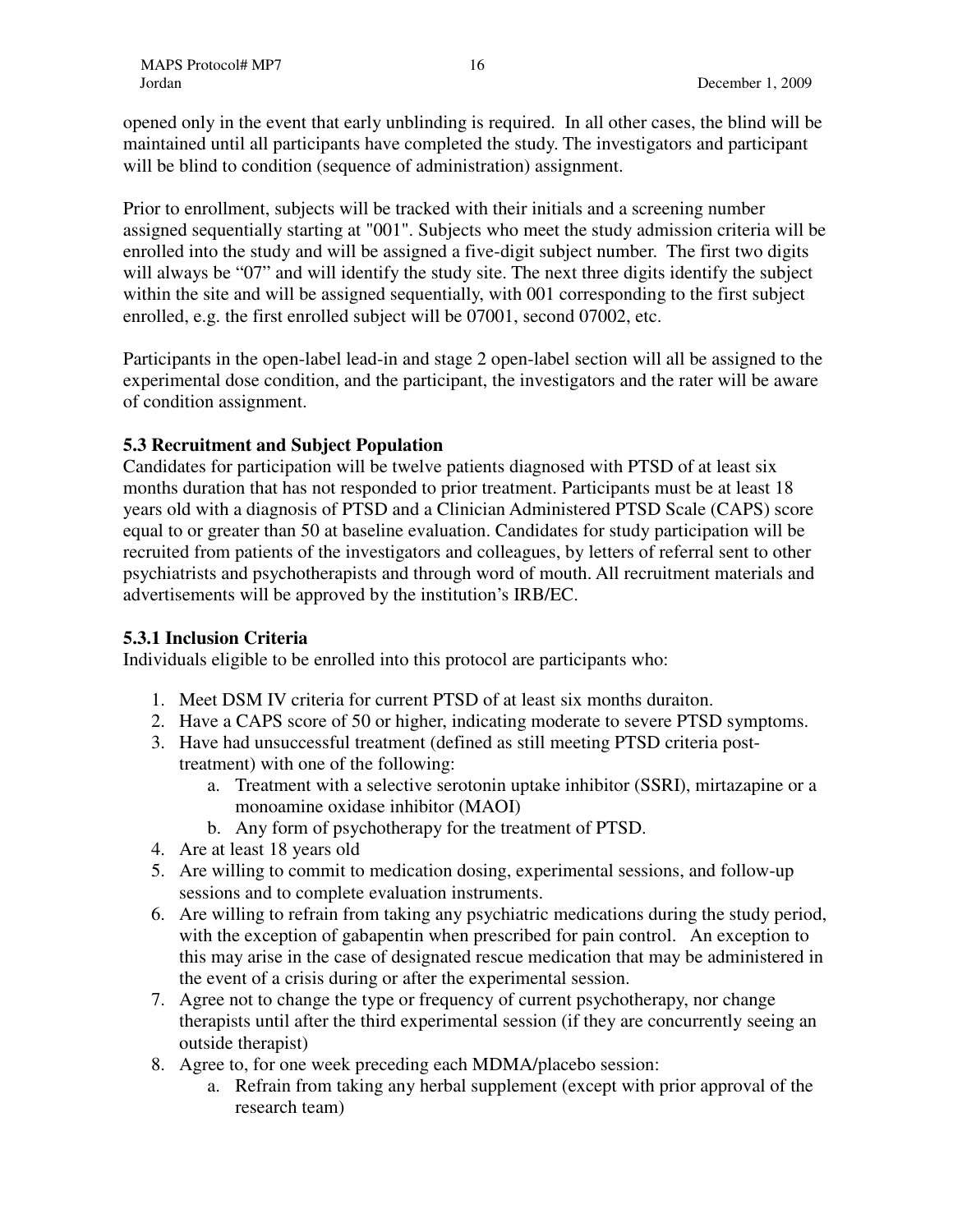- b. Refrain from taking any nonprescription medications (with the exception of non-steroidal anti-inflammatory drugs or acetaminophen unless with prior approval of the research team).
- c. Not take any prescription medications (with the exception of birth control pills, thyroid hormones or other medications approved by the research team) Note: Must have physician's approval.
- 9. Agree to take nothing by mouth except alcohol-free liquids after 12:00 A.M. (midnight) the evening before each experimental session. Participants must also refrain from the use of any psychoactive drug, with the exception of caffeine or nicotine, within 24 hours of each active placebo dose/experimental dose MDMA session. They must agree not to use caffeine or nicotine for 2 hours before and 6 hours after each dose of drug.
- 10. Are willing to remain overnight at the study site after each experimental session until the non-drug session occurring the next morning**.**
- 11. Are willing to be driven home the morning after the experimental sessions, after the non-drug therapy session either by a driver arranged by the subject or by the site personnel or taxi.
- 12. Are willing to be contacted via telephone on a daily basis by one of the investigators for a week after each experimental session.
- 13. (If female participants of childbearing potential), must be willing to have pregnancy tests and must agree to use an effective form of birth control.
- 14. Are literate. They must be proficient in reading documents written in Arabic, and they must be able to effectively communicate with the therapists and other site personnel.

# **5.3.2 Exclusion Criteria**

Individuals not eligible to be enrolled into this protocol are those who:

- 1. Are pregnant or nursing, or of child bearing potential and not practicing an effective means of birth control, including sexual abstinence.
- 2. Have a history of or current primary psychotic disorder or bipolar affective disorder type 1 or borderline personality disorder.
- 3. Diagnosed with dissociative identity disorder or an eating disorder with active purging, or borderline personality disorder.
- 4. Have evidence or history of significant (controlled or uncontrolled) hematological, endocrine, cerebrovascular, cardiovascular, coronary, pulmonary, renal, gastrointestinal, immunocompromising, or neurological disease, including seizure disorder. (Participants with hypothyroidism who are on adequate and stable thyroid replacement will not be excluded).
- 5. Have hypertension, peripheral vascular disease, hepatic disease (with or without abnormal liver enzymes), or history of hyponatremia or hyperthermia.
- 6. Weigh less than 48 kg.
- 7. Have used "Ecstasy" (illicit drug preparations purported to contain MDMA) more than 5 times or at any time within the previous 6 months.
- 8. Would present a serious suicide risk or who are likely to require hospitalization during the course of the study.
- 9. Require ongoing concomitant therapy with a psychotropic drug.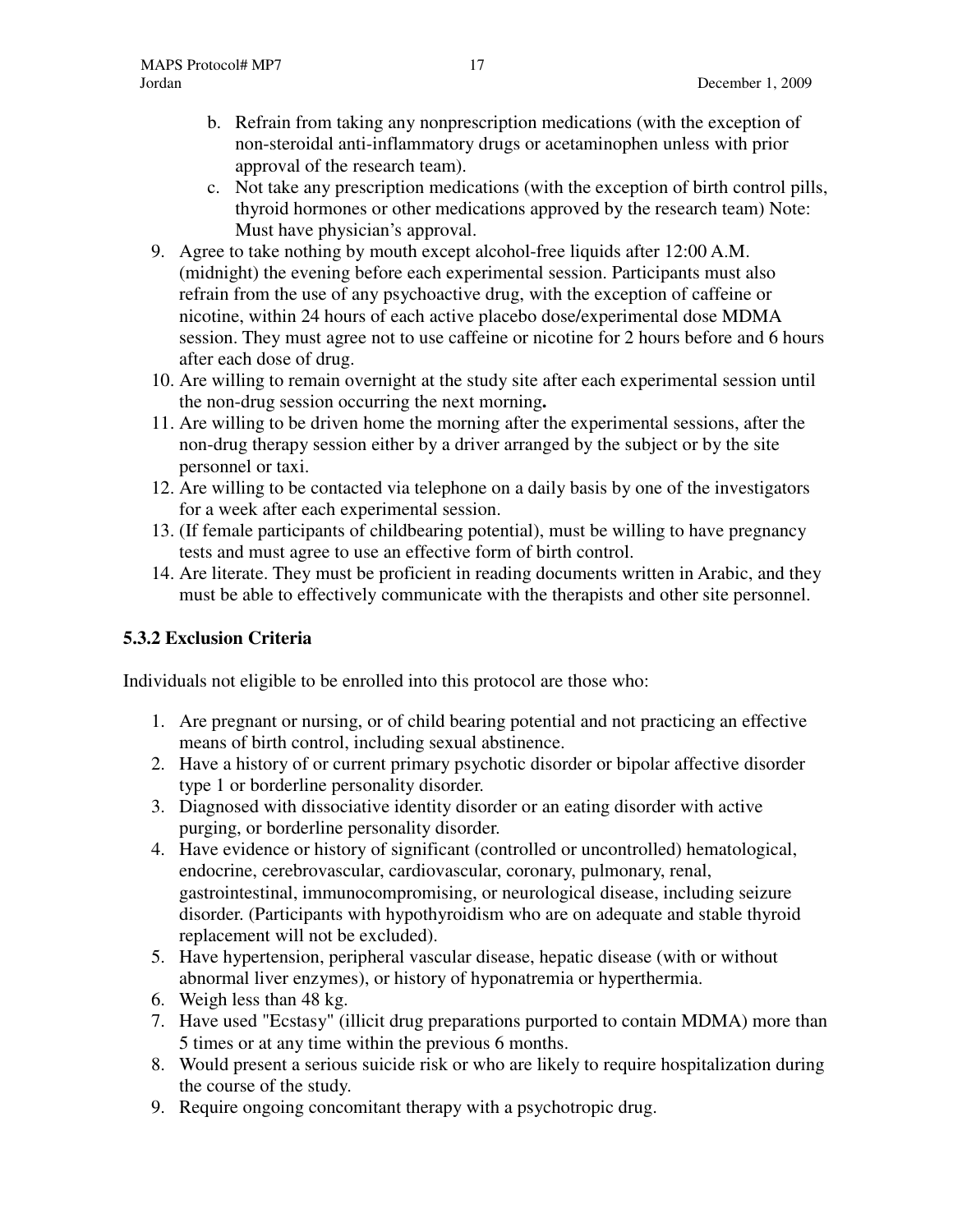- 10. Meet DSM-IV criteria for substance abuse or dependence for any substance save caffeine or nicotine in the past 60 days.
- 11. Are not able to give adequate informed consent.
- 12. Have any current problem or a history of substance abuse which, in the opinion of the investigator or medical monitor, might interfere with participation in the protocol.

### **6.0 Methods**

After consenting to take part in the protocol, participants will be screened by site personnel who will obtain medical and psychological history by interview and perform a general physical examination, brief neurological exam and clinical laboratory assessments. Participants will also undergo the SCID and assessment via Clinician-Administered PTSD Scale (CAPS) for psychiatric diagnosis and to determine participant eligibility. If, after reviewing all information, the investigators conclude that a participant is eligible, they will arrange and schedule at least one introductory session with the investigators.

If tapering medication is necessary, the first experimental session will be scheduled to occur after washout is complete. After undergoing three 60 to 90 minute introductory psychotherapy sessions with a male/female co-therapist team, the two lead-in study participants will undergo the first of three approximately eight-hour long experimental sessions with full-dose MDMA, and the ten subjects in the randomized portion of the study will randomly receive either the experimental or active placebo dose of MDMA. Each experimental session will be scheduled approximately three to five weeks apart, Participants will undergo one non-drugpsychotherapy session approximately 24 h after the start of each MDMA session and integrative psychotherapy sessions on a weekly basis after each experimental session. PTSD symptoms will be assessed by an independent assessor who will be blind to condition assignment and not present during any of the psychotherapy sessions. The rater will assess PTSD symptoms once prior to MDMA-assisted psychotherapy, once approximately two months after the third experimental session in Stage 1, and two months after the third openlabel session in Stage 2. The independent rater will assess the participant on the GAF, a scale where clinician observation is used to assess global quality of life and psychological function, at the same time points listed above. Participants will complete the BDI, a self-report measure of symptoms of depression, at baseline and two months after the third experimental session. All psychotherapy sessions, including MDMA-assisted sessions, will be recorded to audio and video, with all recordings preserved for research purposes, and participants may receive any session recordings upon request.

Safety measures, vital signs and a measure of psychological distress will be administered during each experimental session, and a measure of suicidality will be administered at baseline, before and after each experimental session, during each integrative session following an experimental session, on telephone calls 2 and 7 days after each experimental session, and two months after the third experimental session. Participants will rate their current degree of subjective distress with a single-item, self-report scale, the Subjective Units of Distress (SUD) scale, repeatedly during the MDMA session, with the degree of distress marked along seven points.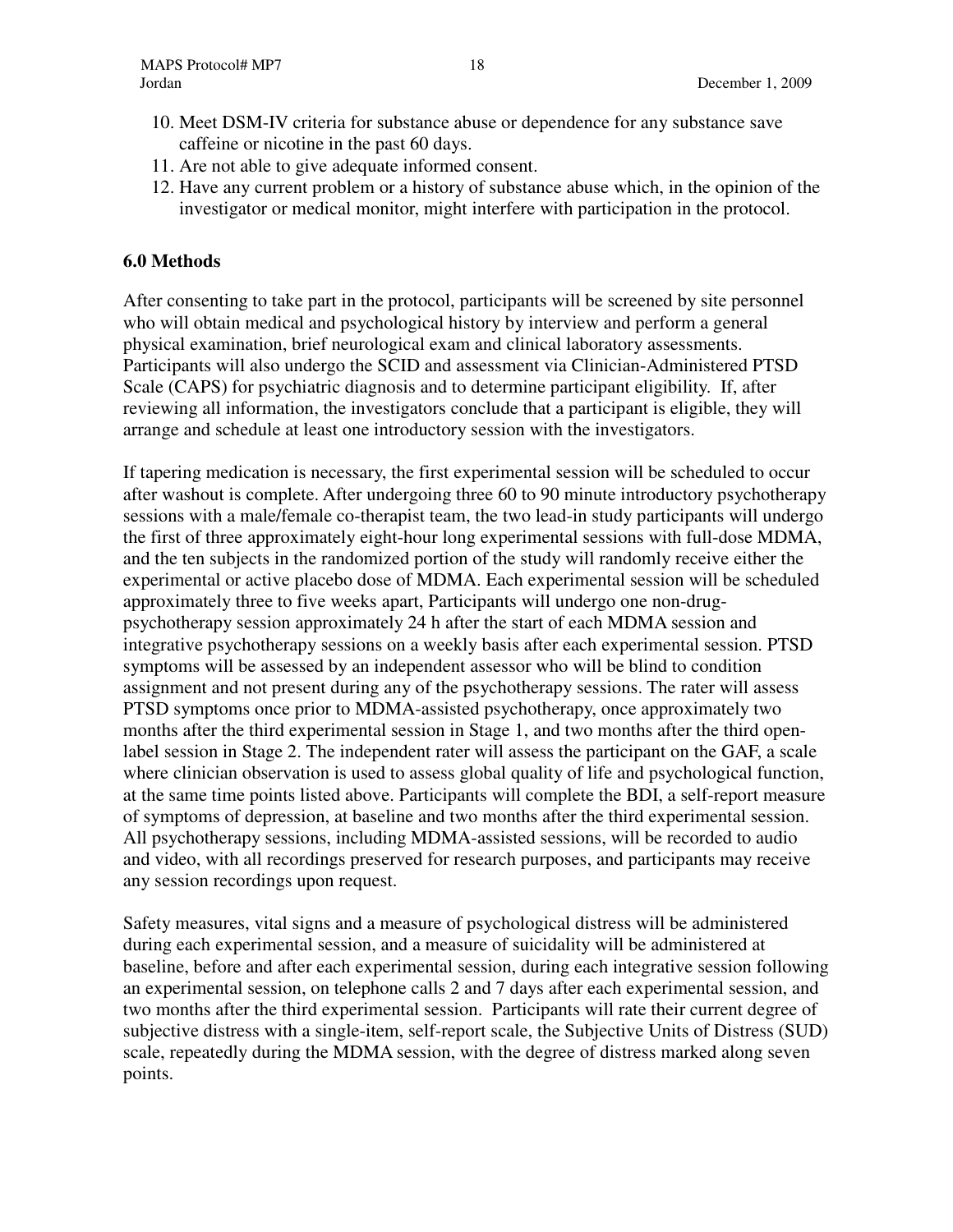### **6.1 Assessments and Measures**

### **6.1.1 Outcome Measures**

The primary outcome measure will be the Clinician-Administered PTSD Scale (CAPS), a clinician-scored measure for PTSD diagnosis and measure of symptom intensity and severity. The CAPS provides a means to evaluate the frequency and intensity dimensions of each symptom, impact of symptoms on the patient's social and occupational functioning, overall severity of the symptom complex and global improvement since baseline and the validity of the ratings obtained. The CAPS takes approximately one hour to complete. The CAPS interviews have been determined to have good internal consistency, concurrent validity, and test/retest reliability [70, 71]. An independent rater will assess all participants at study baseline and two months after the third experimental session. The same independent rater will assess all participants enrolled in stage 2 two months after their third open-label session.

The Beck Depression Inventory (BDI) is a 21-item a self-report measure of depressive symptoms [72, 73] that will serve as a measure of depression. It takes five to ten minutes to complete. An Arabic translation of the measure exists [74]. Participants will complete the BDI at the same times when the CAPS is administered.

The Reactions to Research Participation Questionnaire (RRPQ) [75] is an assessment of causes for taking part in research and responses to the experience of being a research participant. Participants will complete this measure during their final study visit, with exact time of completion varying in accordance with participant enrollment in the open-label study segment or in the fourth open-label MDMA-assisted psychotherapy session. The RRPQ is intended to assess the participant's experience as a research subject, perceived reasons for consenting to be a research participant and perceived freedom to take part in the study, and is not an outcome measure.

The Global Assessment of Function (GAF) is a measure of quality of life and general function made through observations. The GAF consists of a single score, with scores ranging from 0 to 100, with 100 reflecting superior function and zero reflecting serious risk of causing harm to the self or others. The independent rater will assess all lead-in and randomized study participants at baseline and two months after the third experimental or open-label session. Participants enrolled in Stage 2 will be assessed on the GAF two months after the third openlabel Stage 2 session.

#### **6.1.2 Safety Measures**

Safety measures, vital signs and a measurement of psychological distress will be assessed during both experimental sessions. Participants will rate their current degree of subjective distress with a single-item, self-report scale, the Subjective Units of Distress (SUD) scale, repeatedly during both experimental sessions, with the degree of distress marked along seven points.

Participants will rate their current degree of subjective distress with a single-item, self-report scale, the Subjective Units of Distress (SUD) scale, repeatedly during the MDMA session, with the degree of distress marked along seven points.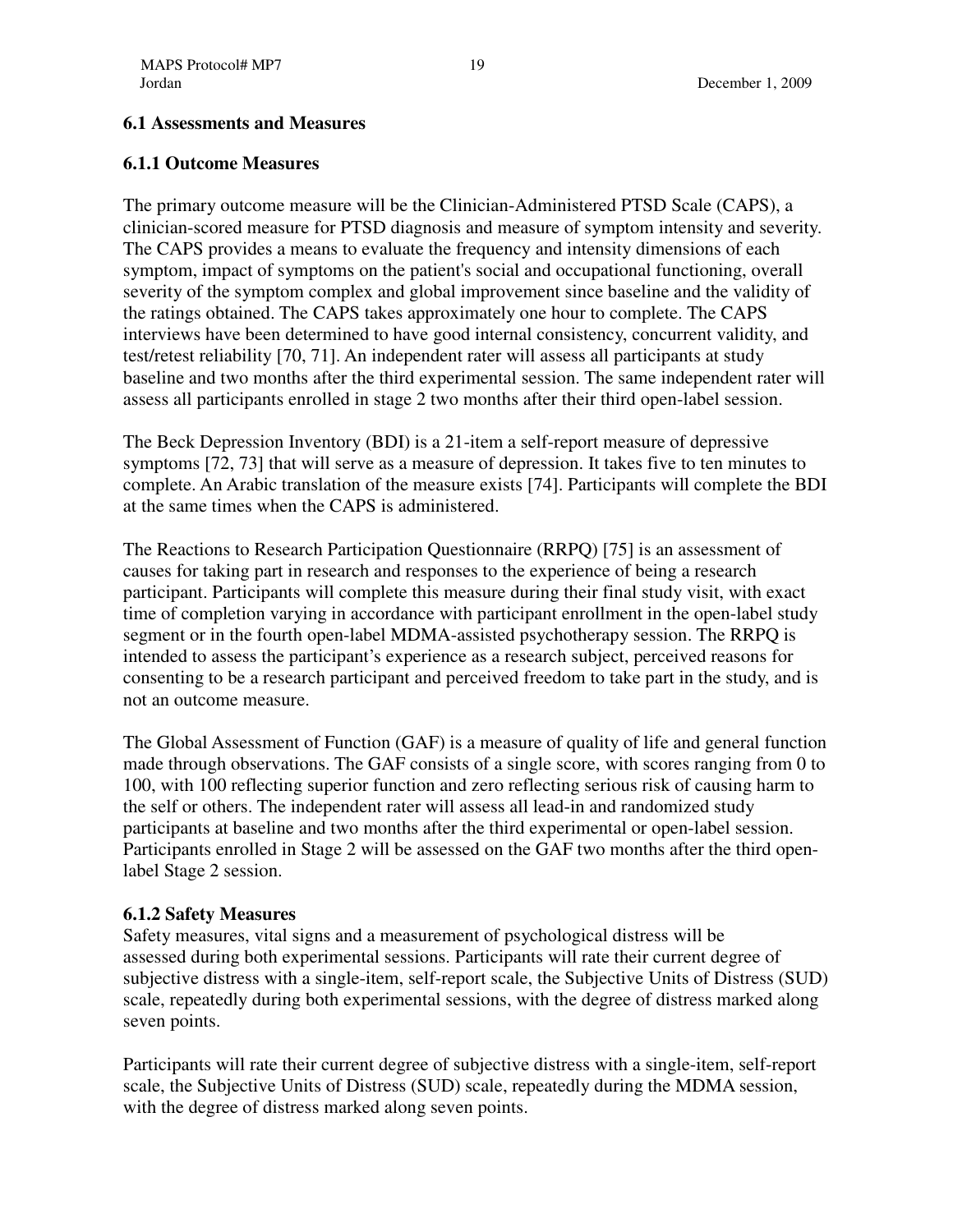The C-SSRS (Arabic translation) is a clinician-administered measure of suicidal behavior devised to detect potential suicidal thoughts or behaviors during a clinical trial [76]. It consists of a "Baseline" form that assesses lifetime suicidal ideation, ideation intensity and behavior, and a form for assessing current suicidal ideation and behavior. The C-SSRS consists of a series of questions, and can be administered during face to face interview or over the telephone. The C-SSRS will be administered 24 times during the open-label lead-in and randomized study; at baseline, after the second preparatory session, twice during each experimental session (once just prior to drug administration and once five to six hours after drug administration), after each integrative session, on the first and last days of daily telephone contact occurring after the integrative session after an experimental session, and on the visit which takes place approximately two months after the third experimental session. Participants undergoing medication washout will complete the C-SSRS once prior to and once after medication washout, using the times above if possible but with additional measures used if none of the scheduled times occur just prior to or after medication washout.

Blood pressure and heart rate (as pulse) will be assessed periodically during each experimental session. Blood pressure and pulse will be measured at the outset of the experimental session, and once every half hour (0.5 hour, 30 minutes) duration of the study. More frequent measures will be taken if the established thresholds of 160 systolic, 110 diastolic or pulse 110 are exceeded. The investigators will measure participant body temperature via tympanic thermometer every 60 to 90 minutes. Cardiovascular effects will be assessed via blood pressure measurement (such as with an automatic inflating cuff). Body temperature will be assessed via tympanic thermometer.

Spontaneously reported side effects, Adverse Events (AEs) and SAEs will be recorded during all three experimental session and for a period of seven days after each experimental session for a total of 27 times. The investigators will also assess general well-being during each introductory session, on each integrative session and integrative telephone calls for seven days following integrative sessions that occur a day after an experimental session.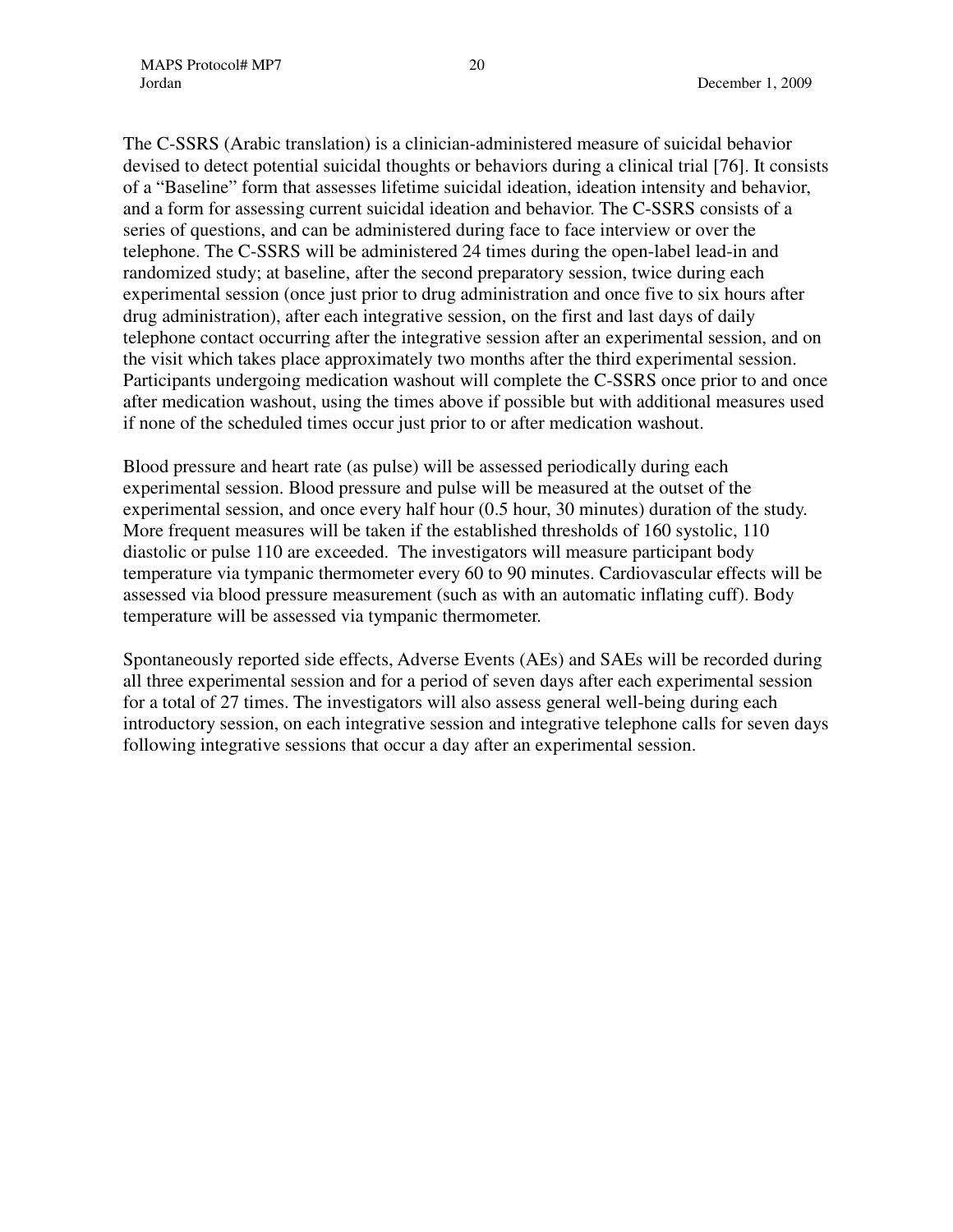# December 1, 2009

| Visit #                                                         | Pre-Study                                                   | V <sub>1</sub> | V 2, 3, 4                    | V <sub>5</sub>             | $V$ 6,7,8                 | V <sub>9</sub>                   | V 10,11,12                | V13                              | $V$ 14,15,16              | V17                                                       |
|-----------------------------------------------------------------|-------------------------------------------------------------|----------------|------------------------------|----------------------------|---------------------------|----------------------------------|---------------------------|----------------------------------|---------------------------|-----------------------------------------------------------|
| <b>Type of Visit</b>                                            | Screening may take place Baseline<br>over more than one day |                | Preparatory<br>Sessions      | Experimental<br>Session 1  | Integrative<br>Sessions   | Experimental<br>Session 2        | Integrative<br>Sessions   | Experimental<br>Session 3        | Integrative<br>Sessions   | Follow-Up                                                 |
| Visit Timing or Study day or Window                             | Up to 1 month prior to<br>Visit 1                           |                | Day 1 Approx 1 week<br>apart | 3-4 weeks post<br>baseline | Approx. 1<br>week apart   | 3-5 weeks post<br>V <sub>5</sub> | Approx. 1<br>week apart   | 3-5 weeks post<br>V <sub>9</sub> | Approx. 1<br>week apart   | May happen over more<br>then 1 day.<br>2 months post V 13 |
| <b>Informed Consent</b>                                         | $\overline{\textbf{X}}$                                     |                |                              |                            |                           |                                  |                           |                                  |                           |                                                           |
| Medical/Psychiatric History                                     | $\mathbf X$                                                 |                |                              |                            |                           |                                  |                           |                                  |                           |                                                           |
| General Physical Exam (BP, Pulse, Temp,<br>brief systems check) | $\mathbf{X}$                                                |                |                              |                            |                           |                                  |                           |                                  |                           |                                                           |
| <b>Brief Neurological Exam</b>                                  | $\mathbf{X}$                                                |                |                              |                            |                           |                                  |                           |                                  |                           |                                                           |
| ECG                                                             | $\mathbf X$                                                 |                |                              |                            |                           |                                  |                           |                                  |                           |                                                           |
| SCID                                                            | $\mathbf X$                                                 |                |                              |                            |                           |                                  |                           |                                  |                           |                                                           |
| Clinical LabTests, w/ HIV test                                  | $\overline{X}$                                              |                |                              |                            |                           |                                  |                           |                                  |                           |                                                           |
| <b>Collect Concomitant Medication</b>                           | $\mathbf X$                                                 | $\mathbf{X}$   | $\mathbf{X}$                 | $\overline{X}$             | $\mathbf X$               | $\mathbf X$                      | $\mathbf{X}$              | $\mathbf{X}$                     | $\mathbf{X}$              | $\mathbf X$                                               |
| Medication Taper (if applicable)                                | $\overline{\textbf{X}}$                                     | $\mathbf X$    |                              |                            |                           |                                  |                           |                                  |                           |                                                           |
| Study Enrollment after meeting I/E                              |                                                             | $\mathbf X$    |                              |                            |                           |                                  |                           |                                  |                           |                                                           |
| Record to Audio/Video                                           |                                                             |                | $\overline{X}$               | $\mathbf X$                | $\overline{X}$            | $\mathbf X$                      | $\overline{X}$            | $\mathbf X$                      | $\mathbf X$               |                                                           |
| General Well-Being                                              |                                                             | $\mathbf{X}$   | $\overline{X}$               | $\mathbf{X}$               | $\boldsymbol{\mathrm{X}}$ | $\mathbf X$                      | $\boldsymbol{\mathrm{X}}$ | $\mathbf X$                      | $\mathbf X$               | $\mathbf X$                                               |
| Drug Screen                                                     | $\mathbf{X}$                                                |                |                              | $\mathbf{X}$               |                           | $\mathbf X$                      |                           | $\mathbf X$                      |                           |                                                           |
| Pregnancy Screen (if applicable)                                | $\overline{X}$                                              |                |                              | X                          |                           | $\mathbf{X}$                     |                           | $\mathbf{X}$                     |                           |                                                           |
| <b>Complete Randomization Procedure</b>                         |                                                             |                |                              | X <sup>G</sup>             |                           |                                  |                           |                                  |                           |                                                           |
| <b>CAPS</b> and GAF                                             | $\mathbf X$                                                 | $\mathbf{X}$   |                              |                            |                           |                                  |                           |                                  |                           | $\mathbf X$                                               |
| <b>BDI</b>                                                      | $\boldsymbol{\mathrm{X}}$                                   |                |                              |                            |                           |                                  |                           |                                  |                           | $\overline{\text{X}}$                                     |
| C-SSRS                                                          |                                                             | $\overline{X}$ | $X^E$                        | $X^{A, B, C}$              | $\overline{X}$            | $X^{A, B, C}$                    | X                         | $X^{A, B, C}$                    | $\overline{X}$            | $\overline{\text{X}}$                                     |
| Administer IP Drug+Therapy                                      |                                                             |                |                              | $\mathbf X$                |                           | $\overline{\textbf{X}}$          |                           |                                  |                           |                                                           |
| Monitoring of BP, Pulse and Temp.                               |                                                             |                |                              | $\overline{X}$             |                           |                                  |                           |                                  |                           |                                                           |
| <b>SUDS</b>                                                     |                                                             |                |                              | $X^{B, D}$                 |                           | $X^{B, D}$                       |                           | $X^{B, D}$                       |                           |                                                           |
| <b>Beliefs of Condition Assignment</b>                          |                                                             |                |                              | $\overline{X}$             |                           | $\mathbf X$                      |                           | $\mathbf X$                      |                           |                                                           |
| Overnight Stay                                                  |                                                             |                |                              | $\mathbf X$                |                           | $\mathbf X$                      |                           | $\mathbf X$                      |                           |                                                           |
| <b>Integrative Therapy Session</b>                              |                                                             |                |                              |                            | $\overline{X}$            |                                  | $\overline{X}$            |                                  | $\overline{\text{X}}$     |                                                           |
| <b>RRPO</b>                                                     |                                                             |                |                              |                            |                           |                                  |                           |                                  |                           | $X^F$                                                     |
| 7 days Integrative Telephone Contact                            |                                                             |                |                              |                            | $\mathbf X$               |                                  | $\mathbf X$               |                                  | $\mathbf{X}$              |                                                           |
| Adverse Events Requiring Dr. Visit                              |                                                             |                | $\mathbf X$                  | $\mathbf X$                | $\mathbf X$               | $\mathbf X$                      | $\mathbf X$               | $\mathbf X$                      | $\overline{\text{X}}$     | $\mathbf X$                                               |
| Spontaneously Reported Side Effects                             |                                                             |                |                              | X                          | $\overline{X}$            | $\mathbf X$                      | $\mathbf X$               | $\mathbf X$                      | $\mathbf X$               |                                                           |
| <b>Adverse Events of Concern</b>                                |                                                             |                | $\mathbf X$                  | $\mathbf{X}$               | $\mathbf X$               | $\mathbf X$                      | $\mathbf X$               | $\mathbf X$                      | $\boldsymbol{\mathrm{X}}$ |                                                           |
| Serious Adverse Events                                          |                                                             | $\mathbf X$    | $\overline{\textbf{X}}$      | $\overline{\textbf{X}}$    | $\overline{\textbf{X}}$   | $\overline{\textbf{X}}$          | $\overline{\textbf{X}}$   | $\overline{\textbf{X}}$          | $\mathbf X$               | $\mathbf X$                                               |
| Study Termination/ Unblinding                                   |                                                             |                |                              |                            |                           |                                  |                           |                                  |                           | $\overline{\textbf{X}}$                                   |

<sup>A</sup> Approximately 6 hours post MDMA<sup>B</sup> at the beginning of the session  $\textdegree$  as needed  $\textdegree$  Approximately every 60 minutes  $\textdegree$  Given on second preparatory session only <sup>F</sup> Stage 1 only; Stage 2 at end of Stage 2  $G =$  Within 24 hours prior to first experimental session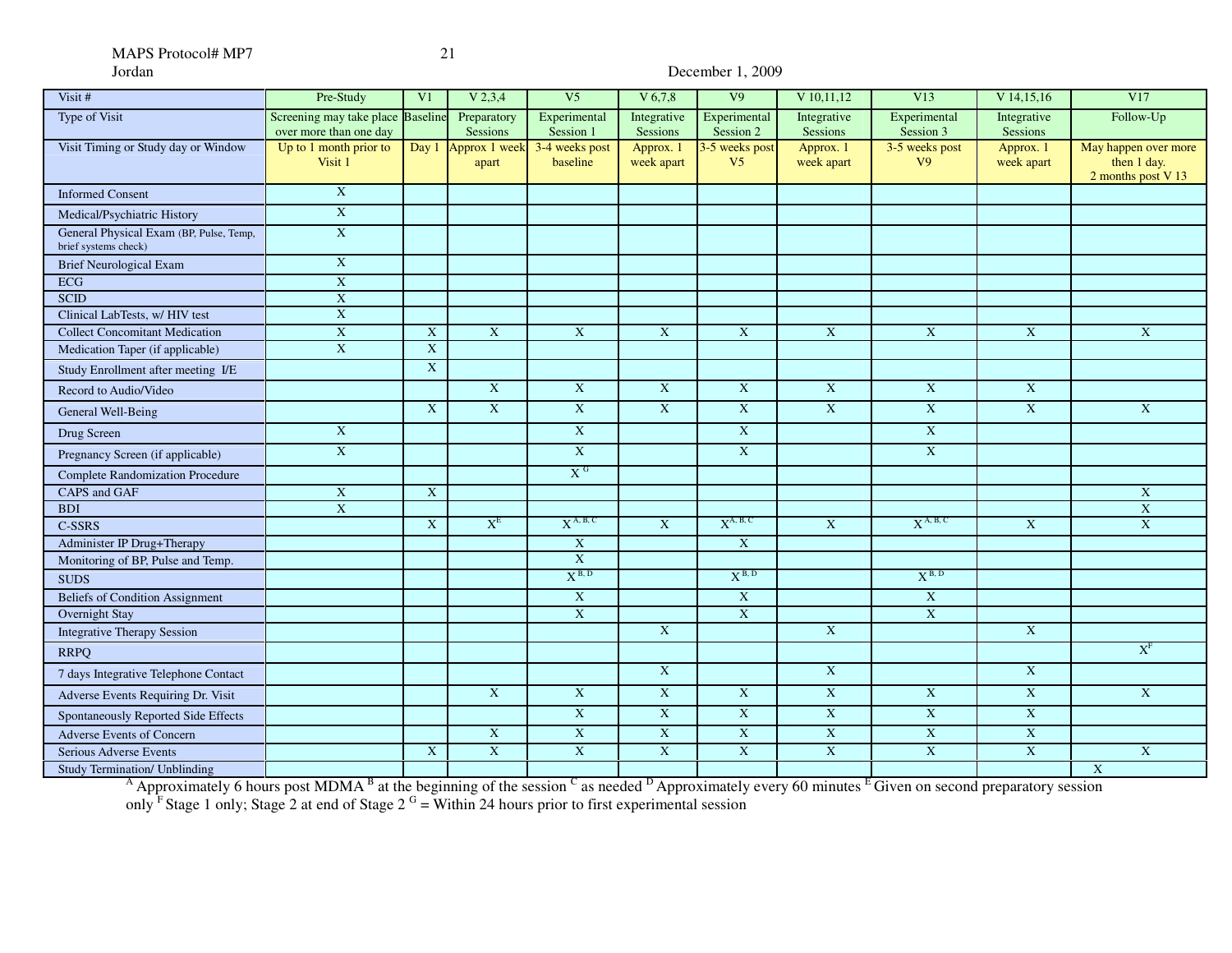# **6.2 Visit Descriptions**

### **6.2.1 Prescreening, Screening and Baseline Evaluation (Pre-study, Visit 1)**

Once participant gives written informed consent, a screening number will be assigned. The screening number will be used on all subject records prior to enrollment. Participants will provide a medical and psychological history through interview and will undergo a general physical examination performed by a physician. The examination will involve the following procedures: blood pressure, pulse, height, weight, body temperature, examination of head, eyes, ears, nose, throat, skin, heart, lungs, abdomen and extremities, brief neurological exam (cranial nerves 2-12, sensory, motor, reflexes and cerebellar function), electrocardiogram (ECG) serum electrolytes, metabolic profile, urinalysis and complete blood count. In addition, Human Immunodeficiency Virus (HIV) serology will be performed. Results of HIV serology will be kept confidential, and appropriate referral for counseling will be made if necessary. The clinical laboratory values will not be captured in the Case Report Form (CRF), but will be used to establish eligibility and will be kept with the subject's source record. A urine-dip pregnancy test for females of childbearing potential will be performed as well. If, upon examination, there are questions raised about possible medical problems, the investigators will request a review of participant medical records and request additional tests or assessments as indicated.

An independent rater who will not be present during any of the therapy sessions will administer the CAPS and assess the participant on the GAF. The C-SSRS will also be administered at screening to assess suicide risk. The participant will complete the BDI.

The investigator will perform the Structured Clinical Interview for Diagnoses to assess study eligibility.

After eligibility is confirmed the participant will be considered enrolled and will be issued a subject number. The investigators will review this information and will contact the participant if all inclusion criteria and no exclusion criteria are met and will schedule one or more preparatory sessions and, if possible, the first experimental session. Any participant who must refrain from taking a medication will begin tapering off that medication, with the first experimental session scheduled to occur after complete washout. The entire visit should take between one and a half and two and a half hours. This screening may take place over more than one day and up to one month prior to visit 1. Participants who require medication washout will be assessed on CAPS and GAF after medication washout, and the investigators will perform the C-SSRS once after medication washout but prior to the first experimental session. This may occur during a scheduled administration of the C-SSRS during the second preparatory session, or at an additional time appropriate to the medication washout.

# **6.2.2 Preparatory Sessions (Visits 2-4)**

The investigator will inquire about any possible changes in the participant's health to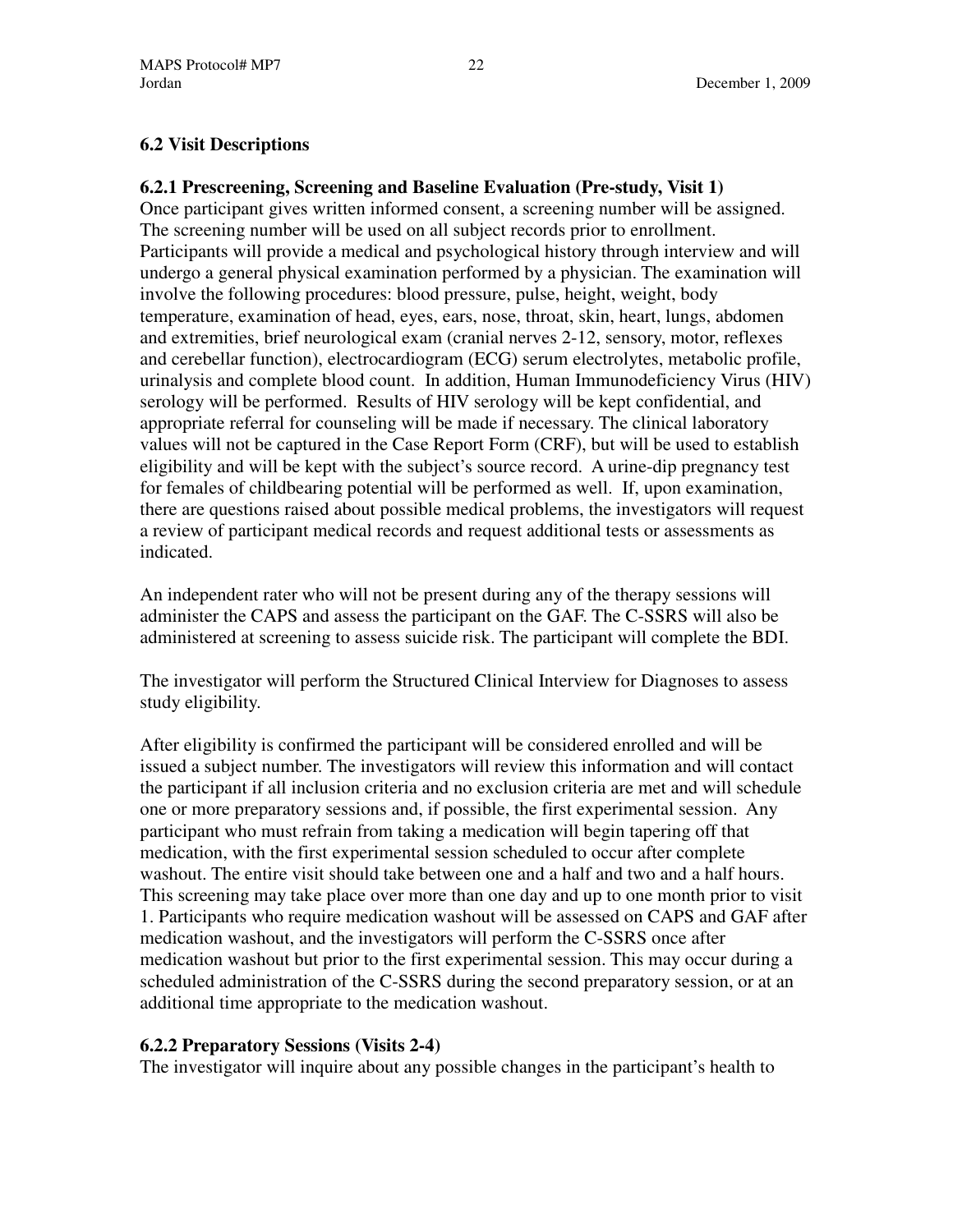ensure that subject continues to meet eligibility criteria and if applicable, will confirm that they have appropriately tapered off of medications.

The participant will undergo three sixty to ninety minute introductory sessions with the therapist-investigators, who will be a male and a female therapist. The investigators will work with the participant to prepare him or her for MDMA-assisted psychotherapy. The investigators and participant will seek to form a strong working relationship with each other, and they will help the participant prepare for upcoming experimental sessions. Introductory sessions will promote a safe space for confronting trauma-related memories, emotions and thoughts. The participant and investigators will discuss goals for the MDMA session and will review what will happen during the MDMA session, following standard procedures and techniques discussed in the sponsor-developed treatment manual. The investigators will work with the participant to prepare him or her for MDMA-assisted psychotherapy.

During the third and last introductory session, the investigators will supply the participant with a set of instructions and restrictions for conduct 24 hours prior to receiving MDMA, including restrictions on food and alcohol consumption. Participants must agree to take nothing by mouth except alcohol-free liquids after 12:00 A.M. (midnight) the evening before the MDMA session. Participants must also refrain from the use of any psychoactive drug, with the exception of caffeine or nicotine, within 24 hours of each MDMA session. Participants must not use caffeine or nicotine for 2 hours before and 6 hours after the dose of MDMA.

The investigators will introduce the participant to the attendant during one of the preparatory sessions. The attendant, described below, will remain with the participant during each overnight stay after each MDMA-assisted psychotherapy session. He or she will be an individual with previous training in managing psychological distress and will be the same sex as the participant. If a participant would like another individual present during the MDMA session, a meeting between the investigators and that individual will be scheduled during the introductory session.

Unless a participant is still undergoing medication washout, participants will complete the C-SSRS just prior to beginning the second preparatory session. Participants still undergoing medication washout will complete the C-SSRS during the third preparatory session or at a point after washout is complete.

Introductory sessions will be recorded to audio and video, and participants can receive copies of one or more introductory sessions upon request. All SAEs will be recorded from the time the participant is enrolled at Visit 1.

# **6.2.3 Experimental Sessions (Visits 5, 9, and 13)**

All participants in Stage 1 receive three double-blind experimental sessions of MDMAassisted psychotherapy scheduled 1 month (three to five weeks) apart, and participants in the open-label lead-in and open-label Stage 2 will receive three sessions with the full dose of MDMA. Participants assigned to Full Dose will receive 125 mg MDMA possibly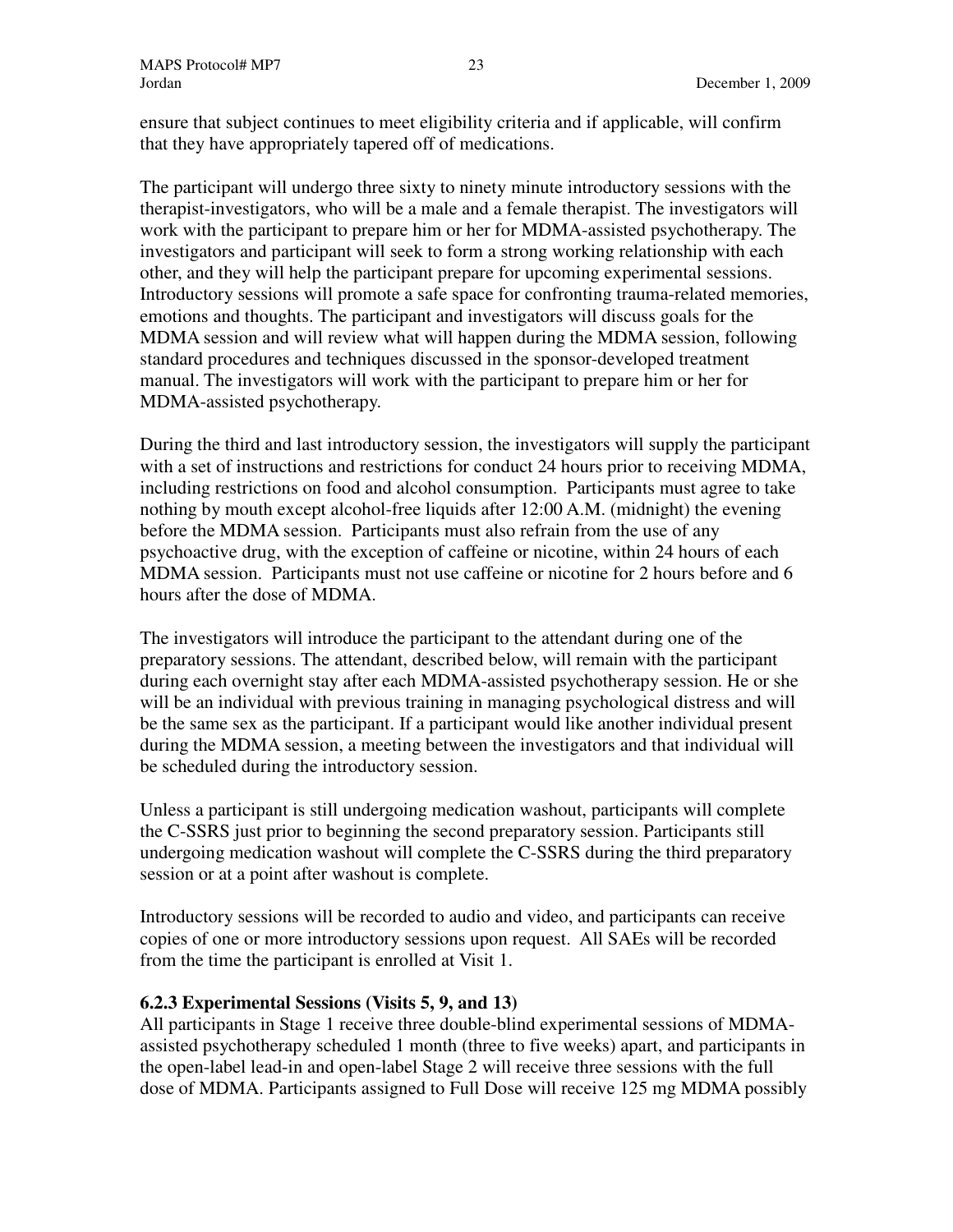followed by 62.5 mg MDMA during all experimental sessions, and participants assigned to Active Placebo condition will receive 40 mg possibly followed by 20 mg MDMA during all experimental sessions. The second session will be scheduled three to five weeks after the first experimental session, and the third session will be scheduled three to five weeks after the second session. Each experimental session will last approximately eight hours and include an overnight stay at the study site. Experimental sessions will be conducted by the male and female therapist. Procedures for MDMA-assisted psychotherapy will remain the same across all sessions, and all procedures except drug dose will be the same for participants assigned to the full and active placebo dose conditions. Participants in the open-label lead-in and open-label Stage 2 will receive three sessions that employ the experimental dose of MDMA.

On the day of the experimental session, the participant will arrive approximately one to one and a half hours prior to drug administration. Continuing eligibility will be confirmed and a urine drug screening and, if the subject is a woman of child-bearing potential, a urine pregnancy test will be performed. If the subject continues to meet criteria and the participant reports that he/she followed appropriate rules and restrictions, the session will proceed; a positive pregnancy screen is cause for withdrawal from the protocol, and a positive drug screen will be reviewed by the investigator and may be cause for delaying drug administration to a later time, rescheduling the session to a later date, or withdrawing the participant from the study.

The investigators will review procedures for the MDMA session with the participant. The investigators will record the entire session to video and audio. Participants may receive a copy of audio or video recordings of their experimental sessions upon request. The session will last for approximately eight hours or longer, followed by an overnight stay at the study site.

Before administering MDMA, the therapists and participant will discuss and review the participant's goals, intentions and concerns and some of the commonly experienced effects of MDMA. Participants will complete the SUDS just prior to initial dose administration.

The participant will complete the C-SSRS approximately one hour to a half hour prior to drug administration.

At approximately 10:00 A.M., participants will receive the initial dose of MDMA along with a glass of water. The participant will sit or recline on comfortable furnishings, and there will be eyeshades and a program of music available if the participant wishes to use them. They will listen to a program of music designed to support their experience by initially aiding relaxation and later evoking and supporting deep emotions and the emergence of unconscious material [77-79]. The therapist-investigators will also encourage periods of time in which the participant remains silent with eyes closed and with attention focused inward in order to allow for the further unfolding of their inner experience. Water and electrolyte containing fluids will be available throughout the session within the limits described in Appendix A. Food will be available during the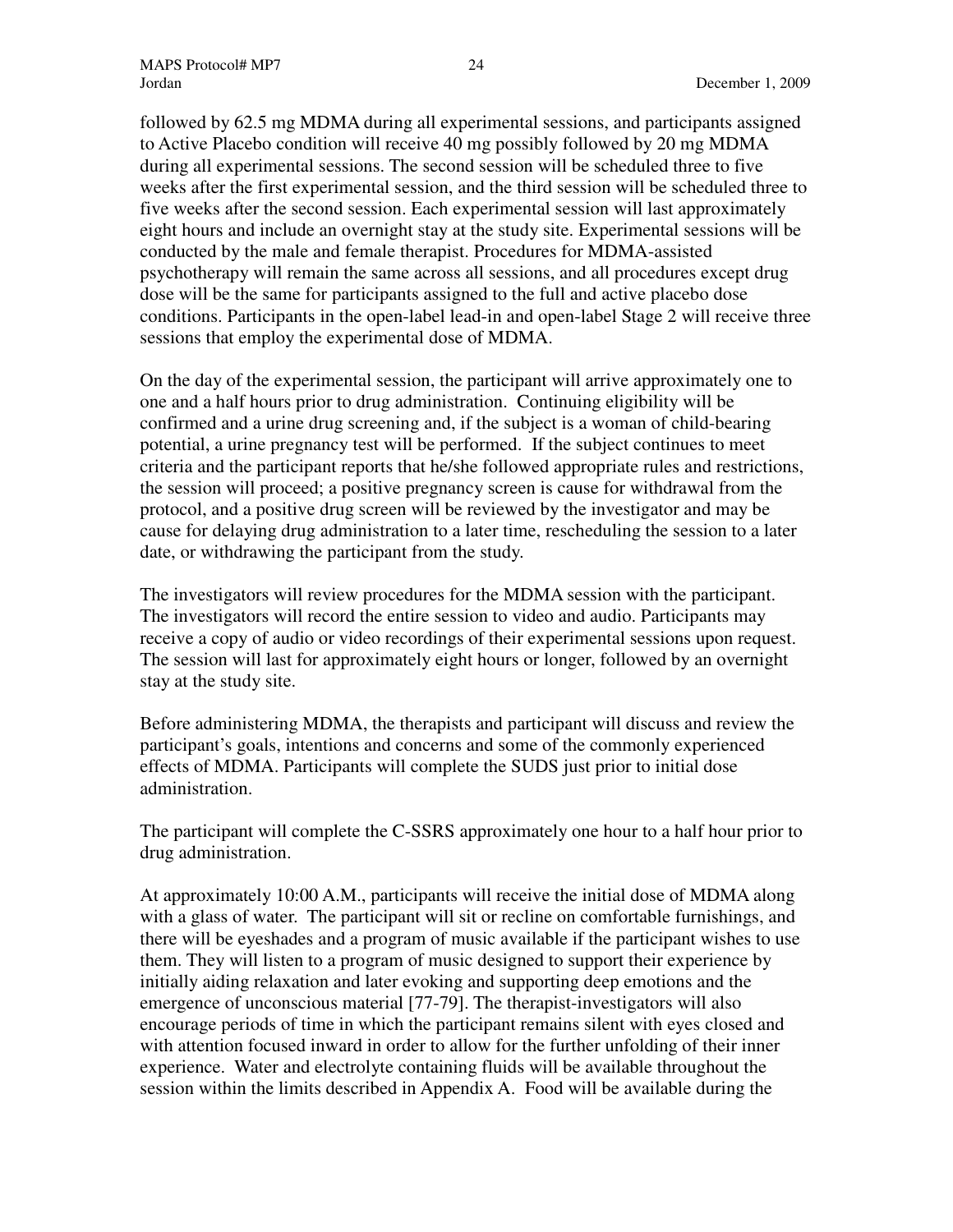latter part of the session. All experimental sessions will be recorded to audio and video in their entirety. The participant will be encouraged to spend much of the time focusing attention on their inner experience without talking, but may speak to the investigators whenever they wish, and will receive guidance and support as needed. After the first hour, if the participant has not spoken spontaneously, the therapist-investigators will check in with him/her about the nature of the experience. For the rest of the experience, as appropriate, the therapist-investigators will support and encourage the participant in emotional processing and resolution of whatever psychological material is emerging.

Blood pressure and pulse will be measured at the outset of the experimental session, and approximately every 30 minutes for the duration of the experimental session. More frequent measures will be taken if the established thresholds of 160 systolic, 110 diastolic or pulse 110 are exceeded. Participant body temperature will be measured via tympanic thermometer and participants will complete the SUDS every 60 to 90 minutes, until the session is over, allowing a window of up to 30 minutes to fit into the psychotherapy process where a natural break occurs. If necessary, the investigators can make a greater number of measurements as their clinical judgment dictates. The investigators will record any spontaneously reported side effects during the session. If the investigators conclude that it is appropriate to do so, they will initiate the first question of the C-SSRS at any point in the session if the participant is experiencing significant psychological distress that does not respond readily to processing with the therapists according to the methods described in the MDMA-assisted psychotherapy treatment manual.

| <b>TIME</b>        | <b>Procedure or Action</b>                                      |
|--------------------|-----------------------------------------------------------------|
| 9:00               | Urine drug screen and pregnancy test. Participant acclimated to |
|                    | environment                                                     |
| 9:45               | Baseline BP, Pulse, Subjective Units of Distress Rating (SUDS)  |
| 9:55               | 2 <sup>nd</sup> Baseline BP, Pulse, BT, SUDS                    |
| 10:00              | Drug Administration, begin recording to audio and video         |
| 10:30              | BP, Pulse.                                                      |
| 11:00              | BP, Pulse, SUDS, BT                                             |
| 11:30              | BP, Pulse; Can administer supplemental dose                     |
| 12:00              | BP, Pulse, BT                                                   |
| 12:30              | BP, Pulse, SUDS                                                 |
| 13:00              | BP, Pulse                                                       |
| 13:30              | BP, Pulse, BT                                                   |
| 14:00              | BP, Pulse, SUDS                                                 |
| Every hour, and as | BP, Pulse,                                                      |
| needed             |                                                                 |
| <b>Every 60-90</b> | SUDS, Temp                                                      |
| minutes            |                                                                 |

**Table 3**. Schedule of procedures and measures for experimental sessions. All times are approximate.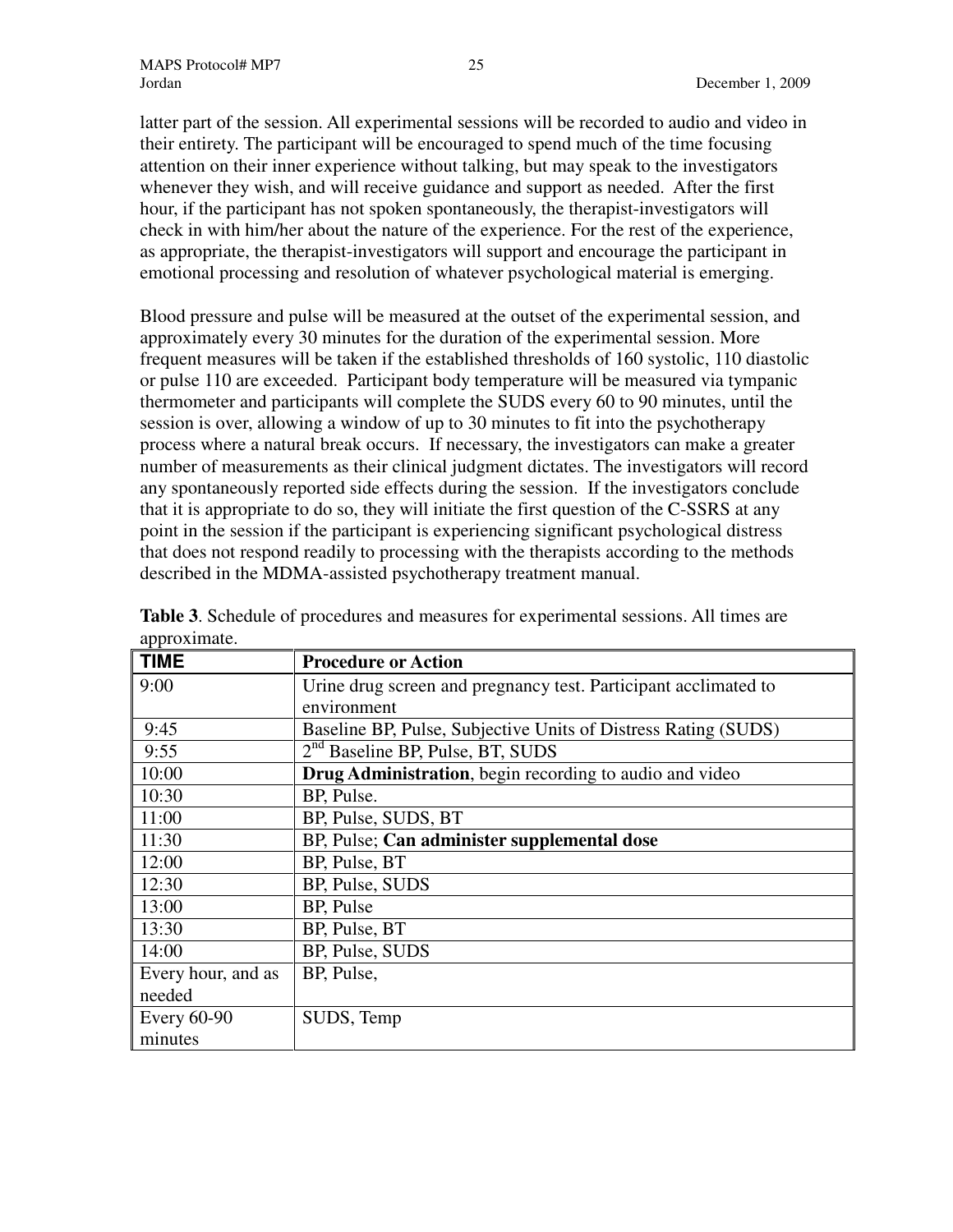A supplemental dose half the size of the initial dose will be administered approximately 1.5 to 2.5 hours after the initial dose upon mutual agreement between the investigators and participant.

Approximately six hours after drug administration, the investigators will administer the C-SSRS.

A support-individual who has previously agreed to remain with the participant during the MDMA session may arrive during the session if the therapists agree.

The investigators will remain with the participant until the physical and psychological effects of the session have substantially subsided and the subject is judged to be in a stable condition and appears to have returned to baseline mental status. The investigators will end recording to video when they have established that the participant returned to baseline function or is very close to doing so.

If all medical parameters are acceptable and the subject is alert, ambulatory and emotionally stable, the session will end. The investigators will depart the site when they have concluded that the participant is emotionally and medically stable. During the experimental session and for one week after, site personnel will remain available to participants via 24-hour cellular phone.

Participants will be instructed not to use caffeine or nicotine for 6 hours after the dose of MDMA. Spontaneously reported side effects, AEs of concern to the participant, and AEs requiring a doctor's visit will be collected starting on the day of the MDMA session through the seventh telephone daily telephone call. All SAEs will be recorded. Participants will remain overnight in an appropriately furnished room at the study site. With the approval of the therapists, a significant other may accompany the participant during the overnight stay. A same-sex attendant will check in periodically on the participant during the overnight stay, even if a significant other is present. The attendant will monitor participant health and will help participants relax during the overnight stay. The attendant will be an individual with some previous training in managing psychological distress. If there is an emergency or the participant needs additional support, the attendant can contact the investigators. The participant and if applicable, his or her significant other, will receive information that will allow them to contact the investigators during the overnight stay in the case of an emergency or request for additional support. Participants will be encouraged to use much of the time during their overnight stay for rest and for a period of reflection and integration in a quiet atmosphere.

# **6.2.4 Integrative Sessions 24 Hours after Experimental Session (Visits 6, 10, 14)**

On the morning after each experimental session, the participant will meet with both investigators during a 90-minute integrative therapy session. Participants will complete the C-SSRS just prior to beginning each integrative session. Prior to integrative psychotherapy, the participant and both therapist-investigators will indicate their beliefs concerning participant condition assignment. During the integrative session, the participant and investigator will discuss and review events, thoughts, feelings and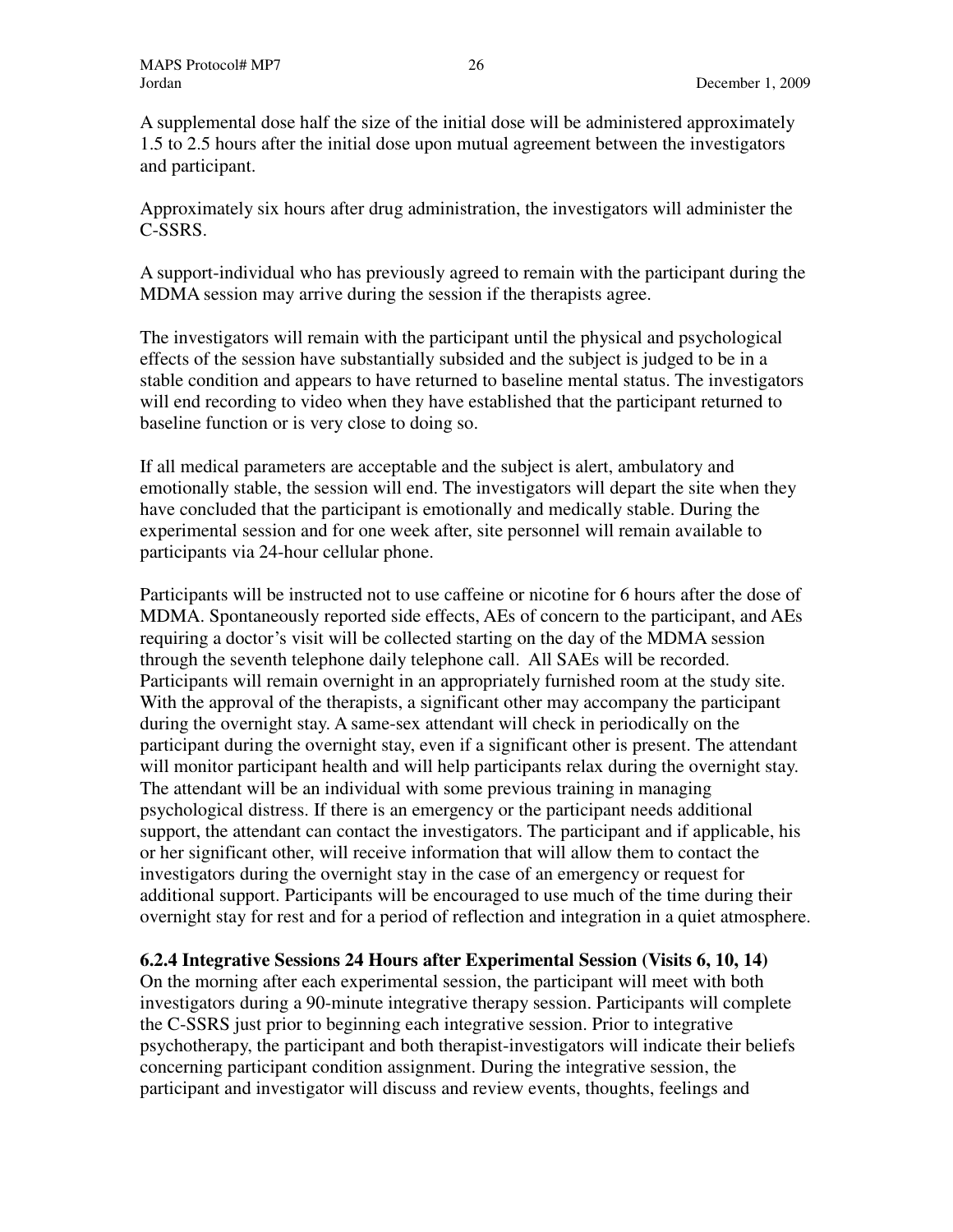memories that occurred during the experimental session. If necessary, the therapistinvestigators will help the participant to reduce any residual psychological distress he or she is experiencing. The therapists will also encourage the transfer of states of acceptance, feelings of intimacy, closeness and reduced fear experienced in MDMA sessions to emotionally threatening everyday situations. The investigators will be supportive, validating the MDMA experience and facilitating understanding and emotional clearing. Therapists are accessible any time the participant needs support outside the scheduled integration sessions. The investigators will assess participant mental health and the presence of any remaining side effects during integrative psychotherapy immediately after each experimental session. Integrative psychotherapy sessions can also serve as an opportunity for the therapist-investigators to gather information about the effects of MDMA on the participant in an unstructured manner. After this psychotherapy session, a person previously selected will provide a ride home. If the participant is unable to locate an individual willing or able to take him or her home, or if the designated person is unable to assist the participant due to unforeseen events, the investigators will assist the participant in finding an alternative means of returning home. The entire integrative psychotherapy session will be recorded to audio and video. Participants may receive copies of this session upon request.

Spontaneously reported side effects, AEs of concern to the participant, AEs requiring a doctor's visit and concomitant medications for treatment of AEs will be collected. All SAEs will be recorded.

# **6.2.5 Daily Integrative Telephone Contact for Seven days after an Experimental Session**

Starting on the day of the non-drug integrative psychotherapy session following each experimental session, one of the investigators will contact the participant via telephone on a daily basis for one week. The integrative telephone contact will be for a brief checkin lasting 5 to 15 minutes, or as long as necessary to address any participant's concerns and to assess participant well-being. Additional telephone contact can be initiated at the request of the investigators or participant. Spontaneously-reported side effects, AEs of concern to the participant, AEs requiring a doctor's visit and concomitant medications for treatment of AEs will be collected. All SAEs will be recorded. On the second and seventh day contact after the experimental session, the participant will complete the C-SRRS over the telephone.

# **6.2.6 Integrative (Non-Drug) Psychotherapy Between Experimental Sessions (Visits 7-8, 11-12, 15-16)**

The participant will have three 60 to 90-minute non-drug psychotherapy sessions with both therapist-investigators during the interval between the first and second experimental session, three more integrative sessions between the second and third experimental sessions, and three more integrative sessions after the third experimental session. The investigators may conduct more sessions if they and the participant deem it necessary. The participant and investigators will continue to work on supporting the participant as she or he considers his or her experiences during one or both experimental sessions. The investigators will use clinical judgment to assess the participant's psychological well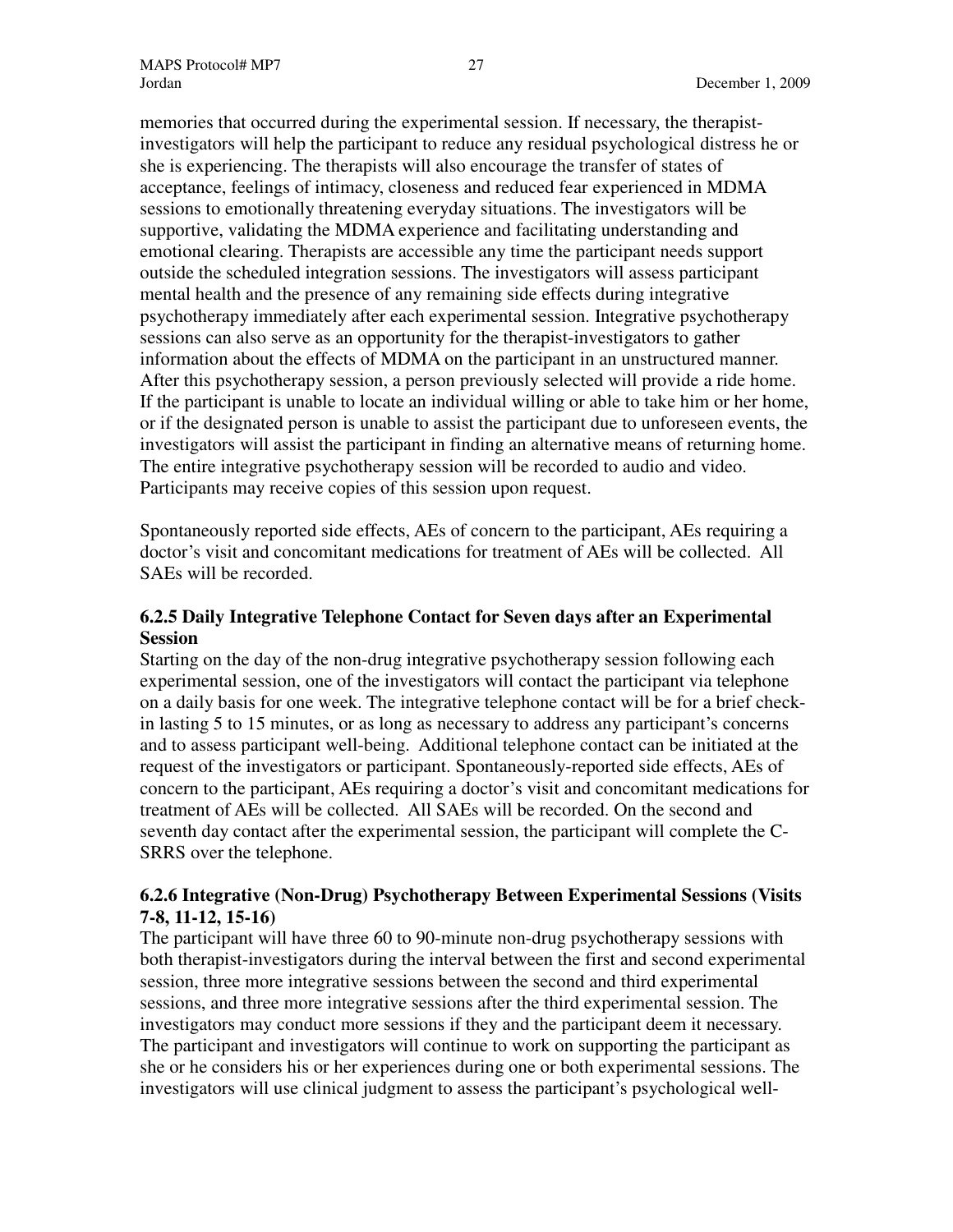being during this period of time. If there are any indications of continuing anxiety or distress, the investigators may arrange to work on reducing the distress at a specially scheduled non-drug therapy session, through continuing contact, or at the next regularly scheduled non-drug therapy session. The participant may also initiate contact with the investigators at any time throughout the study. Each integrative session will be recorded to audio and video, and participants may receive a copy of one or more integrative sessions upon request.

The C-SSRS will be administered just prior to beginning each integrative session. All SAEs, AEs of concern to the participant, and AEs requiring a doctor's visit will be collected through the follow-up phase of stage 1 and, if applicable, continuing through Stage 2. If an integrative session falls within the period of telephone contact and additional phone call is not required that day, all things normally collected during the telephone call will be completed in person.

# **6.2.7 Evaluation Two Months after the Third Experimental Session**

The final evaluation in the double-blind portion of the study will occur two months after the third experimental session. Participants will meet the independent rater for 90 to 120 minutes. The independent rater will administer CAPS to assess PTSD symptoms, and assess participant psychological function and quality of life with the GAF. The participant will complete the BDI. The investigators will administer the C-SSRS to assess suicidality. All SAEs, AEs of concern to the participant, and AEs requiring a doctor's visit will be collected.

# **6.2.8 Unblinding and Enrollment into Stage 2 for Subjects in Active Placebo**

After completing all assessments and measures at two months after the third experimental session in Stage 1, the participant will meet with the investigators for approximately one half hour, and the blind will be broken for each individual. All participants not continuing on to Stage 2 will complete the Responses to Research Participation Questionnaire and study termination. Participants who are not enrolled in Stage 2 may return to taking psychiatric medications. The independent rater will remain blind to condition assignment at this time.

The investigators will provide consent materials for Stage 2 to all participants in the active placebo condition

# **6.2.9 Open-Label Study Phase for Active Placebo Participants ("Stage 2")**

A new informed consent will be signed by subjects before enrolling in Stage 2. Participants who elect to enroll in stage 2 will undergo the same course of therapy and evaluation as in Stage 1, but with full-dose MDMA during the 3 experimental sessions.

Assessment of PTSD symptoms two months after the third experimental session in Stage 1 will serve as baseline assessments in Stage 2. If the start of Stage 2 is delayed for more then 30 days from the time of the last CAPS in Stage 1 the independent rater will readminister the CAPS and GAF and these scores will be used as the baseline for comparison to assessment after final open-label session in Stage 2.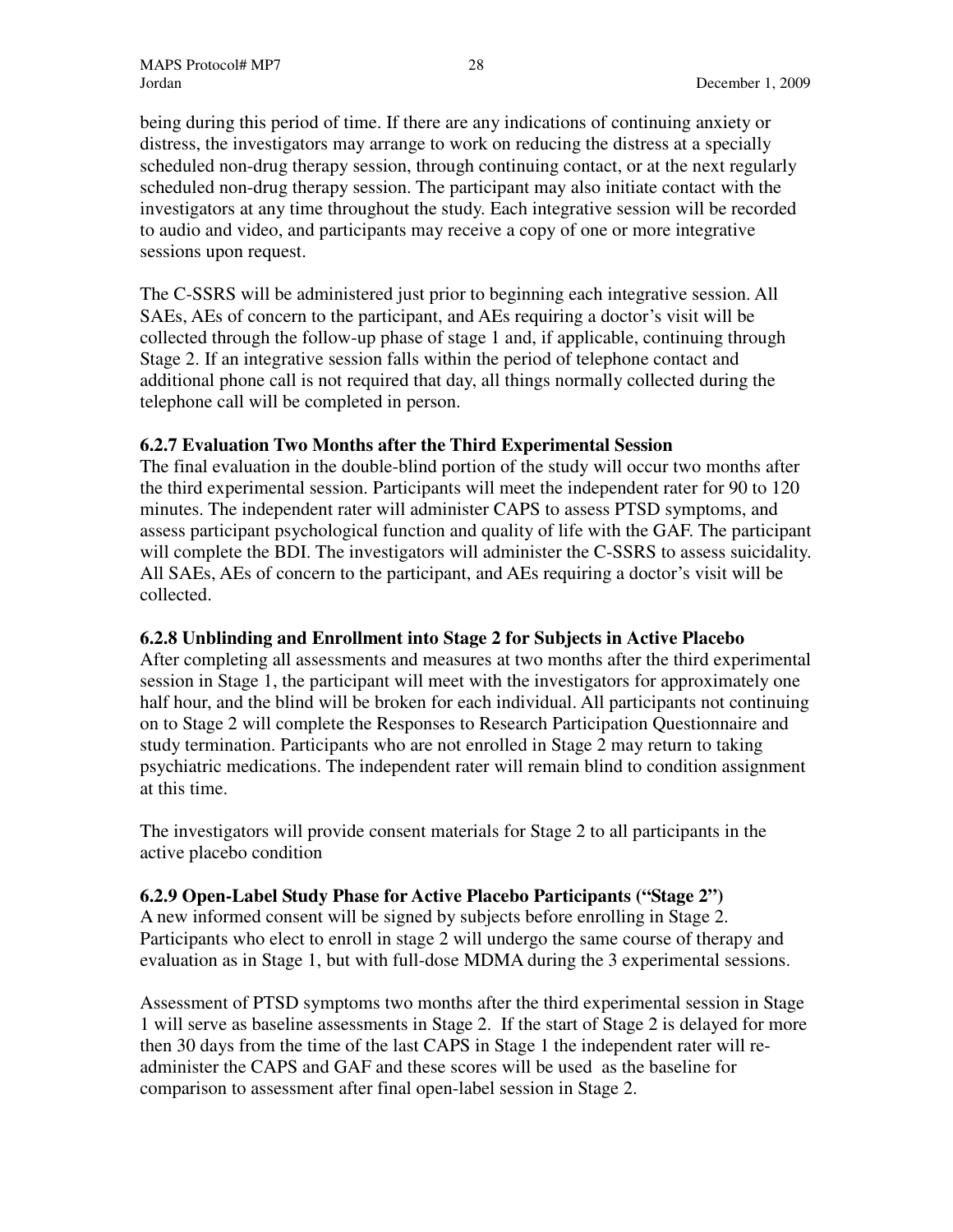After giving written informed consent, participants enrolled in Stage 2 will meet with both therapist-investigators for a single review and re-introductory psychotherapy session, followed by an open-label MDMA-assisted therapy session. Participants will have the same sequence of integrative therapy and open-label sessions scheduled approximately one month (three to five weeks) apart. The same safety measures will be administered during Stage 2, including C-SSRS before, during and after each open-label session, vital signs and subjective units of distress during each open-label session. Spontaneously reported side effects, AEs and SAEs will be collected and reported in the same manner as during the randomized study segment.

# **6.2.10 Assessment Two Months after Third Open-Label Session**

All participants in the lead-in and in Stage 2 will be assessed by the independent rater two months after their final open-label session. The independent rater will assess all participants on the CAPS and GAF. Subjects will complete the RRPQ at the termination visit. Participants may return to taking psychiatric medications. All SAEs will be recorded.

# **6.3 Removal of Participants from the Study**

Participants can withdraw consent at any time without prejudice. The investigator can withdraw a participant if, in his or her clinical judgment, it is in the best interest of the participant or if the participant cannot comply with elements of experimental sessions and related visits that are critical for safety. If the investigator withdraws a participant from the session, the investigators will explain the reason for withdrawing the participant.

Participants will be clinically monitored after withdrawal, the cause of which will be recorded in the participant's source records and CRF. Whenever possible, the tests and evaluations listed for the termination and outcome visits will be carried out. Efforts will be made to obtain information about AE resolutions, if applicable.

# **6.4 Premature Discontinuation of the Study**

The sponsor or the investigator (following consultation with the sponsor) has the right to discontinue this study at any time. If the trial is prematurely terminated, the investigator is to promptly inform the study subjects and will assure appropriate therapy and followup. If the trial or study is prematurely discontinued, all procedures and requirements pertaining to the archiving of the documents will be observed. All other study materials will be returned to the sponsor and will be treated in accordance with federal and local regulations.

# **7.0 Risks Of Study Participation**

# **7.1 Screening**

Submitting to a full medical examination may be time consuming, and may be distressing or uncomfortable for some. Because medical examinations are part of the screening procedure, they cannot be omitted from the study design.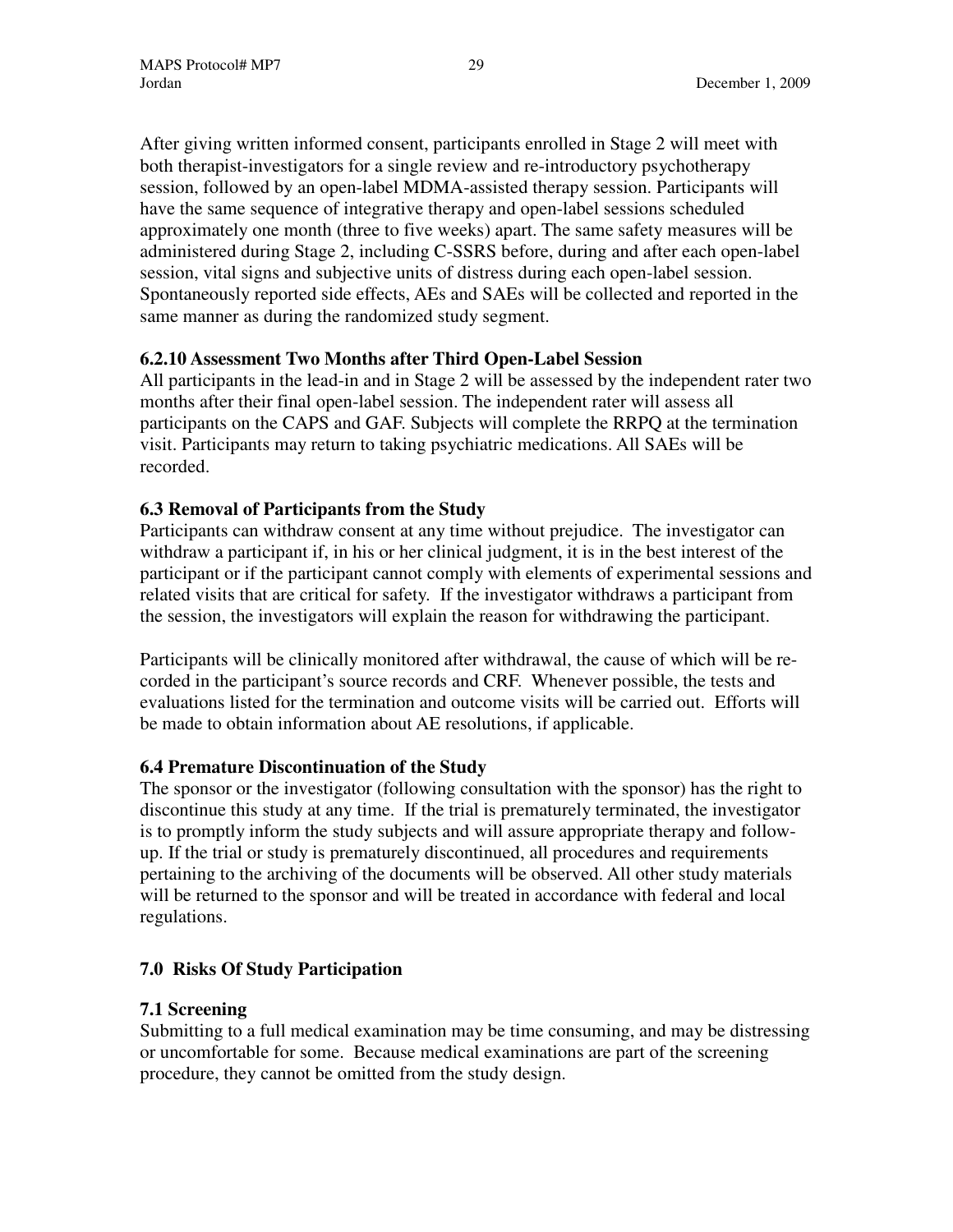Because psychological interviews require individuals to discuss their condition, they may prove upsetting for some. Because psychiatric interviews and discussion of PTSD symptoms are used during screening, they cannot be avoided. The investigators have experience working with people with PTSD, and they will seek to reduce anxiety and distress during these interviews.

### **7.2 Risks and Discomforts Associated with Drawing Blood**

Prior to enrollment, blood will be drawn as part of screening to assessing eligibility. Temporary discomfort may arise as a result of sampling blood. Participants may experience temporary discomfort at the blood-draw site. There is also a remote possibility of inflammation or infection at the blood-draw site.

#### **7.3 Risks and Discomforts of Completing Assessments and Measures**

Some measures contain items that may provoke negative emotions. It is possible that completing these measures could be upsetting.

# **7.4 Risks and Discomforts Associated with Non-Experimental and Experimental Psychotherapy**

During non-drug and MDMA-assisted psychotherapy sessions, participants will be asked to think about and discuss their thoughts and emotions relating to the traumatic event or events. They may experience intense emotional responses to recalling and speaking about this material. Even in a therapeutic context, thinking about and discussing the trauma, symptoms related to the trauma or the effects of PTSD on life function can produce distress during and immediately after non-drug psychotherapy, experimental and open-label sessions. Psychotherapy is conducted as part of the research study, including the experimental intervention (MDMA-assisted psychotherapy), and people undergoing psychotherapy are expected to confront unpleasant thoughts, feelings and memories in the process of therapy. Because psychotherapy is an integral part of the research study design, the potential distress arising from psychotherapy is unavoidable.

All psychotherapy sessions will be recorded to audio and video. Participants may feel uncomfortable with having their sessions recorded. The recordings will be used for developing a manualized form of MDMA-assisted psychotherapy, and participants may have access to recordings if they request them. The recordings are necessary for developing the experimental treatment. Participants will receive information on who will have access to any of their recordings and will have control over any presentation of this material beyond viewing by investigators or regulatory agencies.

# **7.5 Risks of Receiving MDMA**

Side effects of MDMA are modest and have generally not been associated with serious discomfort by volunteers in previous studies in non-psychiatric populations. Common side effects include reduced appetite, dizziness, tight jaw or bruxism (tooth-grinding), difficulty concentrating, impaired gait or balance, dry mouth, and thirst. Other slightly less common side effects include restlessness, parasthesias (odd somatic feelings, such as tingling, feeling hot or cold), changes in thought, perspiration, drowsiness, and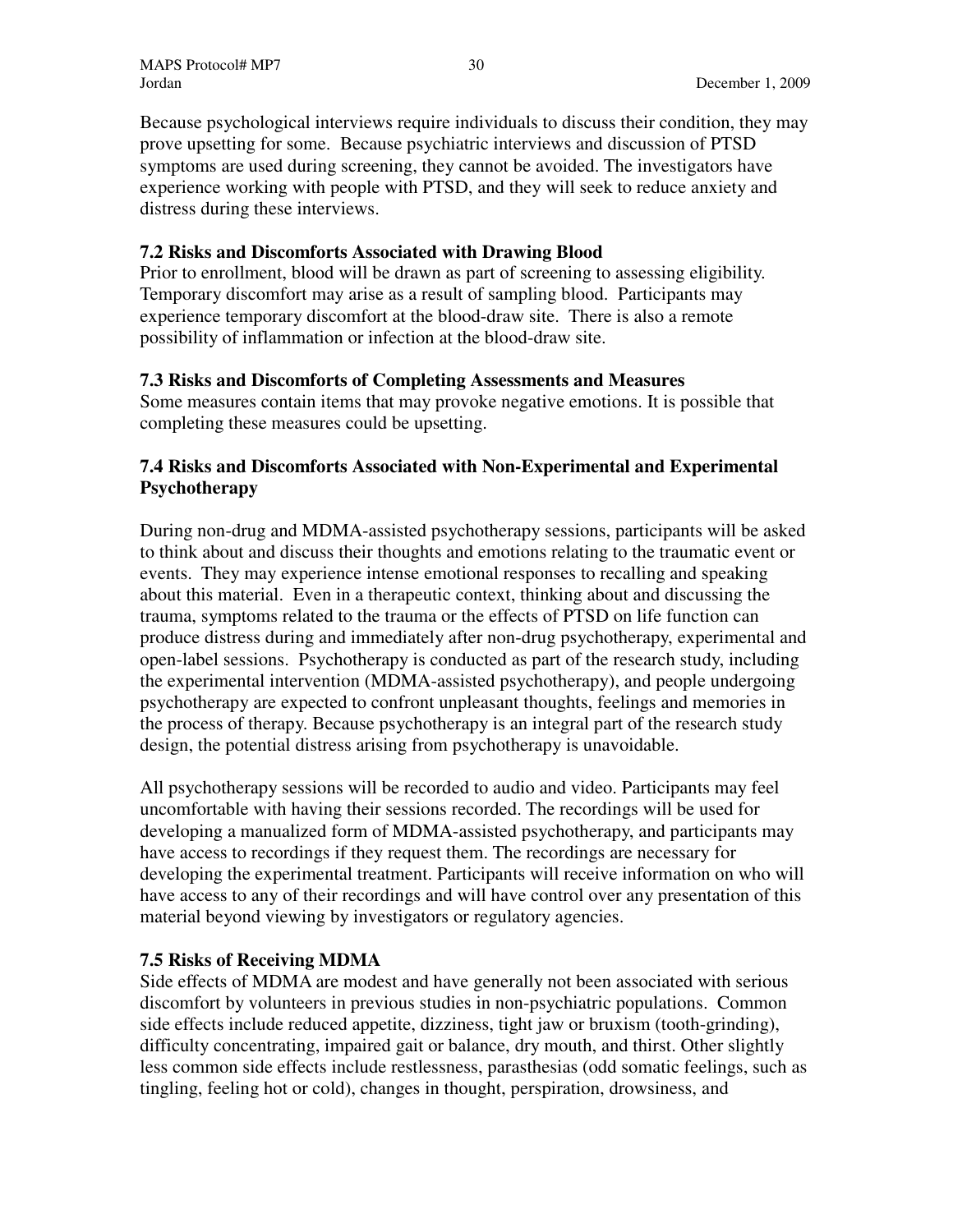nystagmus (eye-wiggling). These effects are transient and wane as drug effects wane. Sub-acute effects that may either continue for the next 24 hours or appear later include insomnia, fatigue, weakness, heavy legs, dry mouth, low mood or irritability. Sub-acute effects are reported less often than acute effects. More information on drug side-effects is contained in the Investigator's Brochure.

MDMA may produce mild alterations in sensory perception and altered perception of time [38, 51, 66]. Women may be more sensitive to these effects [54]. MDMA acutely affects attention, information processing and memory. MDMA acutely impairs verbal memory and recall for object location without affecting recall of scene change [44].

Participants may discuss emotionally distressing or embarrassing issues during their MDMA session. This may cause psychological distress.

#### **7.5.1 Cardiovascular Effects**

The full dose of 125 mg, followed by a supplemental dose of 62.5 mg after 1.5 to 2.5 hours, is expected to produce significant but transient, self-limited increases in blood pressure and heart rate. Approximately 5% of participants enrolled in controlled trials with MDMA have had elevations in blood pressure above 200/100 mmHg or above a cut-off of 140/90 mmHg [57, 66]. Table 2 shows the degree of increase in vital-sign measurements in the investigators' recently completed clinical trial. No subjects in the completed trial or other clinical trials using MDMA have required any clinical interventions for elevated blood pressure, pulse or temperature, and all values returned to normal spontaneously. While maximum peak blood pressure during a given session in some cases rose above the cut-off for making more frequent measures (150 Systolic Blood Pressure (SBP) or 110 Diastolic Blood Pressure (DBP). The degree of additional blood pressure and pulse elevation after a second dose of MDMA that is half the original dose and given 1.5 to 2.5 hours after the first dose is minimal. Preliminary data gathered by Michael Mithoefer, the principal investigator who completed a study in 2008 of MDMA-assisted psychotherapy in 21 participants with PTSD, reports that elevation in blood pressure and heart rate after the supplemental dose does not exceed elevations seen after the initial dose. The active placebo dose of MDMA may produce a slight elevation in blood pressure and heart rate [53].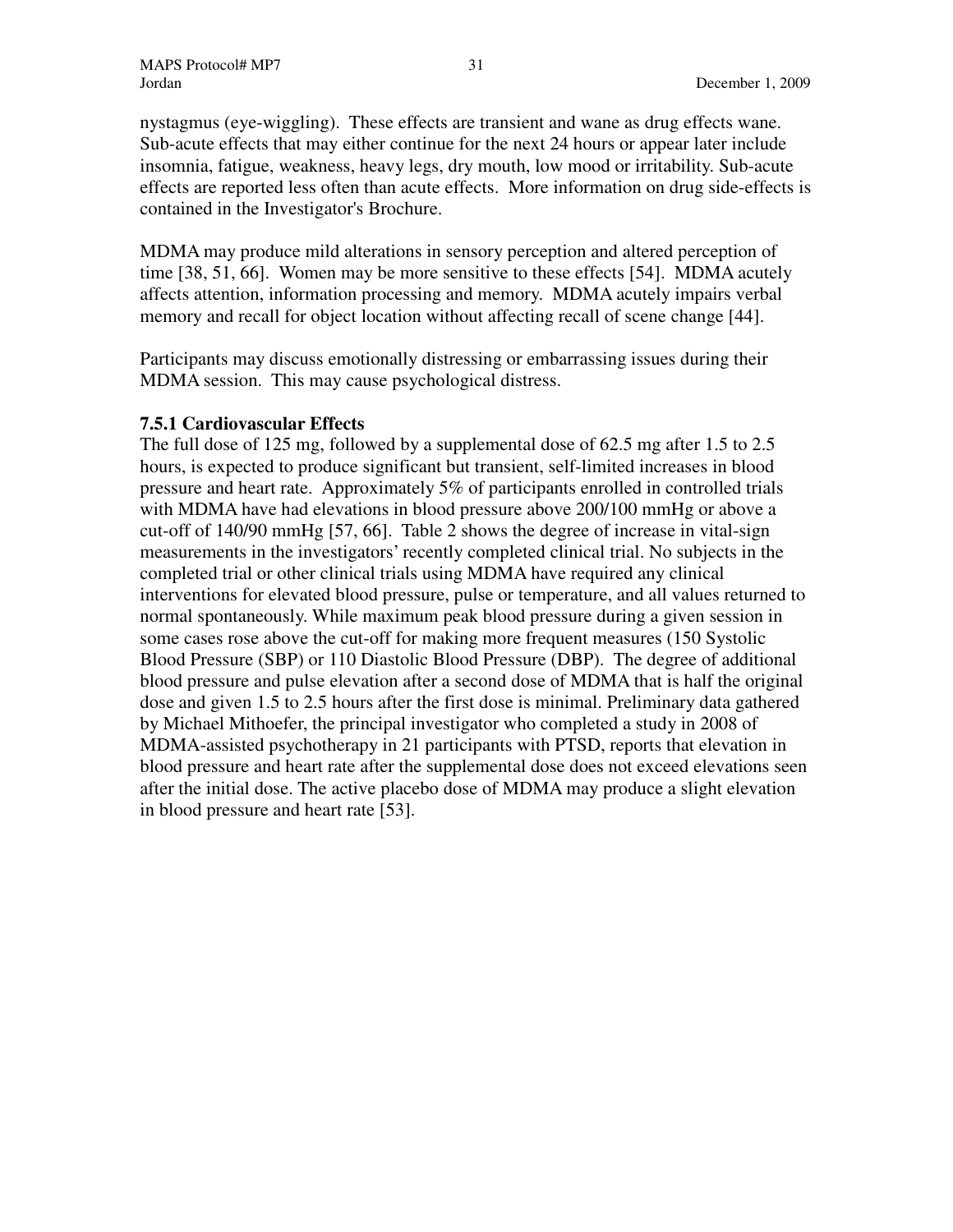| All Experimental Sessions                 |                                                                                                                                                                                                                                    |                                                                 |
|-------------------------------------------|------------------------------------------------------------------------------------------------------------------------------------------------------------------------------------------------------------------------------------|-----------------------------------------------------------------|
| Highest recorded increase                 |                                                                                                                                                                                                                                    |                                                                 |
| over baseline per<br>experimental session | <b>MDMA</b>                                                                                                                                                                                                                        | Placebo                                                         |
|                                           | Mean increase (St. Dev.)                                                                                                                                                                                                           | Mean increase (St. Dev.)                                        |
|                                           | [Range of values]                                                                                                                                                                                                                  | [Range of values]                                               |
| Systolic blood pressure,                  |                                                                                                                                                                                                                                    |                                                                 |
|                                           | 28.21 (14.11)                                                                                                                                                                                                                      | 13.38 (10.40)                                                   |
| mmHg                                      | [96-179]                                                                                                                                                                                                                           | [83-157]                                                        |
| Diastolic blood pressure,                 |                                                                                                                                                                                                                                    |                                                                 |
| mmHg                                      | 15.38(6.85)                                                                                                                                                                                                                        | 10.94(6.93)                                                     |
|                                           | $[56-113]$                                                                                                                                                                                                                         | $[60-102]$                                                      |
|                                           | 28.13 (11.87)                                                                                                                                                                                                                      | 16.69(12.35)                                                    |
| Heart rate, beats/minute                  | $[60-141]$                                                                                                                                                                                                                         | $[68-107]$                                                      |
|                                           | 0.72(0.52)                                                                                                                                                                                                                         | 0.42(0.32)                                                      |
| Temperature, <sup>o</sup> C               | $[36.6 - 37.83]$                                                                                                                                                                                                                   | $[36.39 - 37.76]$                                               |
|                                           | $\mathcal{L}$ . The contract of the contract of the contract of the contract of the contract of the contract of the contract of the contract of the contract of the contract of the contract of the contract of the contract of th | $\mathbf{A}$ and $\mathbf{A}$ and $\mathbf{A}$ and $\mathbf{A}$ |

# Table 2. Physiologic Data: Increases over Baseline and Range of values

| Temperature, <sup>o</sup> C                                                                        | 0.72(0.52)       | 0.42(0.32)        |  |  |  |
|----------------------------------------------------------------------------------------------------|------------------|-------------------|--|--|--|
|                                                                                                    | $[36.6 - 37.83]$ | $[36.39 - 37.76]$ |  |  |  |
| Group comparisons of vital signs were tested for change pre-session (15 minutes prior) to          |                  |                   |  |  |  |
| highest recorded and pre-session to post-session (6 hours post) using <i>t</i> -tests. There was a |                  |                   |  |  |  |
| significantly greater increase in all physiologic measures from pre-session to highest             |                  |                   |  |  |  |
| recorded value during experimental sessions for the MDMA group than for the placebo                |                  |                   |  |  |  |
| group ( $p < .05$ ). There were no significant differences when comparing changes from             |                  |                   |  |  |  |
| pre-session to post session ( $p > 0.05$ ). All values returned to pre-session norms by six hours  |                  |                   |  |  |  |
| after session completion.                                                                          |                  |                   |  |  |  |

# **7.5.2 Psychological Distress**

Psychological distress from MDMA could arise from the first indications of drug effects until the last effects have dissipated (approximately 3 to 5 hours after drug administration). Anxiety or distress during the session may last for as little as 15 minutes or for as long as 5 hours. In addition, psychological distress could arise following an MDMA session as a result of participants having difficulty integrating their experience after the MDMA effect has subsided. In previous Phase 1 and Phase 2 studies, these symptoms have been modest and self-limiting, and have responded well to reassurance from investigator, with occasional use of benzodiazepines for anxiety. In the proposed study, participants will have the intention of confronting and working through traumatic experiences. Hence signs of psychological distress, panic or other unpleasant psychological reactions are to be expected and may be considered an element of the psychotherapeutic process. Investigator responses to psychological distress are discussed in detail in Appendix A.

Less commonly, mild anxiety and depressed mood are reported 1–3 days after MDMA administration [53, 54, and see the IB]. At least some of the physiological or psychological side effects listed above are very likely to occur. Proper preparation and follow-up support will reduce the difficulties participants might have with acute or subacute side effects, so that they will not be unduly troubled by them.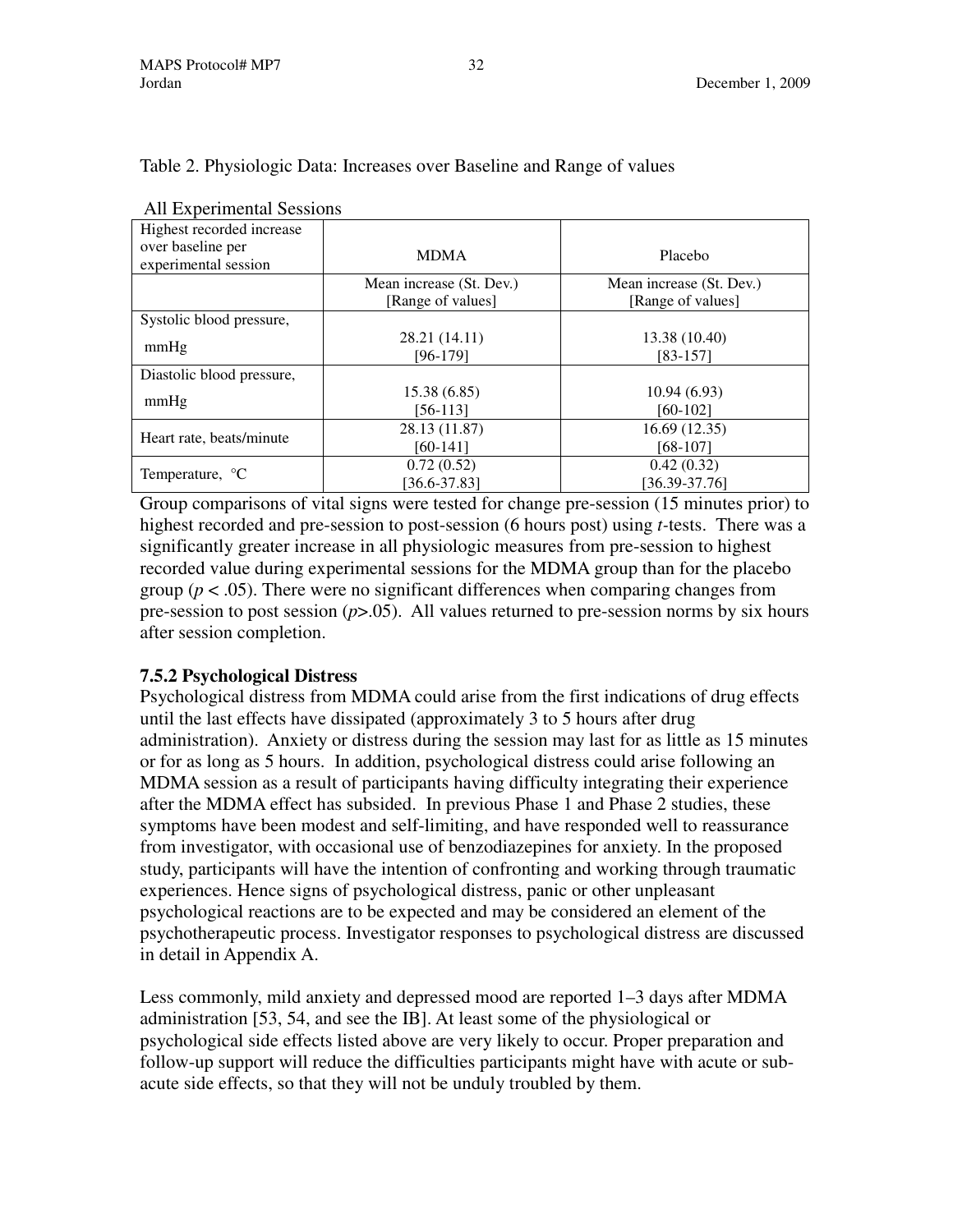# **7.5.3 Body Temperature**

MDMA administered in a controlled setting produces only a slight increase in body temperature [54], and ambient temperature does not enhance or attenuate this slight elevation in humans. Maximum body temperature could rise above normal temperature, as with the maximum peak of 37.78 ° C during the first experimental session in the sponsor's recent Phase 2 trial ( $n = 23$ , including all 21 participants and two drop-outs enrolled in this session, MDMA and placebo conditions combined), but body temperature returned to normal without treatment other than simply lowering the ambient temperature, which may or may not have been necessary.

# **7.5.4 Immunological Changes**

MDMA may produce modest changes in immune functioning, lasting up to 48 hours. A research team in Spain has studied the acute immunological effects of one or two doses of 100 mg MDMA [80-82]. Findings included a decline in CD4 cells, smaller CD4/CD8 ratio, attenuated lymphocyte proliferation in response to mitogen, and an increase in natural killer (NK) cells, with effects diminishing but still detectable 24 hours after drug administration. These researchers also found that MDMA decreased production of proinflammatory cytokines, including IL-2 and interferon- $\gamma$  and increased production of antiinflammatory cytokines, including IL-4 and IL-10. Generally, MDMA appeared to decrease the concentration of Th1 (immunostimulating and pro-inflammatory) cytokines and increase the amount of Th2 (immunsuppressive and anti-inflammatory) cytokines measured in blood. Research in rodents confirms these findings [83-85]. Changes of similar magnitude and duration have been previously noted after ingestion of other psychoactive agents, such as alcohol or cocaine [82, 86]. Because of their limited duration, these changes are not likely to have clinical significance beyond several days of possible increased risk of viral upper respiratory infection or similar illness. Immunological changes seen after an initial dose of MDMA are enhanced by a second dose of identical size given four hours after the first dose [87, 88], and a second dose of identical size given 24 hours after the first dose produced the same immunological effects over the same time course, but with greater intensity than after the first dose [88]. Given this data, it is possible that administering a smaller supplemental dose 1.5 to 2.5 hours after the first dose will slightly enhance the immunological effects set in motion by the first dose. Previous Phase 1 studies have not reported any indication of increased risk of illness occurring after MDMA administration.

# **7.4.5 Abuse Liability**

MDMA is classified as a Schedule 1 compound, largely on the basis of its growing popularity at nightclubs and parties in the early to mid-1980s. The DEA placed MDMA in Schedule 1, a category reserved for drugs with high abuse potential and no known medical use [89]. Despite its classification as a Schedule 1 drug, self-administration studies in nonhuman animals and findings concerning prevalence of ecstasy abuse and dependence do not suggest that its abuse liability is high. Rats, mice and monkeys will self-administer MDMA [90-92]. However, monkeys will "pay" higher prices in lever presses for psychostimulants than they will for MDMA [93, 94]. Studies assessing prevalence of problematic ecstasy use or dependence suggest that a small percentage of individuals, especially those with prior psychological difficulties, may develop ecstasy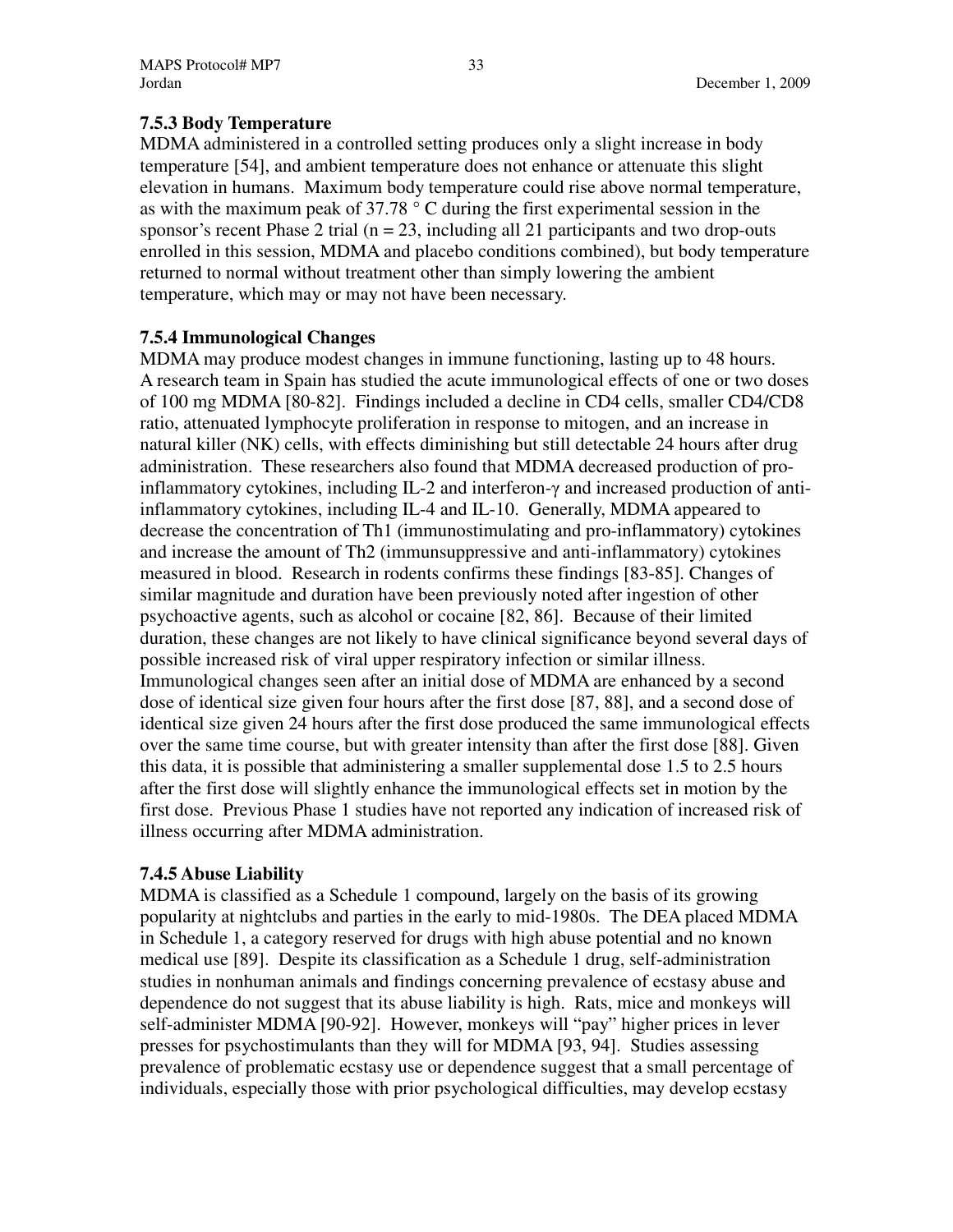use or dependence [95, 96], though studies of non-representative samples have reported higher rates of dependence [97]. Most regular ecstasy users report taking ecstasy no more often than once a week [98]. Taken together, an examination of findings in humans and nonhuman animals suggests that MDMA possesses moderate abuse potential that is higher than that reported for "classic hallucinogens" like psilocybin, but lower than that reported for psychostimulants such as cocaine or methamphetamine.

When reviewing the effects of MDMA in a sample of 74 largely drug-naïve participants, Liechti and colleagues stated that "none of the participants expressed any interest in taking MDMA as a recreational drug" after receiving MDMA in a controlled research setting, , (p. 166) [54]. People with PTSD undergoing MDMA-assisted psychotherapy are likely to experience painful and frightening emotions during these sessions and memories related to the original traumatic incident in addition to or even instead of increased positive mood or euphoria. As a result, it seems unlikely that people with PTSD undergoing this emotionally challenging experimental intervention will find the experience pleasurable or safe enough to pursue MDMA use in unsupervised and uncontrolled settings. Mithoefer reported that few participants in the study of MDMAassisted psychotherapy in people with PTSD reported desiring to take MDMA in an unsupervised setting.

In the currently proposed protocol, diversion is not an issue because MDMA will only be administered under the supervision of the principal investigator and no take-home doses will be permitted. MDMA will be handled following all regulations pertaining to the handling and dispensing of controlled substances within research studies.

#### **7.5.6 Toxicity**

The toxicity of MDMA has been investigated in numerous animal and in-vitro studies published in peer-reviewed journals. In addition, hundreds of published case reports describe adverse events in illicit ecstasy users. Finally, 28-day toxicity studies in canines and rodents have been performed [99], and are included in the MDMA Drug Master File (DMF #6293). Thus, the toxicity of MDMA is well characterized.

Serious MDMA toxicity is rare even in uncontrolled settings, considering the millions of users taking ecstasy of unknown identity, potency, and purity [60, 100, 101], with many users consuming estimated MDMA doses that are several times higher than those used in the proposed program, without any apparent toxicity. Under unsupervised and nonmedical conditions, the most common SAE involves hyperthermia, described in Appendix A. In addition to hyperthermic syndromes, other rare AEs include dysphoric, panic or psychotic response, hepatotoxicity and hyponatremia, and these are described in more detail in the Investigator's Brochure. The majority of ecstasy users visiting emergency departments do so because of anxiety or panic [102, 103]. In the proposed clinical protocol, volunteers will be excluded on the basis of any conditions that might increase risk of adverse events occurring and participants will be carefully monitored for signs and symptoms of these unlikely events. Contingency plans for responding to these events are described in Appendix A.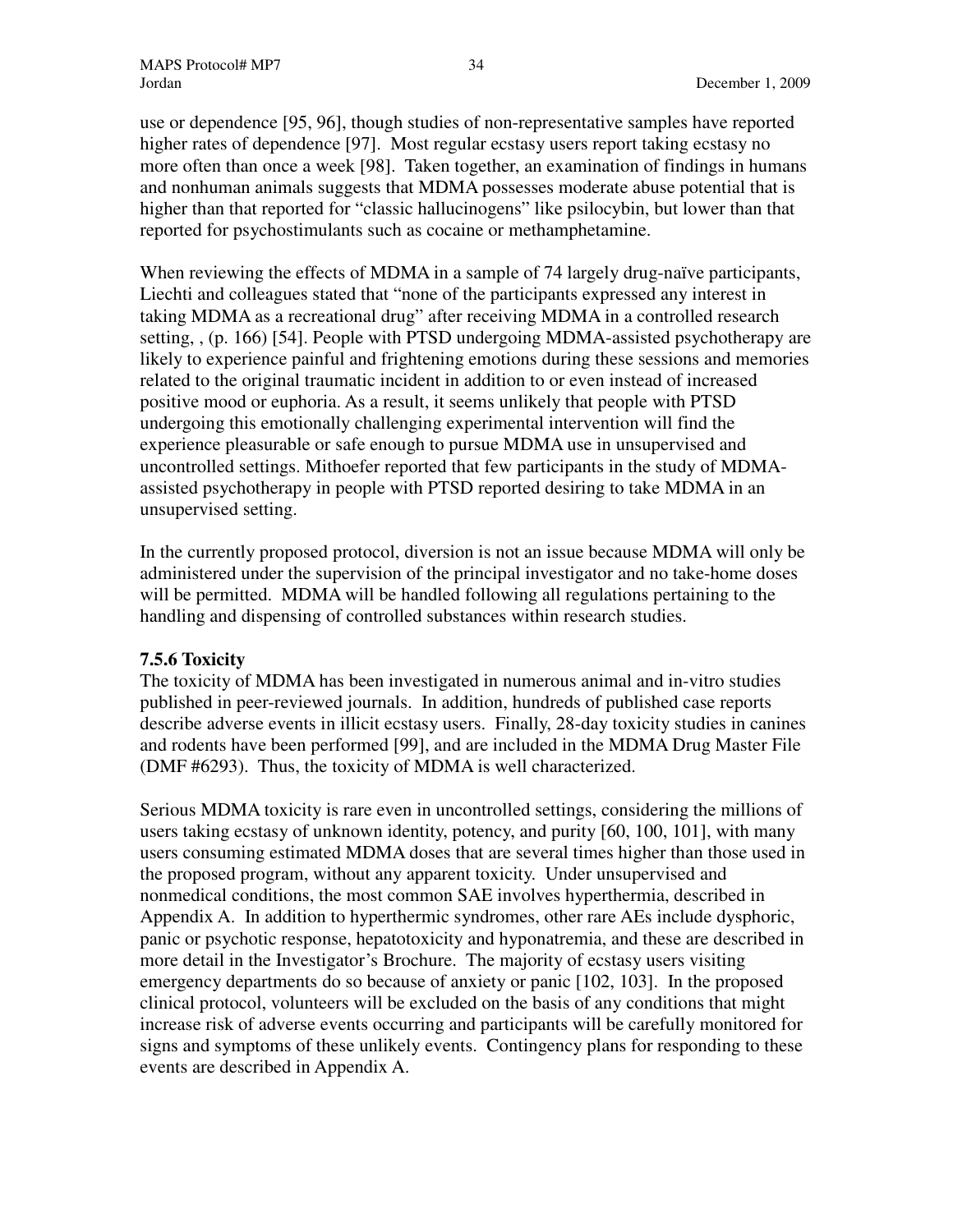### **7.5.7 Potential Neurotoxicity Associated with Ecstasy Use**

Extensive studies in animals indicate that high or repeated doses of MDMA can damage serotonergic axons originating in the brainstem dorsal raphe nucleus, probably as a result of oxidative stress, and this damage is associated with decreases in serotonin, serotonin metabolites, and serotonin transporter site density [104-106], with a study in squirrel monkeys suggesting long-lasting effects on brain serotonin [107]. Similar changes can be induced by methamphetamine and other psychostimulants [108-110]. Previous studies in nonhuman primates overestimated human-equivalent doses [111], and previous studies in rodents may also have overestimated human-equivalent doses [112]. Studies in rodents and monkeys that employed lower or fewer doses of MDMA, or that involved self-administration, have failed to find some or all of the markers of serotonin neurotoxicity listed above [90, 113-115]. Some researchers believe that MDMA is neurotoxic in humans even at doses used in clinical trials [116]. However, they are basing their case on studies that employed inappropriately high doses of MDMA, and studies comparing the effects of repeated use of ecstasy, often along with other drugs, as discussed below.

There is controversy as to whether analogous changes in brain serotonin occur in humans, and a wealth of literature exists that compares ecstasy users to non-users [117]. Earlier studies were retrospective and possessed a number of methodological flaws, particularly in relation to appropriate matching of ecstasy users with controls. Later research employed longitudinal study designs, allowing for comparisons over time. Retrospective and longitudinal imaging studies have detected decreased estimated serotonin transporter (SERT) sites in current heavy ecstasy users when compared with controls [118-120], but with estimated SERT sites returning to normal or numbers inversely related to period of abstinence. Likewise, studies have detected impaired memory and executive function in ecstasy users [117, 121, 122]. A number of these studies reported impaired cognitive function only in heavy users, and not in moderate users, and some recent studies suggest that use of other drugs may contribute to impaired cognition [123-126], though other studies also reported that abstinence from ecstasy did not attenuate memory impairment in heavy users [120, 127]. There is also some evidence that ecstasy users are more likely to report symptoms of anxiety or depression, and to exhibit more behavioral impulsivity than non-ecstasy user controls[128-131]. Findings from prospective and longitudinal studies suggest that young people with existing psychological problems are more likely to try ecstasy than people without these problems [95, 96], and it appears that polydrug use may contribute to this association [128, 131-133]. Findings from retrospective studies are of limited value in estimating the potential risk of neurotoxicity from two doses of MDMA, as average cumulative dose and frequency of use in most of these studies is considerably higher than doses in human trials of MDMA. A better estimate of the potential risk of neurotoxicity can be found in findings from prospective studies comparing people before and after their first use of ecstasy.

Starting in the early 2000s, a team of researchers in the Netherlands has examined samples of people before and after reporting their first uses of ecstasy. These researchers have assessed estimated SERT sites, chemical markers of neuronal injury, changes in cerebral blood flow, performance and brain activity related to a working memory task,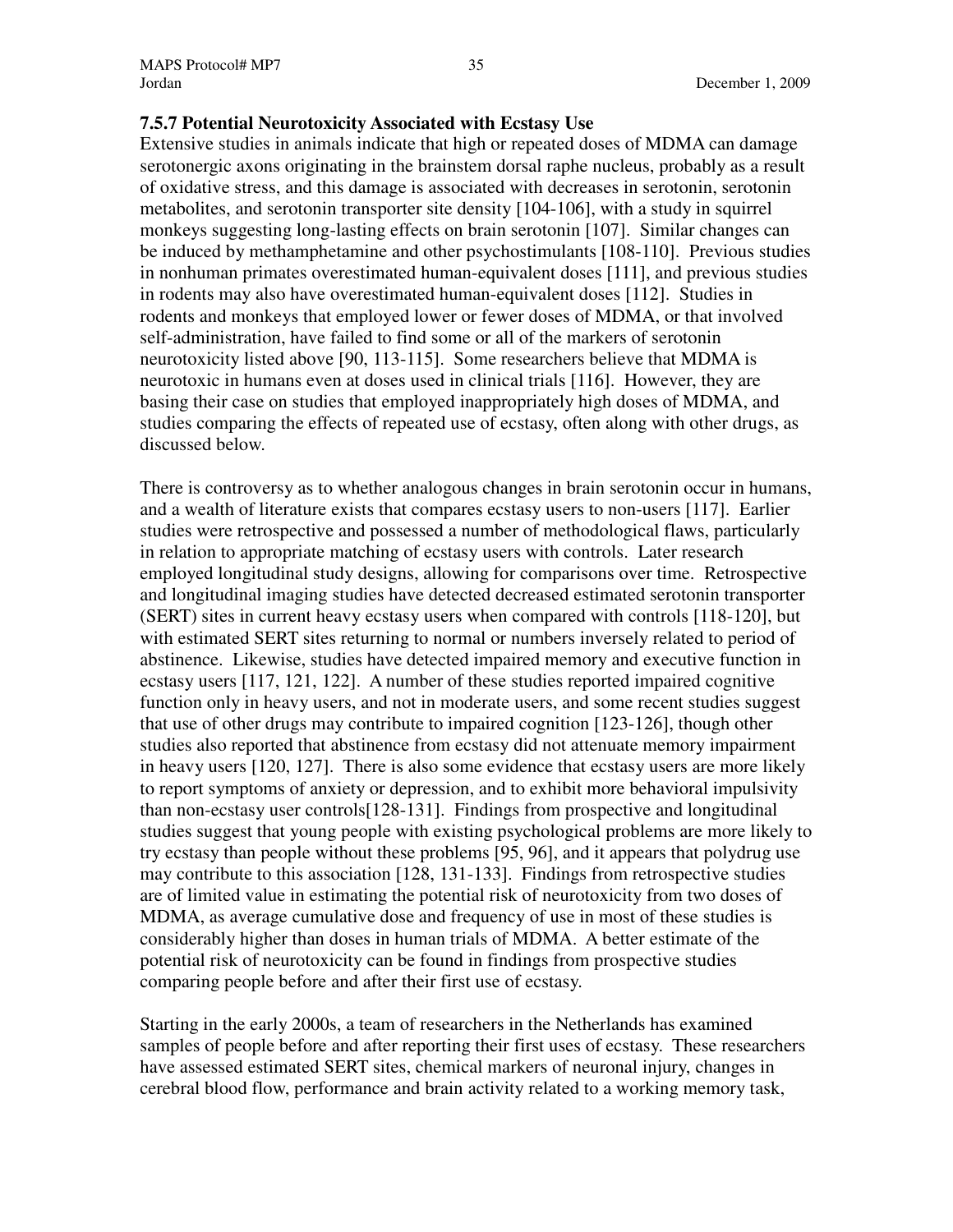and cognitive function in samples of ecstasy users reporting an average use of 1 to 3 tablets [134-137]. The team also performed studies expressly in heavy ecstasy users [138-141]. They failed to find reductions in SERT sites, signs of neuronal injury or changes in performance on or brain activity during a working memory task in samples reporting use of no more than six ecstasy tablets [134, 135]. They found slight changes in cerebral blood flow in the dorsolateral prefrontal cortex but nowhere else [135]. Low use of ecstasy also failed to alter brain activity or performance on a measure of working memory [134]. When comparing cognitive function in people before and after their first use an average of 3.2 tablets and non-user controls at similar points in time, ecstasy users showed less improvement on a memory task than non-users [137]. It is notable that the study examining SERT sites and cerebral blood flow did not employ non-user controls, that all participants in the study of cognitive function performed within the normal range, and that one individual had reportedly used ecstasy on 30 occasions rather than the limit of 10 occasions set for the other studies. Furthermore, there are some findings that at least women who decided to use ecstasy had higher impulsivity scores prior to use [142]. Taken together, their findings fail to confirm serotonergic neurotoxicity after low ecstasy use, yet found some possible indications of impaired memory.

The risks of neurotoxicity are minimal in the proposed protocol. This is supported by empirical and toxicokinetic evidence and is consistent with the lack of toxicity reported in previous clinical MDMA studies. Nevertheless, the risks of neurotoxicity arising from MDMA administration will be described and noted in application materials prior to and during the completion of the application, and the investigators will informally monitor for any signs of changes in cognition after the MDMA-assisted session.

#### **7.5.8 Reproductive and Developmental Risks**

Risks posed by MDMA to pregnant women are not known. One of two studies of ecstasy users suggests that use of ecstasy and other drugs during pregnancy may be associated with some abnormalities at birth while the other failed to find this association [143, 144], as discussed in the Investigator's Brochure. Pregnant and lactating women will be excluded from participation in the proposed protocol, and women who are able to become pregnant must have a negative pregnancy screen before undergoing each experimental session and must agree to use birth control for the duration of the study.

#### **7.5 Medical Emergencies**

The study site will contain equipment for assessing blood pressure, pulse and body temperature and there will be an automatic external defibrillator (AED) on site. The investigator or a member of the Al-Rashid Hospital staff will maintain basic life support (BLS) certification or its equivalent in Jordan in cardiopulmonary resuscitation (CPR) including training in using an AED. Similar arrangements are in use in completed or ongoing sponsor-supported research into MDMA-assisted psychotherapy. For a recently completed Phase 2 trial, the researchers have established (in communication with the U.S. FDA) contingency plans for responding to those AEs that appear most likely, based on a comprehensive review of case reports of toxicity in illicit MDMA users reported by Baggott and colleagues in 2001 and in the current Investigator's Brochure. The same contingency plans and equipment will be used in this protocol. With these personnel and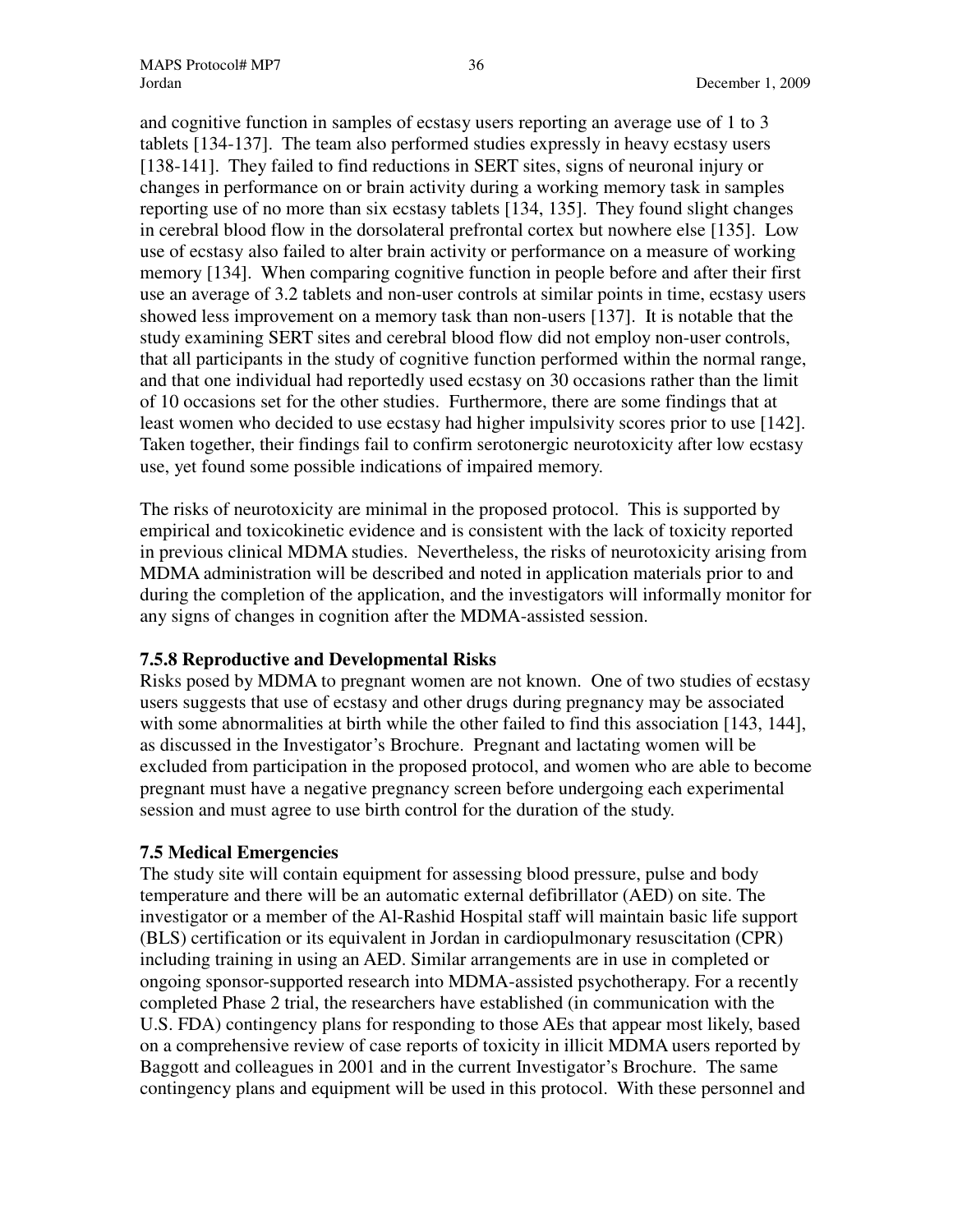equipment, the researchers would be able to stabilize a participant in the office and then transport them to the ICU at the Al-Rashid Hospital.

# **8.0 Adverse Events**

### **8.1 Adverse Events**

Adverse Event (AE) - Any untoward or unfavorable medical occurrence in a clinical research study participant, including any abnormal sign (e.g. abnormal physical exam or laboratory finding), symptom, or disease, temporally associated with the participants' involvement in the research, whether or not considered related to participation in the research. This definition includes concurrent illnesses or injuries and exacerbation of preexisting conditions.

An unexpected adverse event is one that is not listed in the current Investigator's Brochure or an event that is by nature more specific or more severe than a listed event. All AEs will be monitored by the investigators until resolution or, if the AE becomes chronic, a cause identified. If an AE is unresolved at the conclusion of the protocol, a clinical assessment will be made by the investigator and/or Medical Monitor as to whether continued follow-up of the AE is warranted.

The severity of events reported on the "Adverse Events" CRF will be determined by the investigator as:

- · Mild: no limitation in normal daily activity
- · Moderate: some limitation in normal daily activity
- · Severe: unable to perform normal daily activity

The relationship of the study treatment to an AE will be determined by the investigator based on the following definitions:

# 1. Not Related

The AE is not related if exposure to the investigational product has not occurred, or the occurrence of the AE is not reasonably related in time, or the AE is considered unlikely to be related to use of the investigational product, i.e. there are no facts (evidence) or arguments to suggest a causal relationship, or the AE is more likely related to the trainee/subject's pre-existing condition.

#### 2. Possibly Related

The administration of the investigational product and AE are considered reasonably related in time and the AE could be explained by causes other than exposure to the investigational product.

# 3. Probably Related

Exposure to the investigational product and AE are reasonably related in time and the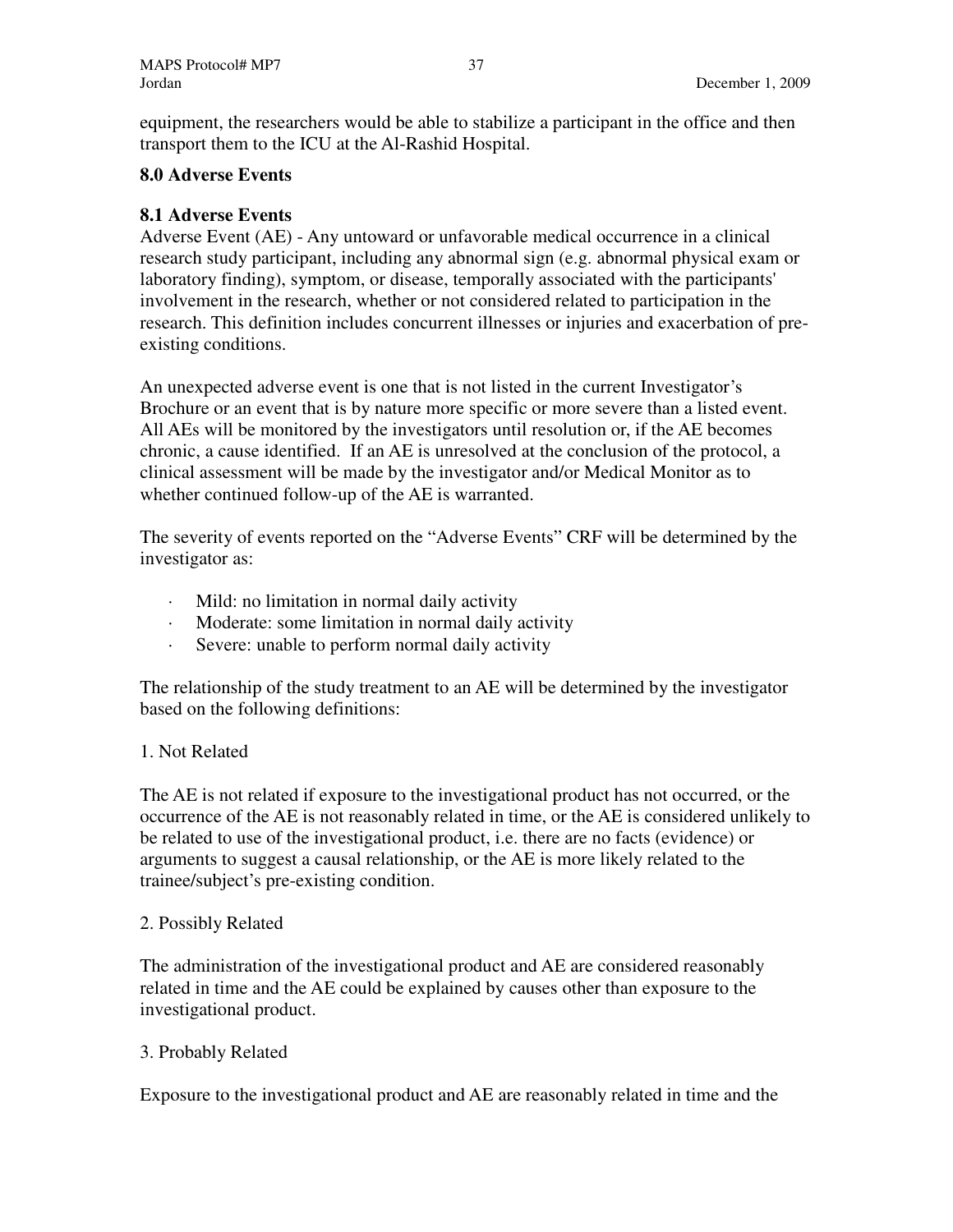investigational product is more likely than other causes to be responsible for the AE, or is the most likely cause of the AE.

The relationship of the study treatment to an AE will be determined by the investigator.

# **8.2 Common Expected Side Effects**

Commonly expected side effects that are spontaneously reported are collected on a separate CRF page and will be categorized as mild, moderate or severe. Common, expected side effects are defined as those most frequently reported in the literature and include: Anxiety, Diarrhea, Difficulty Concentrating, Dizziness, Drowsiness, Dry Mouth, Fatigue, Headache, Impaired Gait/Balance, Increased Irritability, Rumination (increased private worries), Insomnia, Jaw Clenching, Tight Jaw, Lack of Appetite, Low Mood, Muscle Tension, Nausea, Nystagmus, Parasthesias, Perspiration, Restlessness, Sensitivity to Cold, Thirst and Weakness. Spontaneously collected side effects will be collected during the seven days of telephone contact following an experimental session and the integrative session that occurs on the day after each experimental session.

# **8.3 Serious Adverse Events**

An SAE is defined as any untoward medical occurrence that at any dose:

•Results in death

- •Is life-threatening (i.e., the subject was, in the opinion of the investigator, at immediate risk of death from the event as it occurred); it does not refer to an event which hypothetically might have caused death if it were more severe
- •Requires or prolongs inpatient hospitalization
- •Results in persistent or significant disability/incapacity (i.e., the event causes a substantial disruption of a person's ability to conduct normal life functions)
- •Results in a congenital anomaly/birth defect
- •Requires intervention to prevent permanent impairment or damage

•Is an important and significant medical event that may not be immediately lifethreatening or resulting in death or hospitalization, but based upon appropriate medical judgment, may jeopardize the patient/subject or may require intervention to prevent one of the other outcomes listed above

AEs which do not fall into these categories are defined as non-serious. It should be noted that a severe adverse event need not be serious in nature and that a SAE need not, by definition, be severe.

In addition, a pre-existing event or condition that results in hospitalization should be recorded on the medical history. The hospitalization would not result in the event or condition being reported as an on study SAE unless, in the view of the investigator, hospitalization was prolonged as a result of participation in the clinical trial or was necessary due to a worsening of the pre-existing condition. This is because the onset of the event (the reason for the procedure) occurred before the subject was entered in the trial. Hospitalization for cosmetics, non-emergency prophylaxis or abortion does not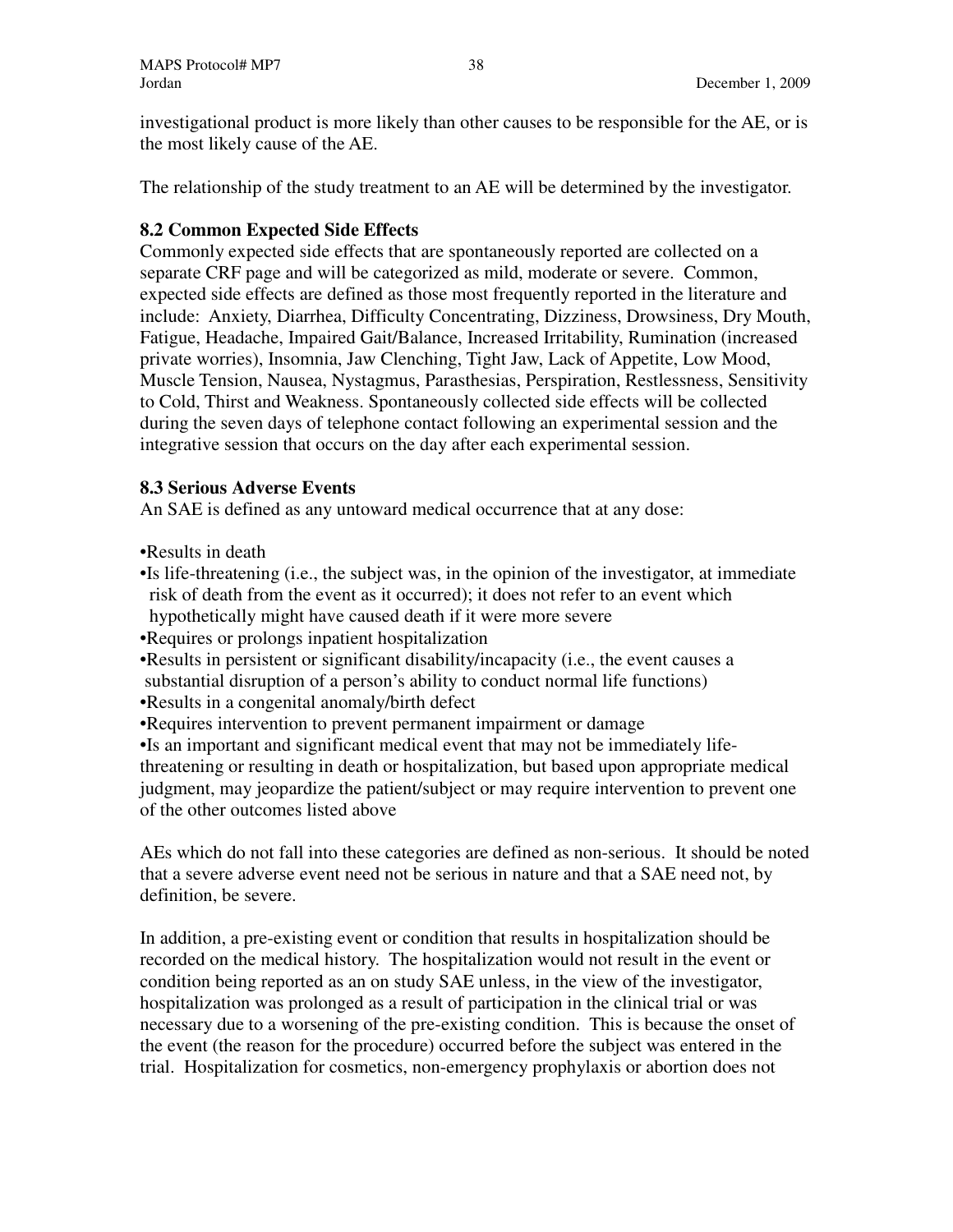result in an SAE report unless, in the view of the investigator, hospitalization for these procedures was prolonged as a result of participation in the clinical trial.

# **8.4 Adverse Event Collection**

All SAEs will be collected for the duration of the protocol. All SAEs which occur during the course of the trial, whether considered to be associated with the study drug or not, have to be reported within 24 hours of the investigator's awareness of their occurrence. All SAE reports should be faxed to ClinquestJo. A dedicated fax number will be provided to the site in the separate site specific instruction for SAE reporting. In addition to the fax, the PI should call ClinquestJo during normal working hours and verbally inform the CRO of the SAE. During off hours or if medical advice is needed immediately please call the sponsor Medical Monitor. An SAE reporting instruction with all contact numbers will be provided to the site prior to study start. All SAE faxes will go to ClinquestJo and will be reviewed by the CRO and sent to the sponsor. **Medical Monitor:** 

# Michael C Mithoefer

Email: mmithoefer@mac.com Telephone: 00-1-843-849-6899

Fax: 00-1-843-278-9188

**Study Monitor:** 

Contracted CRO: ClinquestJo

A dedicated fax and further instruction for SAE reporting will be supplied in the sitespecific instructions. During off-work hours, reports can be faxed to the sponsor office at **100-100**. The CRO will review all adverse events.

Adverse events that will be collected for the duration of the protocol are:

# • All SAEs

•Events requiring a physician visit or an intervention, not related to planned treatments for baseline conditions from MDMA administration through 7 days after the MDMA administration

- •Any event of concern to the participant throughout the protocol
- •Any adverse event leading to withdrawal from the protocol

+96264610050, +96264610012, +96264610014

•Common expected side effects will be collected on the day of MDMA administration and for seven days after each experimental session

# **9.0 Collection of Concomitant Medications and Tapering Instructions**

Participant concomitant medications will be recorded during screening. If subject is being treated with psychoactive drugs at the time he or she is recruited into the study, the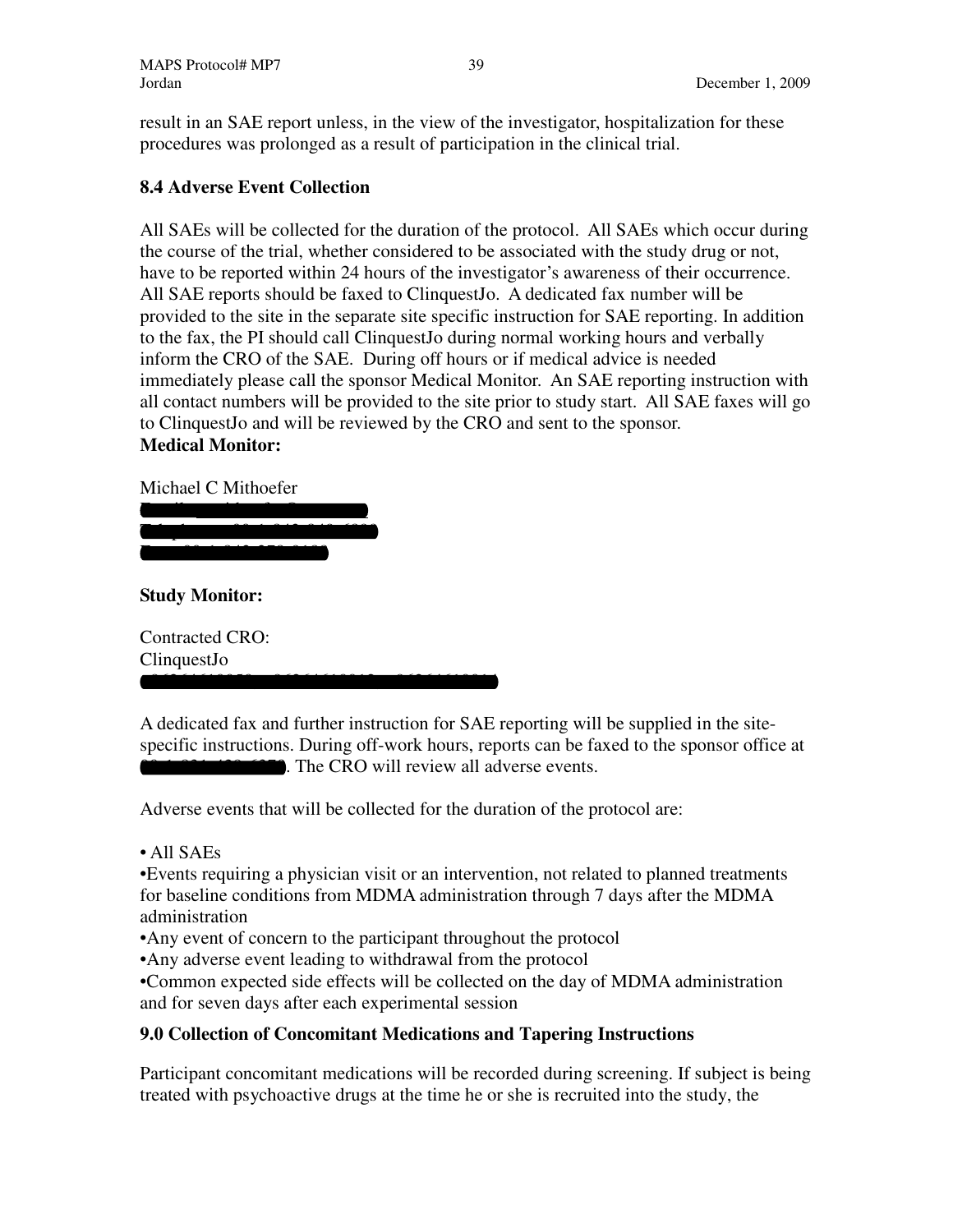prospective participant will be encouraged to discuss medication withdrawal with his or her outside treating physician, if any, and will be required to give the investigators permission to do so as well. The drugs will then be tapered in an appropriate fashion to avoid withdrawal effects. They will be discontinued long enough before the first MDMA/placebo session to avoid the possibility of any drug-drug interaction (the interval will be at least 5 times the particular drug's half-life).

The investigators will request information about any changes in medication just prior to each experimental session. Medications taken during the course of the protocol, including medications taken to treat AEs will be recorded either on a non-psychotropic or psychotropic concomitant medications CRF. Participants must be willing to refrain from taking any psychiatric medications during the study period, with the exception of gabapentin when prescribed for pain control. Participants may receive a designated rescue medication that may be administered in the event of symptoms that require it during or after the experimental session (e.g. insomnia or severe anxiety that does not respond to other management outlined in the treatment manual). Participants must agree that, for one week preceding the MDMA session:

a. They will refrain from taking any herbal supplement (except with prior approval of the research team).

b. They will refrain from taking any prescription or nonprescription medications (with the exception of non-steroidal anti-inflammatory drugs, acetaminophen, birth control pills, thyroid hormones, or other medications approved by the research team) unless with prior approval of the research team).

# **10.0 Clinical Laboratory Assessments**

The principal investigator will examine laboratory assessments gathered in screening for assessing participant eligibility. The investigator will use a list of normal ranges to conclude whether participants are eligible for the protocol, and will indicate justification for admitting participants with abnormal values.

The following laboratory assessments will be performed as a part of screening:

Serum electrolytes and the metabolic profile, which includes:

ALT/SGPT; albumin:globulin (A:G) ratio; albumin, serum; alkaline phosphatase, serum; AST/SGOT; bilirubin, total; BUN; BUN:creatinine ratio; calcium, serum; carbon dioxide; chloride, serum;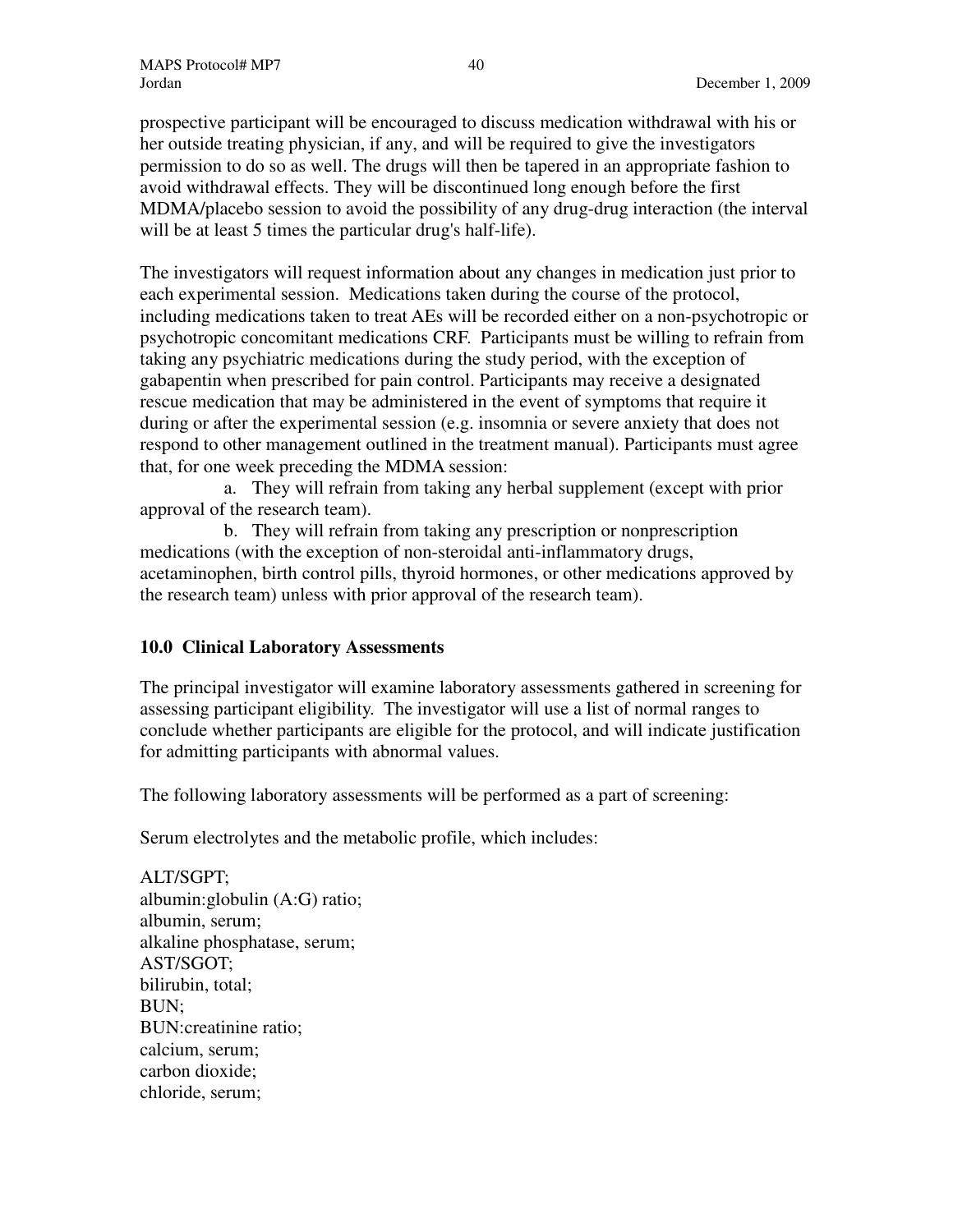creatinine, serum; globulin, total; glucose, serum; potassium, serum; protein, total, serum; sodium, serum;

### **CBC, which includes:**

Hematocrit; hemoglobin; MCV; MCH; MCHC; RDW; percentage and absolute differential counts; RBC; red cell count; WBC;

# **Urinalysis, which includes:**

Color; appearance; specific gravity; pH; protein; glucose; ketones; occult blood; leukocyte esterase; nitrite; bilirubin; urobilinogen;

#### **Thyroid function, which includes:**

TSH high sensitivity; Free T4; Free T3.

In addition, HIV serology will be performed.

A urine-dip pregnancy test for females of childbearing potential will be performed as well.

The laboratory assessments other than the urine drug screen and pregnancy test will be performed at: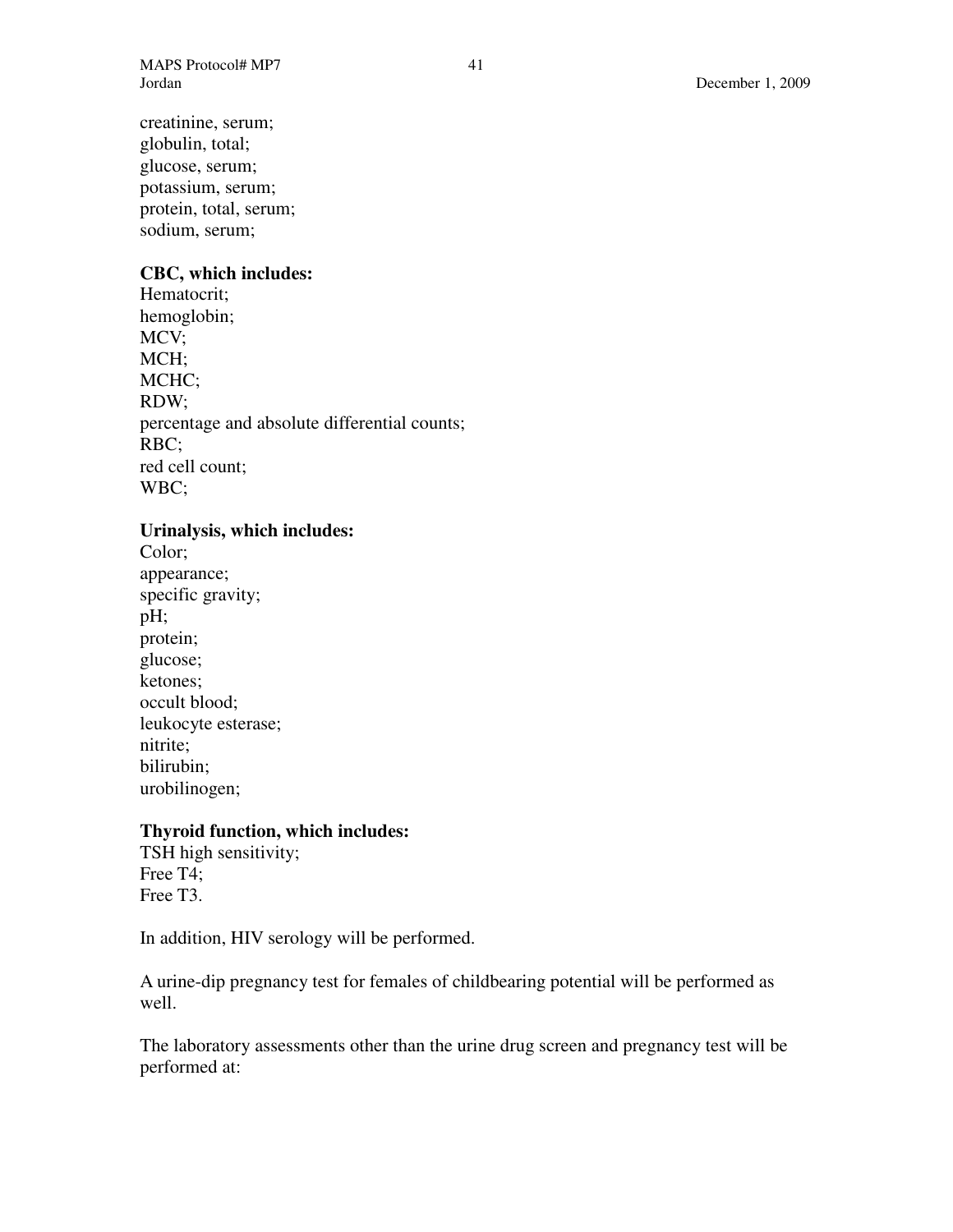Clinical Laboratory Al-Rashid Hospital

PO Box 540851 Abu Nasar Amman, Jordan 11937

The urine drug screen and pregnancy test will be performed at the study site.

# **11.0 Study Monitoring, Auditing and Documentation**

Investigators and/or their study staff will be trained prior to the start of the protocol. The clinical study site will be monitored by site visits and telephone calls to the investigator by representatives of the sponsor. The site will be monitored as appropriate for the rate of enrollment. During each monitoring visit, source data verification will be performed by a Clinical Research Associate (CRA) to ensure compliance, including accurate and complete recording of data on CRFs, source documents, and drug accountability records. A CRF collation supplied by the sponsor will be completed for each participant enrolled. Monitoring and auditing procedures of the sponsor will be followed, in order to comply with GCP guidelines and to ensure validity of the study data.

The sponsor will review the study documentation used for planning, conduct and monitoring of the study in order to ensure compliance with GCP and local regulations. This documentation includes as a minimum: the Investigator's Brochure, the Study Protocol, the Case Report Forms and the Subject Information and Consent Form.

During or after the clinical protocol, Jordanian regulatory authorities, the U.S. FDA, the IRB, and/or representatives of the sponsor may request access to all source documents, CRFs and other protocol documentation for on-site audit or inspection.

# **12.0 Data Analysis**

The investigators will examine data from the ten participants enrolled in the randomized study segment. They will examine the effects of active placebo versus experimental dose MDMA-assisted psychotherapy on symptoms of PTSD as assessed via CAPS global scores by conducting between subjects / within-subjects analyses of variance (ANOVAs) with condition (active placebo versus experimental) as a between-subjects variable and time of administration (baseline versus two months after third experimental session) as a repeated measure. The investigators will perform post-hoc tests on any interaction and probability of rejecting the null hypothesis will be set at 0.05. If there is a significant interaction between condition and time of administration, the investigators will perform separate between-subjects / within-subjects ANOVAs on CAPS sub-scale scores to examine whether any facet of PTSD symptoms is particularly affected by MDMAassisted psychotherapy.

The investigators will examine the effects of active placebo versus experimental dose MDMA-assisted psychotherapy on symptoms of depression and quality of lire through performing between subjects / within-subjects ANOVAS on BDI and GAF scores, with condition as a between-subjects variable and time of administration (baseline versus two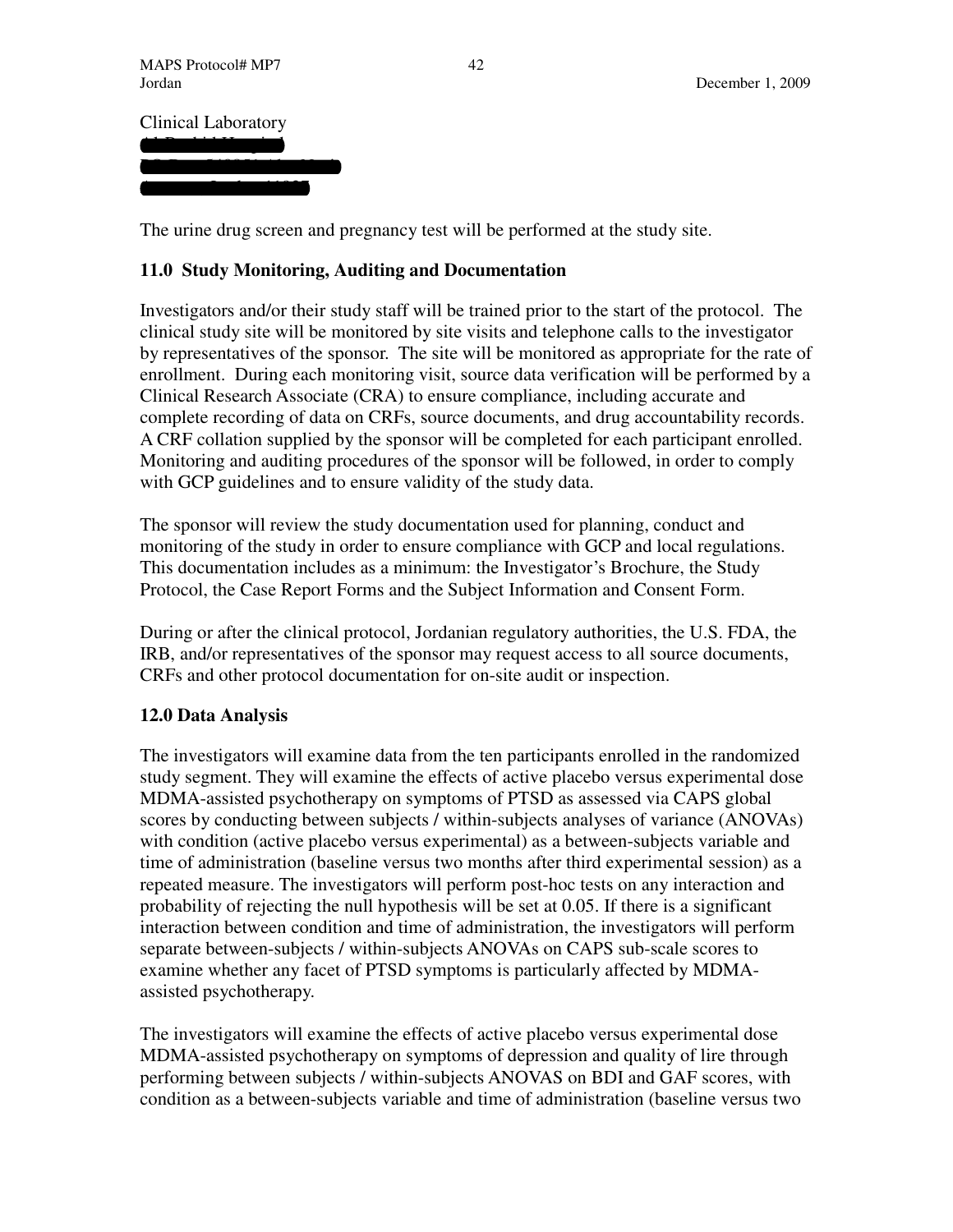months after third experimental session) as a repeated measure with probability of rejecting the null hypothesis set at 0.05, and performing post-hoc tests upon any interactions.

The investigators may also perform a comparison of baseline and two-month follow-up CAPS, GAF and BDI scores that will include scores from participants in the randomized study and the open-label lead-in.

There will not be a sufficient number of participants enrolled in Stage 2 for formal analysis. However, the investigators will make observations and informal examinations of the effects of MDMA-assisted psychotherapy on symptoms of PTSD, depression and quality of life before and after enrolling in Stage 2.

The investigators will maintain data for assessment of safety, including C-SSRS scores at each time point, assessment of blood pressure, psychological distress, and AEs. Safety analyses will examine data from open-label lead-in and randomized study subjects; if the there are no significant differences in measures of safety for open-label lead-in and randomized study participants, then the investigators will combine safety data from both groups. They will collect data for blood pressure, pulse, body temperature and SUDS predrug administration baseline, approximately three hours after initial dose administration, seven hours after initial dose administration and peak values on case report forms. The investigators will compute descriptive statistics for these variables. Though formal analyses will not be possible for participants in Stage 2, descriptive statistics for all safety measures will be collected for Stage 2 participants.

# **12.1 Statistical power**

The proposed study is a pilot investigation intended to gather preliminary data on the safety and efficacy of MDMA-assisted psychotherapy in people with PTSD. Because of their exploratory nature, pilot studies are often underpowered for detecting the desired effect. Because it is a pilot study in a small sample, statistical power is difficult to assess but it is likely to be low. The effect size reported for the initial study of MDMA-assisted psychotherapy in 21 participants with PTSD was calculated to be 1.1 (Mithoefer et al. Unpublished). The sponsor intends to conduct meta-analyses of CAPS scores gathered across all pilot-studies in addition to analyses of individual study data. Meta-analyses will be able to increase overall statistical power.

The sponsor used Java applications created by Lenth and posted on the website listed below to calculate estimated statistical power for this study, assuming an effect size of 0.6 for the impact of three sessions of MDMA-assisted psychotherapy on symptoms of PTSD and depression [145]. We initially conducted a two-sample independent t-test comparing one group of seven and another of three with effect size set at 1.1 and with equal sigma (estimated standard deviation) assumed and set at 1. The software calculated an estimated power of 0.2901, indicating an underpowered study.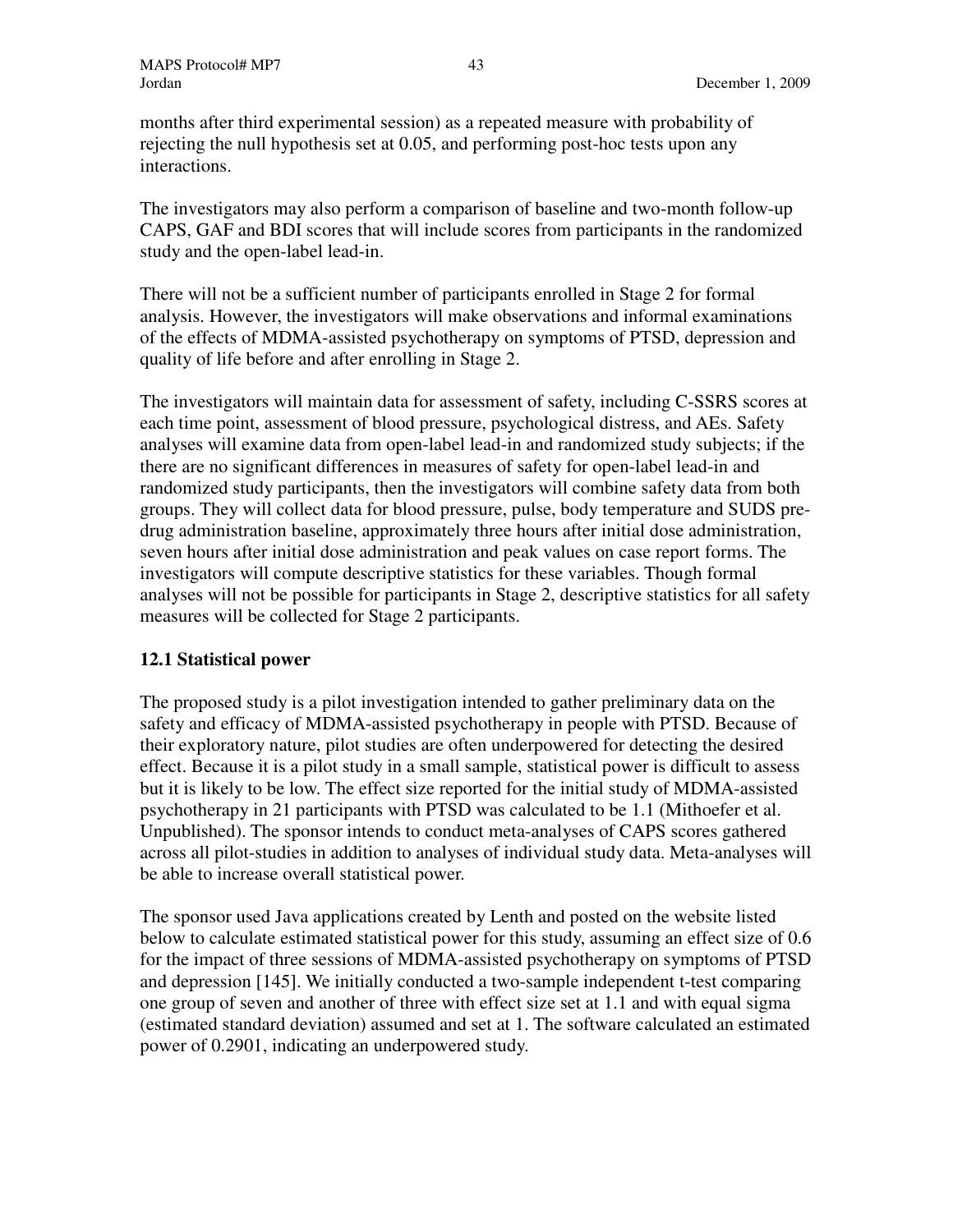# **13.0 Informed Consent**

The investigator is responsible for obtaining informed consent in adherence to GCP and according to applicable regulations prior to entering the subject into the trial.

Information about events during the MDMA session must be given orally and in an understandable form. Written information about the trial will also be provided. In addition to the explanation of evaluation, preparatory, MDMA and integrative psychotherapy sessions, the information should include that access to original medical records and processing of coded personal information must be authorized. The informed consent discussion must be conducted by a person who is qualified according to applicable local regulations. The subject should have the opportunity to inquire about details of the MDMA session and to consider participation.

The informed consent form (ICF) must be signed and dated by the subject and must be countersigned by the investigator.

The investigator will provide a copy of the signed ICF to the subject, and will maintain the original in the investigator's study file.

The written ICF and any other written information to be provided to subjects should be revised whenever important new information becomes available that may be relevant to the subject's consent. Any revised written informed consent form, and written information should receive approval from an IRB/IEC and JFDA before use.

The subject should be informed in a timely manner if new information becomes available that may affect the decision to take part in the MDMA session. The communication of this information should be documented.

# **13.1 Confidentiality**

Every effort will be made to strictly safeguard the confidentiality of participants in their role as research participants. Despite this, privacy cannot be guaranteed. Data collected from each participant will be identified only by the participant's initials on the source document and by a subject number. All measures, records, audio and video recordings will be kept in a locked file drawer in a locked office. Access to measures will be limited to regulatory agencies, researchers assessing the participant for changes in symptoms, sponsor representatives, and individuals analyzing data. Researchers with access to data will not be provided with any information that would identify participants by name or by other means, such as social security number.

Participants will sign forms for the release of information to any of the individuals who will need to obtain this information. Interested parties might include the prescribing physician or psychiatrist.

Participants will sign forms for the release of information, such as prior medical records, upon consent to permit screening for protocol enrollment. Removing identifying information from data and restricting access to researchers directly involved in assessing the participants should prevent the dissemination of confidential data, with or without identifying information. Maintaining data in a secure environment will prevent the accidental or deliberate examination or removal of data.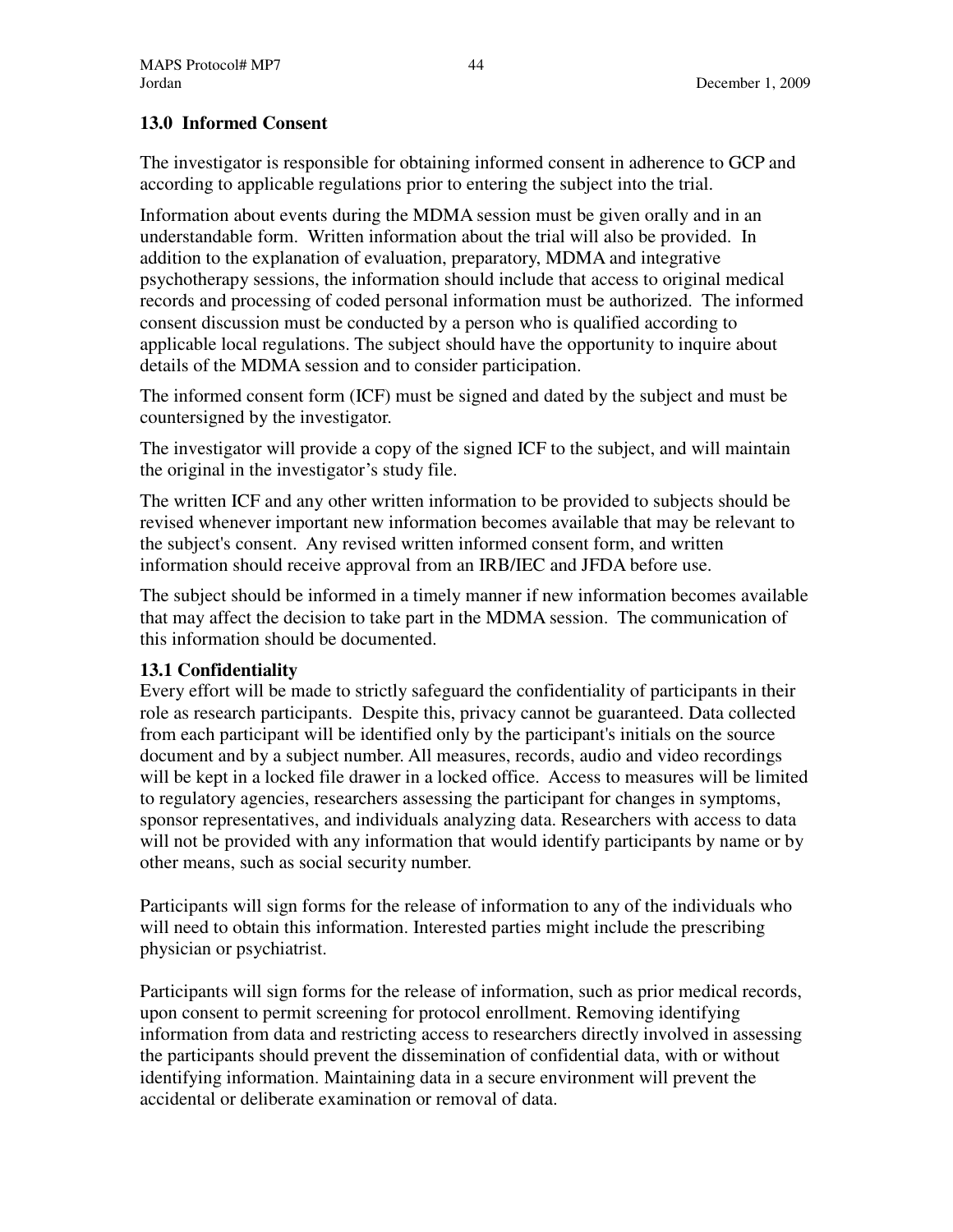All psychotherapy sessions will be recorded to video and audio. These recordings will be used for manual development and potentially for training therapists to perform MDMAassisted therapy. They are intended to record the events occurring during therapy, and will not serve as outcome measures. Full names and addresses, if they appear in these recordings, will be edited out of the recording before the tape is seen by anyone other than the study participant and the investigators present at the session.

# **13.2 Costs to Participants**

The sponsor of this study (MAPS) will cover the costs that are directly related to this study. This includes the costs for all psychotherapy sessions, for the psychological and laboratory testing, for medical examinations, and for the study drug. The participant, their private medical insurance (if any), and the public health insurance plan will not be charged for any procedures done solely for the purpose of the study.

The participant or their private insurance remains responsible for on-going treatment unrelated to the study. MAPS will not cover medical expenses related to injuries which occur during the study period, but which are not directly related to study procedures.

# **13.3 Treatment and Compensation of Study Related Injury**

In the event of a study-related injury, the Sponsor (MAPS) will cover any costs that arise from treating the injury. The sponsor (MAPS) has an insurance policy to cover the participants' from any disabilities resulting from the study procedures. The participant will be compensated according to the level of disability arising from medication or procedures used in the study. This insurance certificate protects the sponsor, the institution and the investigators from any legal actions pursued against them.

# **14.0 Record Retention**

Investigators must retain all study records required by MAPS and by the applicable regulations in a secure and safe facility. The investigator must consult a MAPS representative before disposal of any study records. "Essential documents" are defined as documents that individually and collectively permit evaluation of the conduct of a trial and the quality of the data produced. It is the responsibility of the sponsor to inform the investigator/institution as to when these documents no longer need to be retained.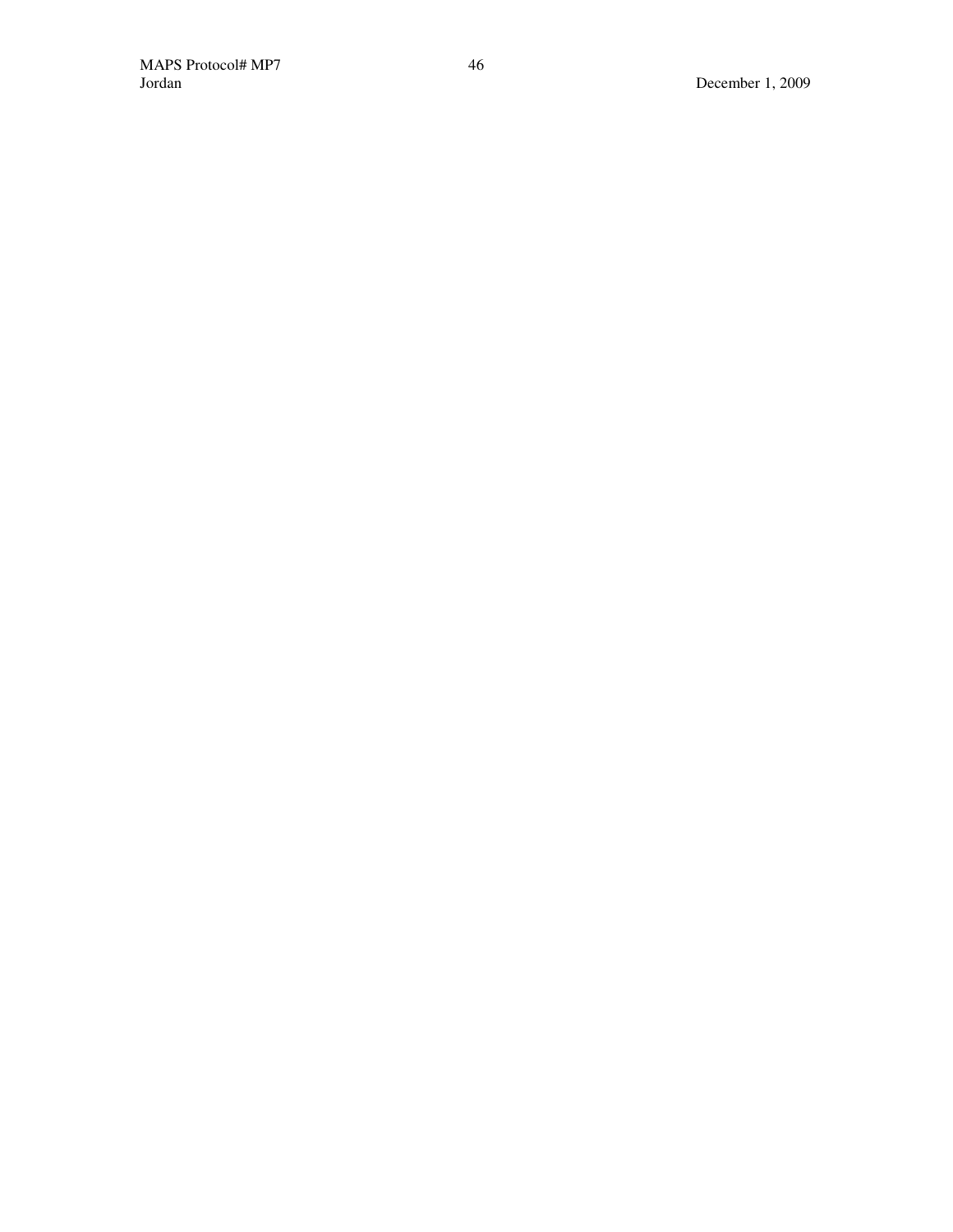# **15.0 Signature Page**

**Study title:** An Open-Label Lead-In and Randomized, Active Placebo-Controlled Pilot Study of 3,4- methylenedioxymethamphetamine (MDMA)-assisted Psychotherapy in 12 Subjects with Treatment-Resistant Posttraumatic Stress Disorder (PTSD)-Jordan

# **Protocol:** MP-7

I have read the foregoing protocol and agree to conduct the protocol as outlined. I agree to conduct the protocol in compliance with all applicable regulations and guidelines as stated in the protocol and other information supplied to me, including ICH Topic E6.

| <b>Investigator Signature</b> | Date |
|-------------------------------|------|
| Print name:                   |      |

On behalf of MAPS, I confirm that the sponsor will comply with all obligations as detailed in all applicable regulations and guidelines. I will ensure that the investigator is informed of all relevant information that becomes available during the conduct of this clinical protocol.

Sponsor Medical Monitor Signature Date

Print name: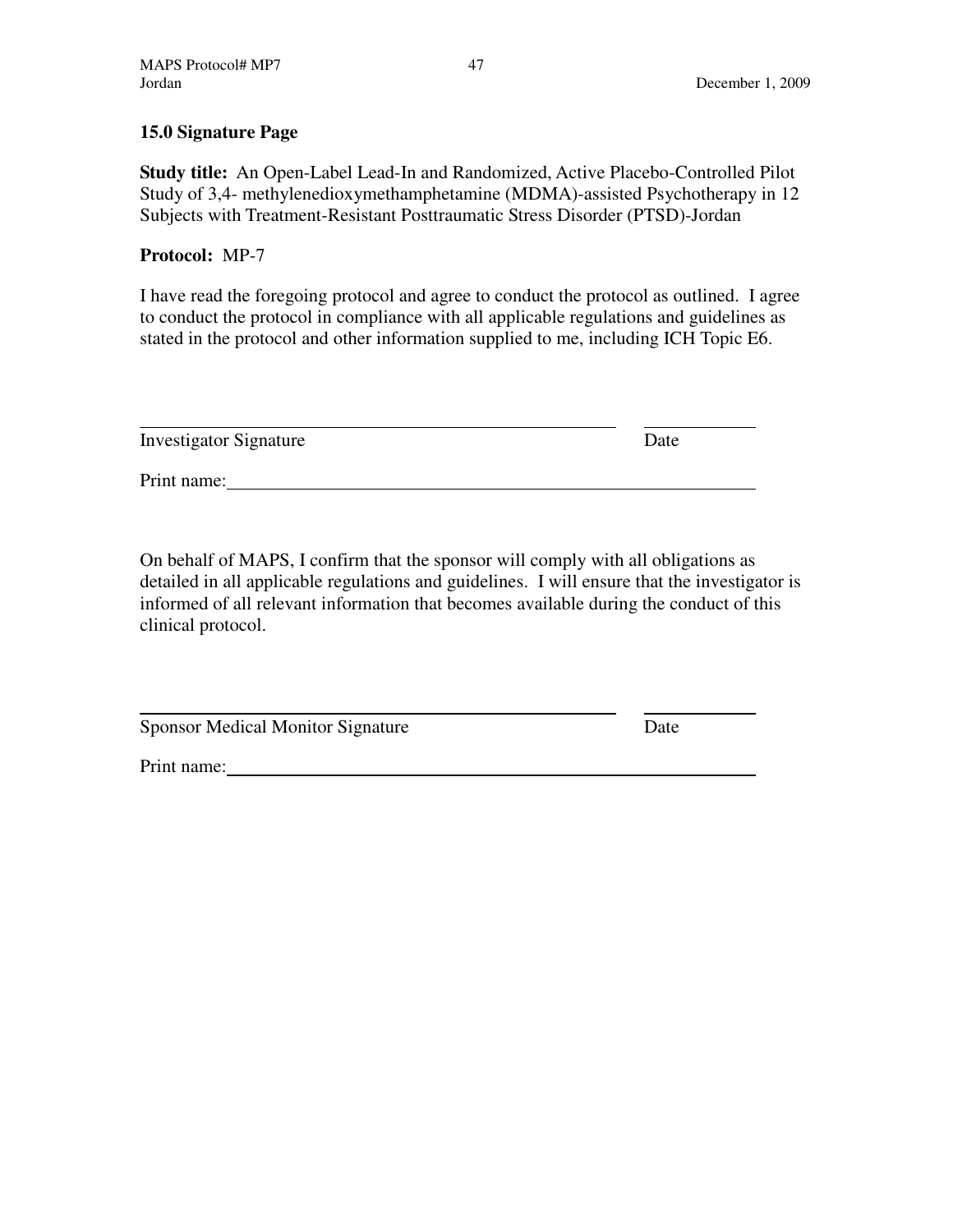# **References**

- 1. Kessler, R.C., et al., *Lifetime prevalence and age-of-onset distributions of DSM-IV disorders in the National Comorbidity Survey Replication.* Arch Gen Psychiatry, 2005. **62**: 593-602.
- 2. Brunello, N., et al., *Posttraumatic stress disorder: diagnosis and epidemiology, comorbidity and social consequences, biology and treatment.* Neuropsychobiology, 2001. **43**: 150-62.
- 3. Norris, F.H., et al., *Epidemiology of trauma and posttraumatic stress disorder in Mexico.* J Abnorm Psychol, 2003. **112**: 646-56.
- 4. Perkonigg, A., et al., *Traumatic events and post-traumatic stress disorder in the community: prevalence, risk factors and comorbidity.* Acta Psychiatr Scand, 2000. **101**: 46-59.
- 5. Sareen, J., et al., *Disability and poor quality of life associated with comorbid anxiety disorders and physical conditions.* Arch Intern Med, 2006. **166**: 2109-16.
- 6. Zlotnick, C., et al., *Epidemiology of trauma, post-traumatic stress disorder (PTSD) and co-morbid disorders in Chile.* Psychol Med, 2006. **36**: 1523-33.
- 7. Hoge, C.W., et al., *Combat duty in Iraq and Afghanistan, mental health problems, and barriers to care.* N Engl J Med, 2004. **351**: 13-22.
- 8. Tanielian, T.L., L. Jaycox, and Rand Corporation., *Invisible wounds of war : psychological and cognitive injuries, their consequences, and services to assist recovery*. 2008, Santa Monica, CA: RAND. xliii, 453 p.
- 9. *Statement Of Jon A. Wooditch Acting Inspector General Department Of Veterans Affairs*, in *Committee On Veterans' Affairs Subcommittee On Disability Assistance And Memorial Affairs*. 2005: Washington, DC.
- 10. de Jong, J.T., I.H. Komproe, and M. Van Ommeren, *Common mental disorders in postconflict settings.* Lancet, 2003. **361**: 2128-30.
- 11. Thabet, A.A. and P. Vostanis, *Post-traumatic stress reactions in children of war.* J Child Psychol Psychiatry, 1999. **40**: 385-91.
- 12. Weine, S.M., et al., *Psychiatric consequences of "ethnic cleansing": clinical assessments and trauma testimonies of newly resettled Bosnian refugees.* Am J Psychiatry, 1995. **152**: 536-42.
- 13. Kessler, R.C., et al., *Prevalence, severity, and comorbidity of 12-month DSM-IV disorders in the National Comorbidity Survey Replication.* Arch Gen Psychiatry, 2005. **62**: 617-27.
- 14. Breslau, N. and G.C. Davis, *Posttraumatic stress disorder in an urban population of young adults: risk factors for chronicity.* Am J Psychiatry, 1992. **149**: 671-5.
- 15. Breslau, N., *The epidemiology of posttraumatic stress disorder: what is the extent of the problem?* J Clin Psychiatry, 2001. **62 Suppl 17**: 16-22.
- 16. Frayne, S.M., et al., *Burden of medical illness in women with depression and posttraumatic stress disorder.* Arch Intern Med, 2004. **164**: 1306-12.
- 17. Brady, K.T., T.S. Charney, and J.R.T. Davidson, *Current Issues in the Management of Posttraumatic Stress Disorder.* 2000, Littleton, CO.: Medical Education Resources.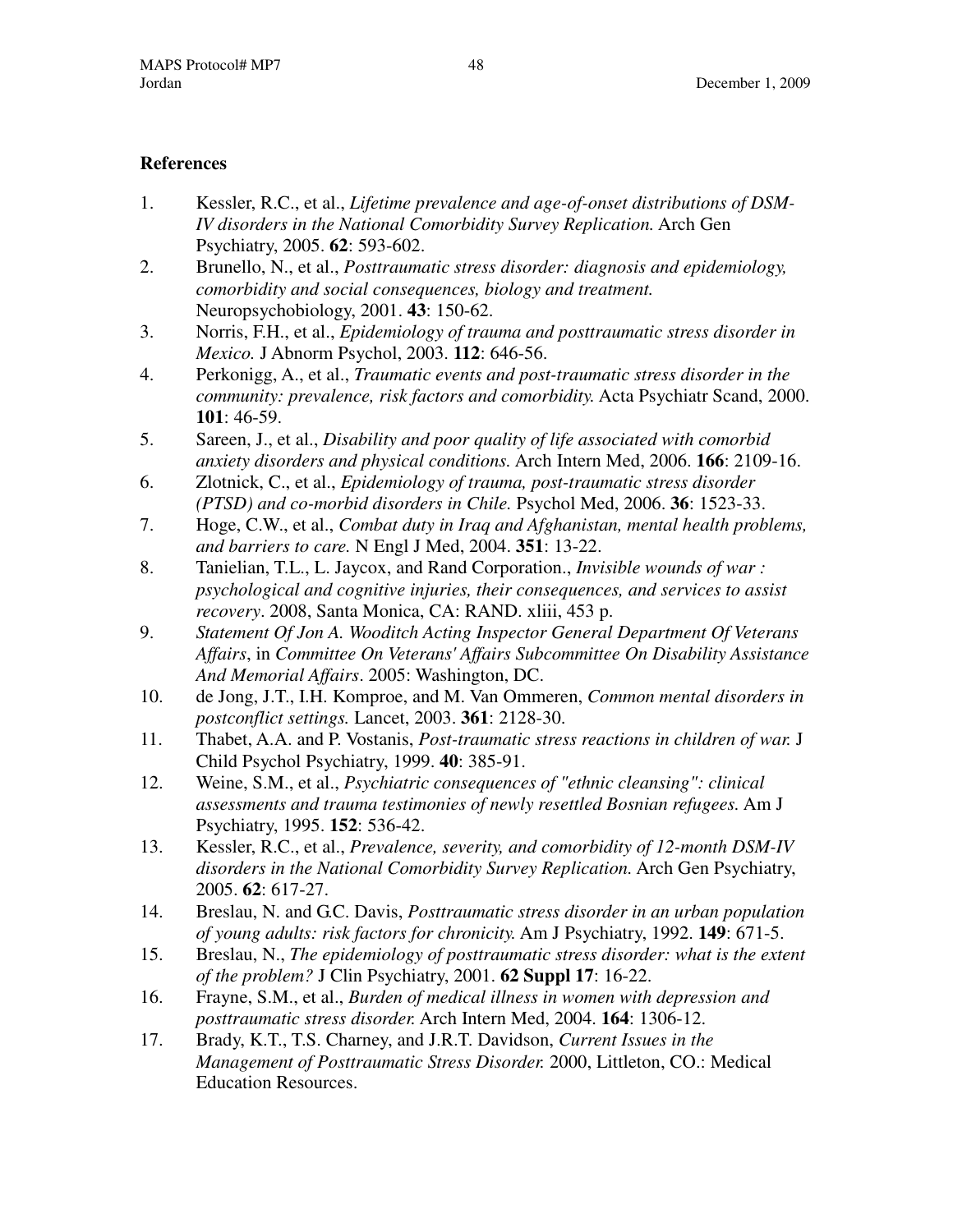- 18. Kessler, R.C., et al., *Posttraumatic stress disorder in the National Comorbidity Survey.* Arch Gen Psychiatry, 1995. **52**: 1048-60.
- 19. Resick, P.A., et al., *A comparison of cognitive-processing therapy with prolonged exposure and a waiting condition for the treatment of chronic posttraumatic stress disorder in female rape victims.* J Consult Clin Psychol, 2002. **70**: 867-79.
- 20. Hamner, M.B., S. Robert, and B.C. Frueh, *Treatment-resistant posttraumatic stress disorder: strategies for intervention.* CNS Spectr, 2004. **9**: 740-52.
- 21. Montgomery, S. and P. Bech, *ECNP consensus meeting, March 5-6, 1999, Nice. Post traumatic stress disorder: guidelines for investigating efficacy of pharmacological intervention. ECNP and ECST.* Eur Neuropsychopharmacol, 2000. **10**: 297-303.
- 22. Foa, E.B., et al., *A comparison of exposure therapy, stress inoculation training, and their combination for reducing posttraumatic stress disorder in female assault victims.* J Consult Clin Psychol, 1999. **67**: 194-200.
- 23. Resick, P.A. and M.K. Schnicke, *Cognitive processing therapy for sexual assault victims.* J Consult Clin Psychol, 1992. **60**: 748-56.
- 24. Brady, K., et al., *Efficacy and safety of sertraline treatment of posttraumatic stress disorder: a randomized controlled trial.* JAMA, 2000. **283**: 1837-44.
- 25. Basoglu, M., E. Salcioglu, and M. Livanou, *A randomized controlled study of single-session behavioural treatment of earthquake-related post-traumatic stress disorder using an earthquake simulator.* Psychol Med, 2007. **37**: 203-13.
- 26. Gerardi, M., et al., *Virtual reality exposure therapy using a virtual Iraq: case report.* J Trauma Stress, 2008. **21**: 209-13.
- 27. Heresco-Levy, U., et al., *Pilot-controlled trial of D-cycloserine for the treatment of post-traumatic stress disorder.* Int J Neuropsychopharmacol, 2002. **5**: 301-7.
- 28. Ursano, R.J., et al., *Practice guideline for the treatment of patients with acute stress disorder and posttraumatic stress disorder.* Am J Psychiatry, 2004. **161**: 3- 31.
- 29. Benish, S.G., Z.E. Imel, and B.E. Wampold, *The relative efficacy of bona fide psychotherapies for treating post-traumatic stress disorder: a meta-analysis of direct comparisons.* Clin Psychol Rev, 2008. **28**: 746-58.
- 30. Greer, G.R. and R. Tolbert, *A method of conducting therapeutic sessions with MDMA.* J Psychoactive Drugs, 1998. **30**: 371-379.
- 31. Metzner, R. and S. Adamson, *sing MDMA in healing, psychotherapy and spiritual practice*, in *cstasy, A Complete Guide: A Comprehensive Look at the Risks and Benefits of MDMA.*, H. J, Editor. 2001, Inner Traditions: Rochester VT. p. 182- 207.
- 32. Stolaroff, M., *The Secret Chief Revealed: Conversations with a pioneer of the underground therapy movement.* 2004, Sarasota FL: Multidisciplinary Association for Psychedelic Studies.
- 33. Widmer, S., *Listening into the heart of things: The awakening of love: On MDMA and LSD: The undesired psychotherapy.* . 1998, Gerolfingen, Switzerland: Basic Editions.
- 34. Nibuya, M., E.J. Nestler, and R.S. Duman, *Chronic antidepressant administration increases the expression of cAMP response element binding protein (CREB) in rat hippocampus.* J Neurosci, 1996. **16**: 2365-72.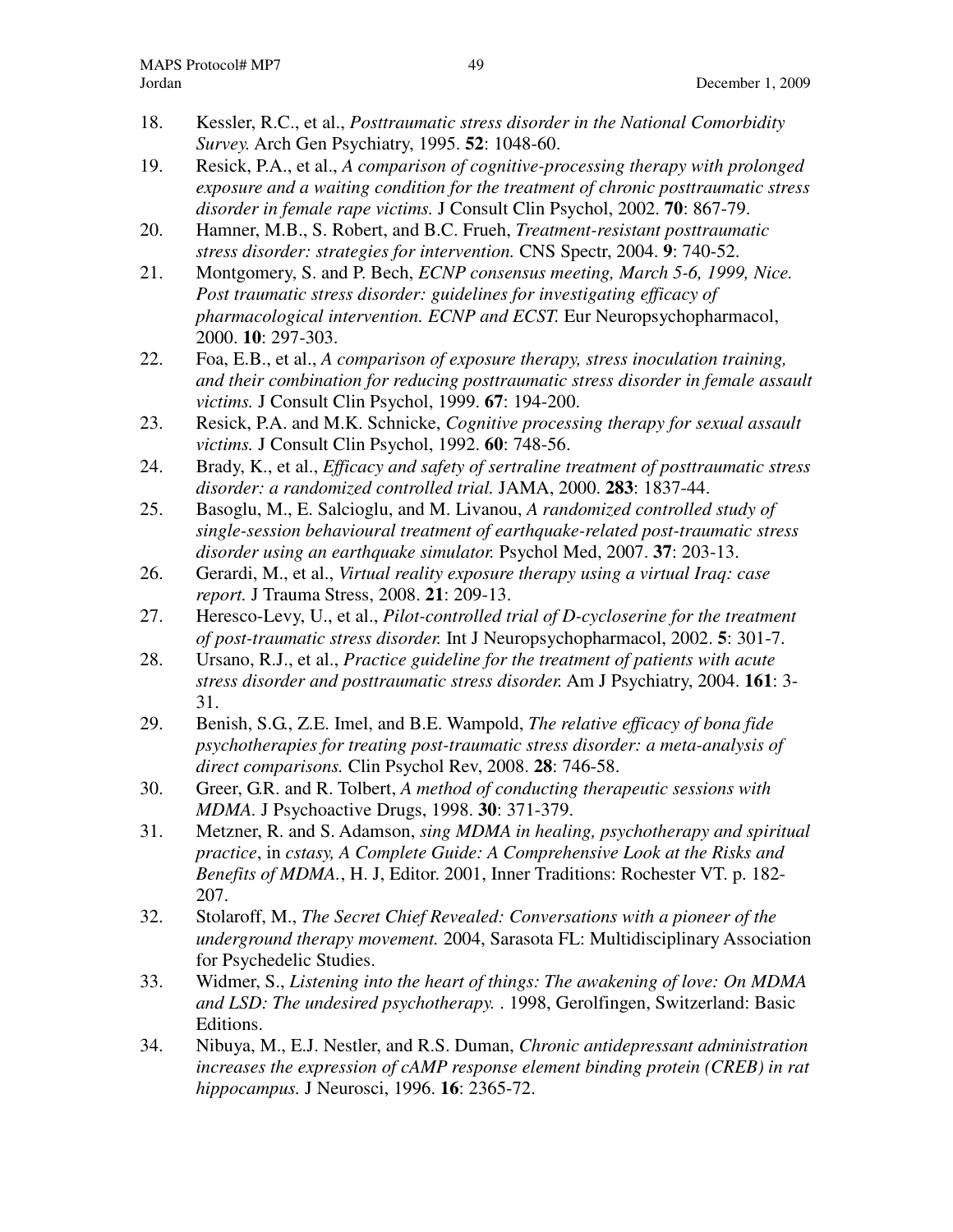- 35. Gamma, A., et al., *3,4-Methylenedioxymethamphetamine (MDMA) modulates cortical and limbic brain activity as measured by [H(2)(15)O]-PET in healthy humans.* Neuropsychopharmacology, 2000. **23**: 388-95.
- 36. Rasmusson, A.M. and D.S. Charney, *Animal models of relevance to PTSD.* Ann N Y Acad Sci, 1997. **821**: 332-51.
- 37. Davis, M. and C. Shi, *The extended amygdala: are the central nucleus of the amygdala and the bed nucleus of the stria terminalis differentially involved in fear versus anxiety?* Ann N Y Acad Sci, 1999. **877**: 281-91.
- 38. Dumont, G.J. and R.J. Verkes, *A review of acute effects of 3,4 methylenedioxymethamphetamine in healthy volunteers.* J Psychopharmacol, 2006. **20**: 176-87.
- 39. Freedman, R.R., C.E. Johanson, and M.E. Tancer, *Thermoregulatory effects of 3,4-methylenedioxymethamphetamine (MDMA) in humans.* Psychopharmacology (Berl), 2005. **183**: 248-56.
- 40. Hasler, F., et al., *Investigation of serotonin-1A receptor function in the human psychopharmacology of MDMA.* J Psychopharmacol, 2008.
- 41. Johanson, C.E., et al., *Discriminative stimulus effects of 3,4 methylenedioxymethamphetamine (MDMA) in humans trained to discriminate among d-amphetamine, meta-chlorophenylpiperazine and placebo.* Drug Alcohol Depend, 2006. **81**: 27-36.
- 42. Kolbrich, E.A., et al., *Physiological and subjective responses to controlled oral 3,4-methylenedioxymethamphetamine administration.* J Clin Psychopharmacol, 2008. **28**: 432-40.
- 43. Kolbrich, E.A., et al., *Plasma pharmacokinetics of 3,4 methylenedioxymethamphetamine after controlled oral administration to young adults.* Ther Drug Monit, 2008. **30**: 320-32.
- 44. Kuypers, K.P. and J.G. Ramaekers, *Transient memory impairment after acute dose of 75mg 3.4-Methylene-dioxymethamphetamine.* J Psychopharmacol, 2005. **19**: 633-9.
- 45. Kuypers, K.P. and J.G. Ramaekers, *Acute dose of MDMA (75 mg) impairs spatial memory for location but leaves contextual processing of visuospatial information unaffected.* Psychopharmacology (Berl), 2007. **189**: 557-63.
- 46. Kuypers, K.P., N. Samyn, and J.G. Ramaekers, *MDMA and alcohol effects, combined and alone, on objective and subjective measures of actual driving performance and psychomotor function.* Psychopharmacology (Berl), 2006. **187**: 467-75.
- 47. Kuypers, K.P., M. Wingen, and J.G. Ramaekers, *Memory and mood during the night and in the morning after repeated evening doses of MDMA.* J Psychopharmacol, 2008. **22**: 895-903.
- 48. Kuypers, K.P., et al., *Acute effects of nocturnal doses of MDMA on measures of impulsivity and psychomotor performance throughout the night.* Psychopharmacology (Berl), 2007. **192**: 111-9.
- 49. Ramaekers, J.G., K.P. Kuypers, and N. Samyn, *Stimulant effects of 3,4 methylenedioxymethamphetamine (MDMA) 75 mg and methylphenidate 20 mg on actual driving during intoxication and withdrawal.* Addiction, 2006. **101**: 1614- 21.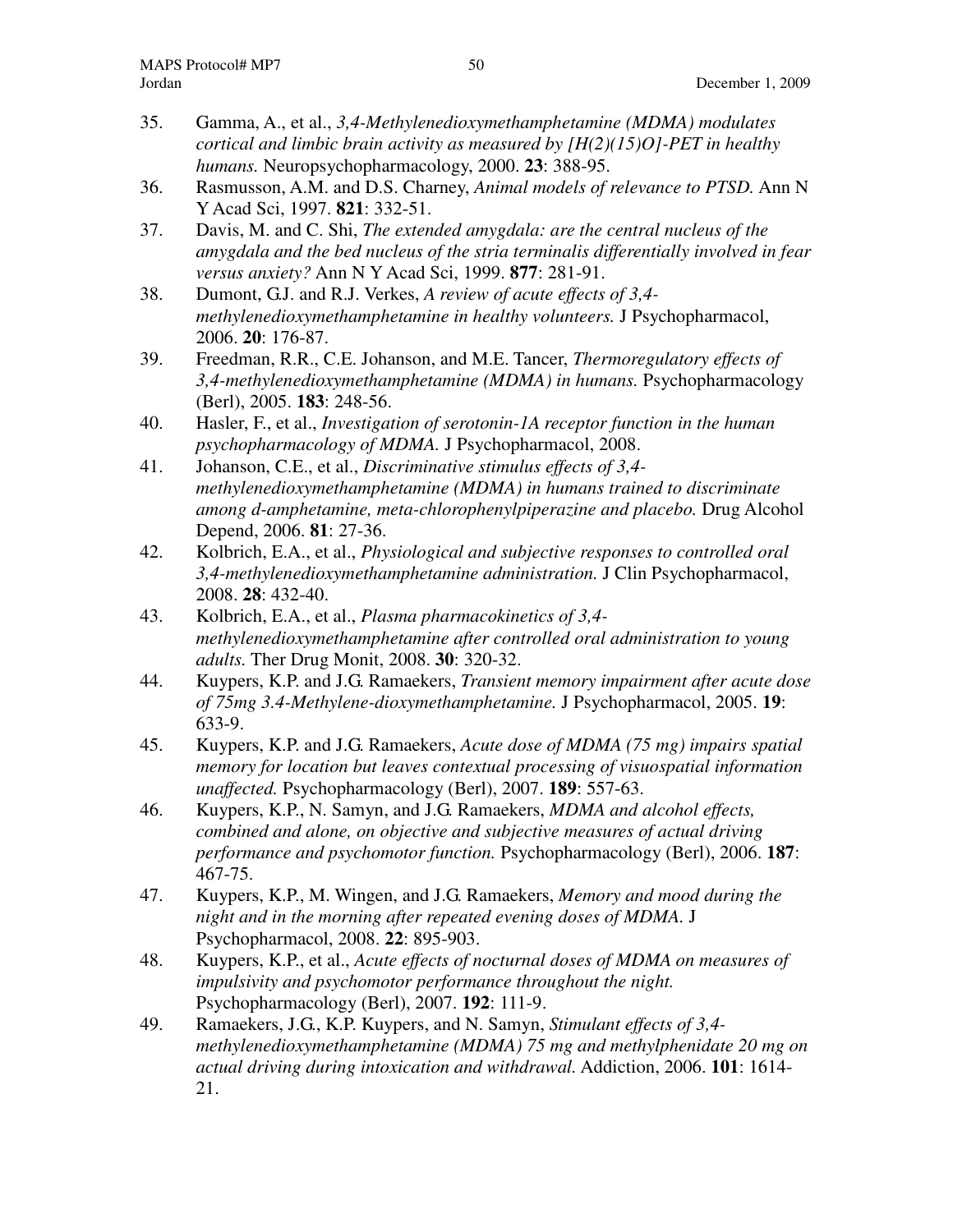- 50. Ramaekers, J.G., et al., *Involvement of Inferior Parietal Lobules in Prospective Memory Impairment during Acute MDMA (Ecstasy) Intoxication: An Event-Related fMRI Study.* Neuropsychopharmacology, 2008.
- 51. Cami, J., et al., *Human pharmacology of 3,4-methylenedioxymethamphetamine ("ecstasy"): psychomotor performance and subjective effects [In Process Citation].* J Clin Psychopharmacol, 2000. **20**: 455-66.
- 52. Grob, C.S., et al., *Psychobiologic effects of 3,4-methylenedioxymethamphetamine in humans: methodological considerations and preliminary observations.* Behav Brain Res, 1996. **73**: 103-7.
- 53. Harris, D.S., et al., *Subjective and hormonal effects of 3,4 methylenedioxymethamphetamine (MDMA) in humans.* Psychopharmacology (Berl), 2002. **162**: 396-405.
- 54. Liechti, M.E., A. Gamma, and F.X. Vollenweider, *Gender differences in the subjective effects of MDMA.* Psychopharmacology (Berl), 2001. **154**: 161-8.
- 55. de la Torre, R., et al., *Non-linear pharmacokinetics of MDMA ('ecstasy') in humans.* Br J Clin Pharmacol, 2000. **49**: 104-9.
- 56. Grob, C., *Unpublished data on human study of psychological and physiological effects of MDMA*. 2001.
- 57. Mas, M., et al., *Cardiovascular and neuroendocrine effects and pharmacokinetics of 3, 4-methylenedioxymethamphetamine in humans.* J Pharmacol Exp Ther, 1999. **290**: 136-45.
- 58. Tancer, M. and C.E. Johanson, *Reinforcing, subjective, and physiological effects of MDMA in humans: a comparison with d-amphetamine and mCPP.* Drug Alcohol Depend, 2003. **72**: 33-44.
- 59. Greer, G. and R. Tolbert, *Subjective reports of the effects of MDMA in a clinical setting.* J Psychoactive Drugs, 1986. **18**: 319-27.
- 60. Cole, J.C., et al., *The content of ecstasy tablets: implications for the study of their long-term effects.* Addiction, 2002. **97**: 1531-6.
- 61. Grinspoon, L. and J.B. Bakalar, *Can drugs be used to enhance the psychotherapeutic process?* Am J Psychother, 1986. **40**: 393-404.
- 62. Mithoefer, M., A. Mithoefer, and M. Wagner. *Methylenedioxymethamphetamine (MDMA)-assisted psychotherapy in subjects with chronic posttraumatic stress disorder*. in *24th Annual Meeting of the International Society for Traumatic Stress Studies*. 2008. Chicago, IL.
- 63. Farre, M., et al., *Pharmacological Interaction Between 3,4- Methylenedioxymethamphetamine (MDMA, ecstasy) and Paroxetine: Pharmacological effects and pharmacokinetics.* J Pharmacol Exp Ther, 2007.
- 64. Hernandez-Lopez, C., et al., *3,4-Methylenedioxymethamphetamine (ecstasy) and alcohol interactions in humans: psychomotor performance, subjective effects, and pharmacokinetics.* J Pharmacol Exp Ther, 2002. **300**: 236-44.
- 65. Tancer, M.E. and C.E. Johanson, *The subjective effects of MDMA and mCPP in moderate MDMA users.* Drug Alcohol Depend, 2001. **65**: 97-101.
- 66. Vollenweider, F.X., et al., *Psychological and cardiovascular effects and shortterm sequelae of MDMA ("ecstasy") in MDMA-naive healthy volunteers.* Neuropsychopharmacology, 1998. **19**: 241-51.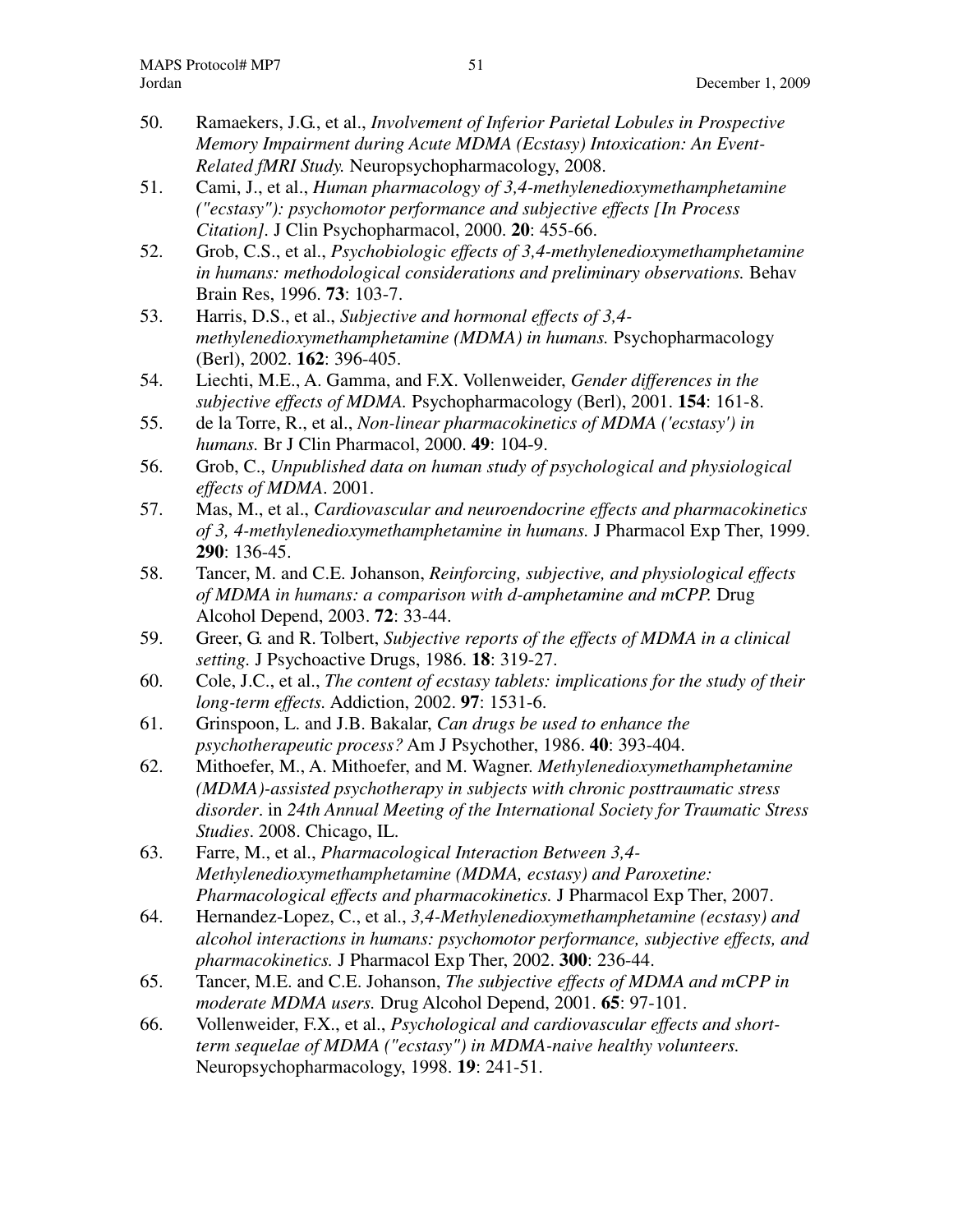- 67. Battaglia, G., et al., *Pharmacologic profile of MDMA (3,4 methylenedioxymethamphetamine) at various brain recognition sites.* Eur J Pharmacol, 1988. **149**: 159-63.
- 68. Setola, V., et al., *3,4-methylenedioxymethamphetamine (MDMA, "Ecstasy") induces fenfluramine-like proliferative actions on human cardiac valvular interstitial cells in vitro.* Mol Pharmacol, 2003. **63**: 1223-9.
- 69. Verrico, C.D., G.M. Miller, and B.K. Madras, *MDMA (Ecstasy) and human dopamine, norepinephrine, and serotonin transporters: implications for MDMAinduced neurotoxicity and treatment.* Psychopharmacology (Berl), 2007. **189**: 489-503.
- 70. Blake, D.D., et al., *A clinician rating scale for assessing current and lifetime PTSD: the CAPS-1. .* Behav Ther, 1990. **13**: 187-188.
- 71. Nagy, L.M., et al., *Open prospective trial of fluoxetine for posttraumatic stress disorder.* J Clin Psychopharmacol, 1993. **13**: 107-13.
- 72. Beck, A.T. and C.H. Ward, *Dreams of depressed patients. Characteristic themes in manifest content.* Arch Gen Psychiatry, 1961. **5**: 462-7.
- 73. Beck, A.T. and R.A. Steer, *Internal consistencies of the original and revised Beck Depression Inventory.* J Clin Psychol, 1984. **40**: 1365-7.
- 74. Abdel-Khalek, A.M., *Internal consistency of an Arabic Adaptation of the Beck Depression Inventory in four Arab countries.* Psychol Rep, 1998. **82**: 264-6.
- 75. Newman, E., et al., *Empirically supported ethical research practice: the costs and benefits of research from the participants' view.* Account Res, 2001. **8**: 309-29.
- 76. Posner, K., et al., *Columbia Classification Algorithm of Suicide Assessment (C-CASA): classification of suicidal events in the FDA's pediatric suicidal risk analysis of antidepressants.* Am J Psychiatry, 2007. **164**: 1035-43.
- 77. Bonny, H.L. and L.M. Savary, *Music and your Mind*. 1990, Tarrytown NY: Station Hill.
- 78. Grof, S., *LSD Psychotherapy*. 2000: 1980, Sarasota FL: Multidisciplinary Association for Psychedelic Studies.
- 79. Unkefer, R.F., *Music Therapy in the Treatment of Adults with Mental Disorders: Theoretical Bases and Clinical Interventions.* . 1990, New York, NY: Schirmer Books.
- 80. Pacifici, R., et al., *Paroxetine inhibits acute effects of 3,4 methylenedioxymethamphetamine on the immune system in humans.* J Pharmacol Exp Ther, 2004. **309**: 285-92.
- 81. Pacifici, R., et al., *Immunomodulating activity of MDMA.* Ann N Y Acad Sci, 2000. **914**: 215-24.
- 82. Pacifici, R., et al., *Immunomodulating properties of MDMA alone and in combination with alcohol: a pilot study.* Life Sci, 1999. **65**: L309-16.
- 83. Connor, T.J., et al., *Methylenedioxymethamphetamine-induced suppression of interleukin-1beta and tumour necrosis factor-alpha is not mediated by serotonin.* Eur J Pharmacol, 2001. **418**: 147-52.
- 84. Connor, T.J., A. Harkin, and J.P. Kelly, *Methylenedioxymethamphetamine suppresses production of the proinflammatory cytokine tumor necrosis factoralpha independent of a beta-adrenoceptor-mediated increase in interleukin-10.* J Pharmacol Exp Ther, 2005. **312**: 134-43.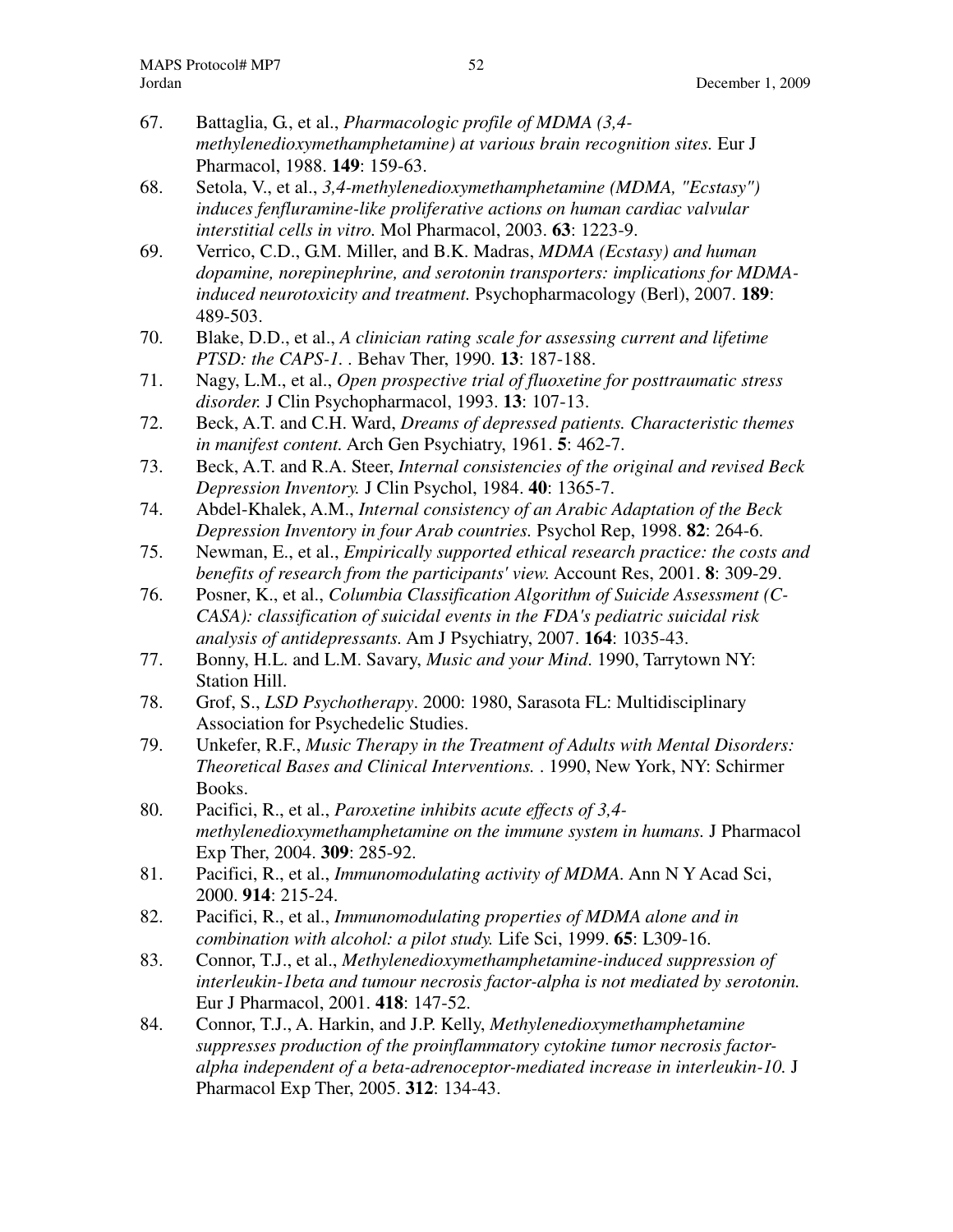- 85. Connor, T.J., J.P. Kelly, and B.E. Leonard, *An assessment of the acute effects of the serotonin releasers methylenedioxymethamphetamine, methylenedioxyamphetamine and fenfluramine on immunity in rats.* Immunopharmacology, 2000. **46**: 223-35.
- 86. Pacifici, R., et al., *Acute effects of 3,4-methylenedioxymethamphetamine alone and in combination with ethanol on the immune system in humans.* J Pharmacol Exp Ther, 2001. **296**: 207-15.
- 87. Pacifici, R., et al., *Effects of repeated doses of MDMA ("ecstasy") on cellmediated immune response in humans.* Life Sci, 2001. **69**: 2931-41.
- 88. Pacifici, R., et al., *Cell-mediated immune response in MDMA users after repeated dose administration: studies in controlled versus noncontrolled settings.* Ann N Y Acad Sci, 2002. **965**: 421-33.
- 89. Beck, J. and M. Rosenbaum, *In Pursuit of Ecstasy: The MDMA Experience*. 1994, Albany, NY: SUNY Press.
- 90. Fantegrossi, W.E., et al., *Behavioral and neurochemical consequences of longterm intravenous self-administration of MDMA and its enantiomers by rhesus monkeys.* Neuropsychopharmacology, 2004. **29**: 1270-81.
- 91. Schenk, S., et al., *Development, maintenance and temporal pattern of selfadministration maintained by ecstasy (MDMA) in rats.* Psychopharmacology (Berl), 2003. **169**: 21-7.
- 92. Trigo, J.M., et al., *A reliable model of intravenous MDMA self-administration in naive mice.* Psychopharmacology (Berl), 2006. **184**: 212-20.
- 93. Lile, J.A., J.T. Ross, and M.A. Nader, *A comparison of the reinforcing efficacy of 3,4-methylenedioxymethamphetamine (MDMA, "ecstasy") with cocaine in rhesus monkeys.* Drug Alcohol Depend, 2005. **78**: 135-40.
- 94. Wee, S. and W.L. Woolverton, *Self-administration of mixtures of fenfluramine and amphetamine by rhesus monkeys.* Pharmacol Biochem Behav, 2006. **84**: 337-43.
- 95. Huizink, A.C., et al., *Symptoms of anxiety and depression in childhood and use of MDMA: prospective, population based study.* Bmj, 2006. **332**: 825-8.
- 96. Lieb, R., et al., *Mental disorders in ecstasy users: a prospective-longitudinal investigation.* Drug Alcohol Depend, 2002. **68**: 195-207.
- 97. Cottler, L.B., et al., *Ecstasy abuse and dependence among adolescents and young adults: applicability and reliability of DSM-IV criteria.* Hum Psychopharmacol, 2001. **16**: 599-606.
- 98. von Sydow, K., et al., *Use, abuse and dependence of ecstasy and related drugs in adolescents and young adults-a transient phenomenon? Results from a longitudinal community study.* Drug Alcohol Depend, 2002. **66**: 147-59.
- 99. Frith, C.H., et al., *Toxicity of methylenedioxymethamphetamine (MDMA) in the dog and the rat.* Fundam Appl Toxicol, 1987. **9**: 110-9.
- 100. Baggott, M., et al., *Chemical analysis of ecstasy pills.* Jama, 2000. **284**: 2190.
- 101. Baggott, M.J., *Preventing problems in Ecstasy users: reduce use to reduce harm.* J Psychoactive Drugs, 2002. **34**: 145-62.
- 102. Liechti, M.E., I. Kunz, and H. Kupferschmidt, *Acute medical problems due to Ecstasy use. Case-series of emergency department visits.* Swiss Med Wkly, 2005. **135**: 652-7.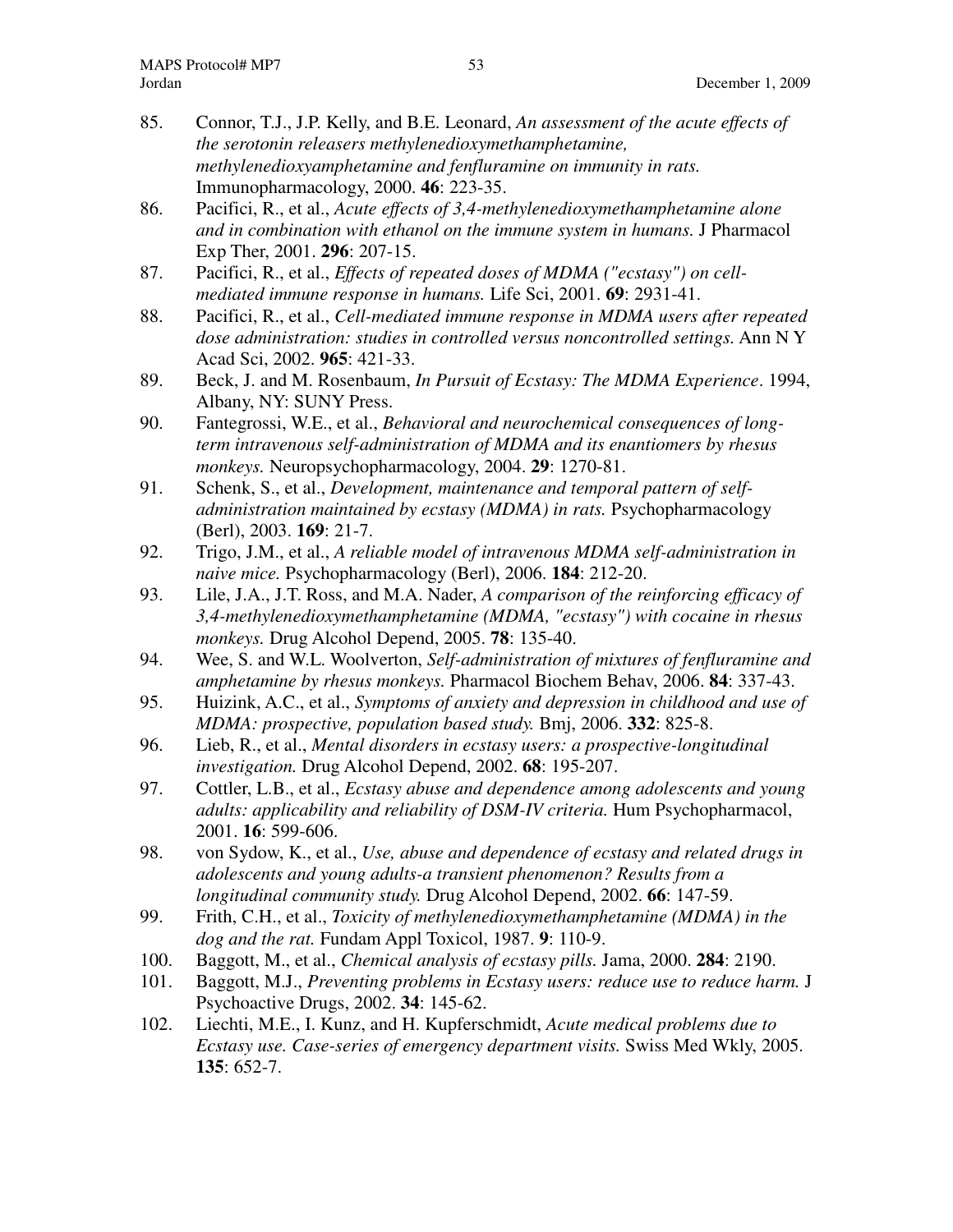- 103. Williams, H., et al., *"Saturday night fever": ecstasy related problems in a London accident and emergency department.* J Accid Emerg Med, 1998. **15**: 322-6.
- 104. Cole, J.C. and H.R. Sumnall, *The pre-clinical behavioural pharmacology of 3,4 methylenedioxymethamphetamine (MDMA).* Neurosci Biobehav Rev, 2003. **27**: 199-217.
- 105. Green, A.R., et al., *The pharmacology and clinical pharmacology of 3,4 methylenedioxymethamphetamine (MDMA, "ecstasy").* Pharmacol Rev, 2003. **55**: 463-508.
- 106. O'Callaghan, J.P. and D.B. Miller, *Neurotoxicity profiles of substituted amphetamines in the C57BL/6J mouse.* J Pharmacol Exp Ther, 1994. **270**: 741-51.
- 107. Hatzidimitriou, G., U.D. McCann, and G.A. Ricaurte, *Altered serotonin innervation patterns in the forebrain of monkeys treated with (+/-)3,4 methylenedioxymethamphetamine seven years previously: factors influencing abnormal recovery.* J Neurosci, 1999. **19**: 5096-107.
- 108. Miller, D.B. and J.P. O'Callaghan, *Neurotoxicity of d-amphetamine in the C57BL/6J and CD-1 mouse. Interactions with stress and the adrenal system.* Ann N Y Acad Sci, 1996. **801**: 148-67.
- 109. Molliver, M.E., et al., *Neurotoxicity of MDMA and related compounds: anatomic studies.* Ann N Y Acad Sci, 1990. **600**: 649-61; discussion 661-4.
- 110. Sabol, K.E., et al., *Amphetamine analogs have differential effects on DRL 36-s schedule performance.* Psychopharmacology (Berl), 1995. **121**: 57-65.
- 111. Mechan, A., et al., *Pharmacokinetic profile of single and repeated oral doses of MDMA in squirrel monkeys: relationship to lasting effects on brain serotonin neurons.* Neuropsychopharmacology, 2006. **31**: 339-50.
- 112. Baumann, M.H., X. Wang, and R.B. Rothman, *3,4- Methylenedioxymethamphetamine (MDMA) neurotoxicity in rats: a reappraisal of past and present findings.* Psychopharmacology (Berl), 2007. **189**: 407-24.
- 113. Banks, M.L., et al., *Effects of Cocaine and MDMA Self-Administration on Serotonin Transporter Availability in Monkeys.* Neuropsychopharmacology, 2008. **33**: 219-25.
- 114. Wang, J., et al., *Respondent-driven sampling to recruit MDMA users: a methodological assessment.* Drug Alcohol Depend, 2005. **78**: 147-57.
- 115. Wang, X., et al., *3,4-methylenedioxymethamphetamine (MDMA) administration to rats decreases brain tissue serotonin but not serotonin transporter protein and glial fibrillary acidic protein.* Synapse, 2004. **53**: 240-8.
- 116. McCann, U.D. and G.A. Ricaurte, *Caveat emptor: editors beware.* Neuropsychopharmacology, 2001. **24**: 333-6.
- 117. Cole, J.C. and H.R. Sumnall, *Altered states: the clinical effects of Ecstasy.* Pharmacol Ther, 2003. **98**: 35-58.
- 118. McCann, U.D., et al., *Quantitative PET studies of the serotonin transporter in MDMA users and controls using [11C]McN5652 and [11C]DASB.* Neuropsychopharmacology, 2005. **30**: 1741-50.
- 119. Reneman, L., et al., *Neuroimaging findings with MDMA/ecstasy: technical aspects, conceptual issues and future prospects.* J Psychopharmacol, 2006. **20**: 164-75.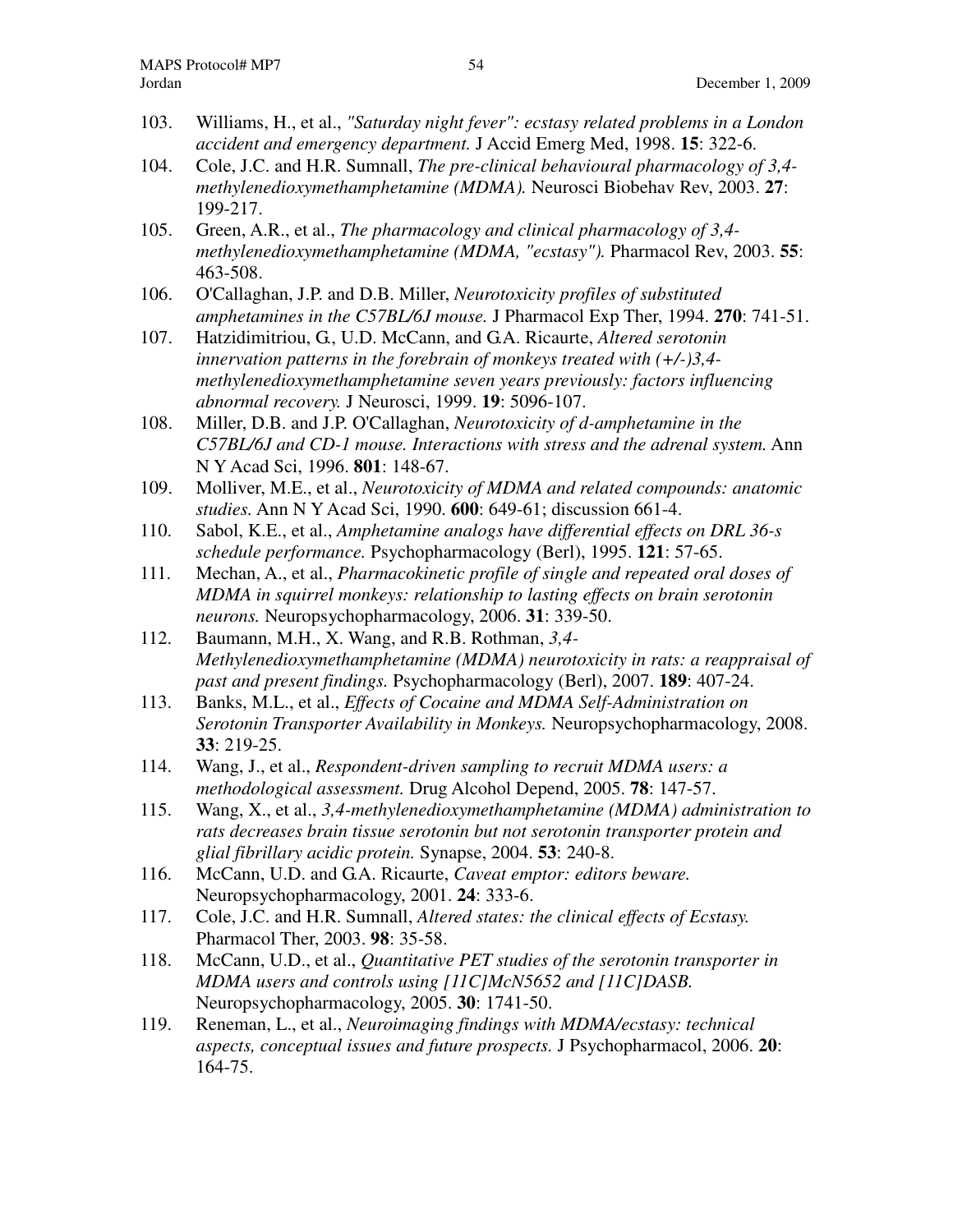- 120. Thomasius, R., et al., *Mood, cognition and serotonin transporter availability in current and former ecstasy (MDMA) users: the longitudinal perspective.* J Psychopharmacol, 2006. **20**: 211-25.
- 121. Laws, K.R. and J. Kokkalis, *Ecstasy (MDMA) and memory function: a metaanalytic update.* Hum Psychopharmacol, 2007.
- 122. Zakzanis, K.K., Z. Campbell, and D. Jovanovski, *The neuropsychology of ecstasy (MDMA) use: a quantitative review.* Hum Psychopharmacol, 2007. **22**: 427-35.
- 123. Gouzoulis-Mayfrank, E., et al., *Memory impairment suggests hippocampal dysfunction in abstinent ecstasy users.* Prog Neuropsychopharmacol Biol Psychiatry, 2003. **27**: 819-27.
- 124. Halpern, J.H., et al., *Residual neuropsychological effects of illicit 3,4 methylenedioxymethamphetamine (MDMA) in individuals with minimal exposure to other drugs.* Drug Alcohol Depend, 2004. **75**: 135-47.
- 125. Hoshi, R., et al., *Neurocognitive function in current and ex-users of ecstasy in comparison to both matched polydrug-using controls and drug-naive controls.* Psychopharmacology (Berl), 2007. **194**: 371-9.
- 126. Roiser, J.P., R.D. Rogers, and B.J. Sahakian, *Neuropsychological function in ecstasy users: a study controlling for polydrug use.* Psychopharmacology (Berl), 2007. **189**: 505-16.
- 127. Gouzoulis-Mayfrank, E., et al., *Memory performance in polyvalent MDMA (ecstasy) users who continue or discontinue MDMA use.* Drug Alcohol Depend, 2005. **78**: 317-23.
- 128. Daumann, J., et al., *Self-reported psychopathological symptoms in recreational ecstasy (MDMA) users are mainly associated with regular cannabis use: further evidence from a combined cross-sectional/longitudinal investigation.* Psychopharmacology (Berl), 2004. **173**: 398-404.
- 129. Morgan, M.J., et al., *Elevated impulsivity and impaired decision-making in abstinent Ecstasy (MDMA) users compared to polydrug and drug-naive controls.* Neuropsychopharmacology, 2006. **31**: 1562-73.
- 130. Sumnall, H.R. and J.C. Cole, *Self-reported depressive symptomatology in community samples of polysubstance misusers who report Ecstasy use: a metaanalysis.* J Psychopharmacol, 2005. **19**: 84-92.
- 131. Sumnall, H.R., G.F. Wagstaff, and J.C. Cole, *Self-reported psychopathology in polydrug users.* J Psychopharmacol, 2004. **18**: 75-82.
- 132. Medina, K.L. and P.K. Shear, *Anxiety, depression, and behavioral symptoms of executive dysfunction in ecstasy users: Contributions of polydrug use.* Drug Alcohol Depend, 2006.
- 133. Scholey, A.B., et al., *Increased intensity of Ecstasy and polydrug usage in the more experienced recreational Ecstasy/MDMA users: a WWW study.* Addict Behav, 2004. **29**: 743-52.
- 134. Jager, G., et al., *Incidental use of ecstasy: no evidence for harmful effects on cognitive brain function in a prospective fMRI study.* Psychopharmacology (Berl), 2007. **193**: 403-14.
- 135. de Win, M.M., et al., *A Prospective Cohort Study on Sustained Effects of Low-Dose Ecstasy Use on the Brain in New Ecstasy Users.* Neuropsychopharmacology, 2007. **32**: 458-470.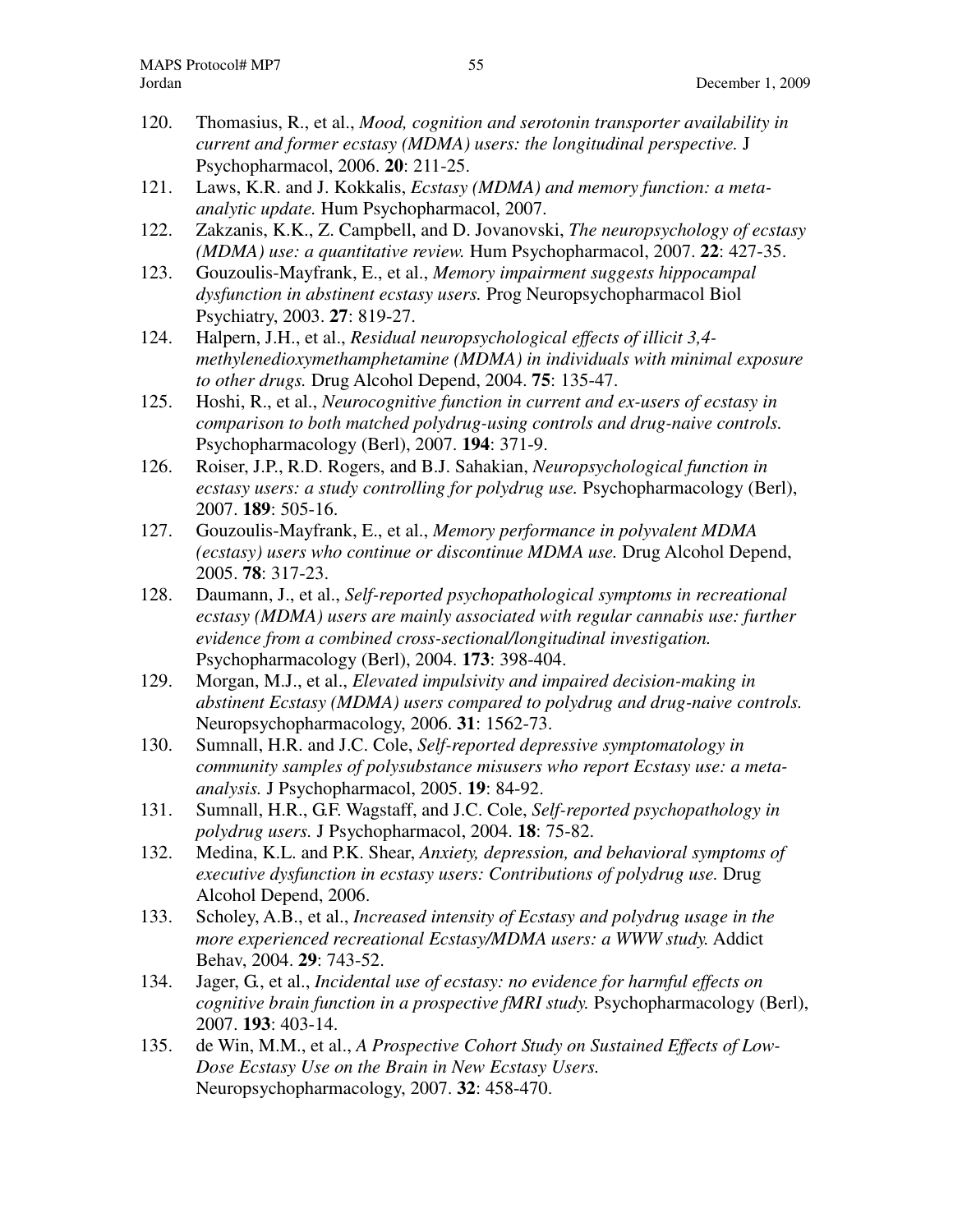- 136. De Win, M., Jager, G., Reneman, L., Booij, J., van den Brink, W., Den Heeten, G., et al., *Ecstasy: Is It Safe for the Brain? First Prospective Study on Effects of Low Doses of Ecstasy on the Brain in New Ecstasy Users, Using a Combination of Advanced MR Imaging Techniques and [123I]ß-CIT SPECT*, in *Radiological Society of North America (RSNA)*. 2006: Chicago, IL.
- 137. Schilt, T., et al., *Cognition in novice ecstasy users with minimal exposure to other drugs: a prospective cohort study.* Arch Gen Psychiatry, 2007. **64**: 728-36.
- 138. Jager, G., et al., *Assessment of cognitive brain function in ecstasy users and contributions of other drugs of abuse: results from an FMRI study.* Neuropsychopharmacology, 2008. **33**: 247-58.
- 139. Reneman, L., et al., *Memory function and serotonin transporter promoter gene polymorphism in ecstasy (MDMA) users.* J Psychopharmacol, 2006. **20**: 389-99.
- 140. de Win, M.M., et al., *Mood disorders and serotonin transporter density in ecstasy users--the influence of long-term abstention, dose, and gender.* Psychopharmacology (Berl), 2004. **173**: 376-82.
- 141. Schilt, T., et al., *Specific effects of ecstasy and other illicit drugs on cognition in poly-substance users.* Psychol Med, 2008. **38**: 1309-17.
- 142. Schilt, T., et al., *Decision making as a predictor of first ecstasy use: a prospective study.* Psychopharmacology (Berl), 2009. **203**: 519-27.
- 143. McElhatton, P.R., et al., *Congenital anomalies after prenatal ecstasy exposure [letter].* Lancet, 1999. **354**: 1441-2.
- 144. Bateman, D.N., et al., *A case control study to examine the pharmacological factors underlying ventricular septal defects in the North of England.* Eur J Clin Pharmacol, 2004. **60**: 635-41.
- 145. Lenth, R.V. *Java Applets for Power and Sample Size (Computer software).* 2006 [cited 2007 June]; Software allowing computation of power under various circumstances; uses online Java programs on site. http://www.stat.uiowa.edu/~rlenth/Power]. Available from: http://www.stat.uiowa.edu/~rlenth/Power.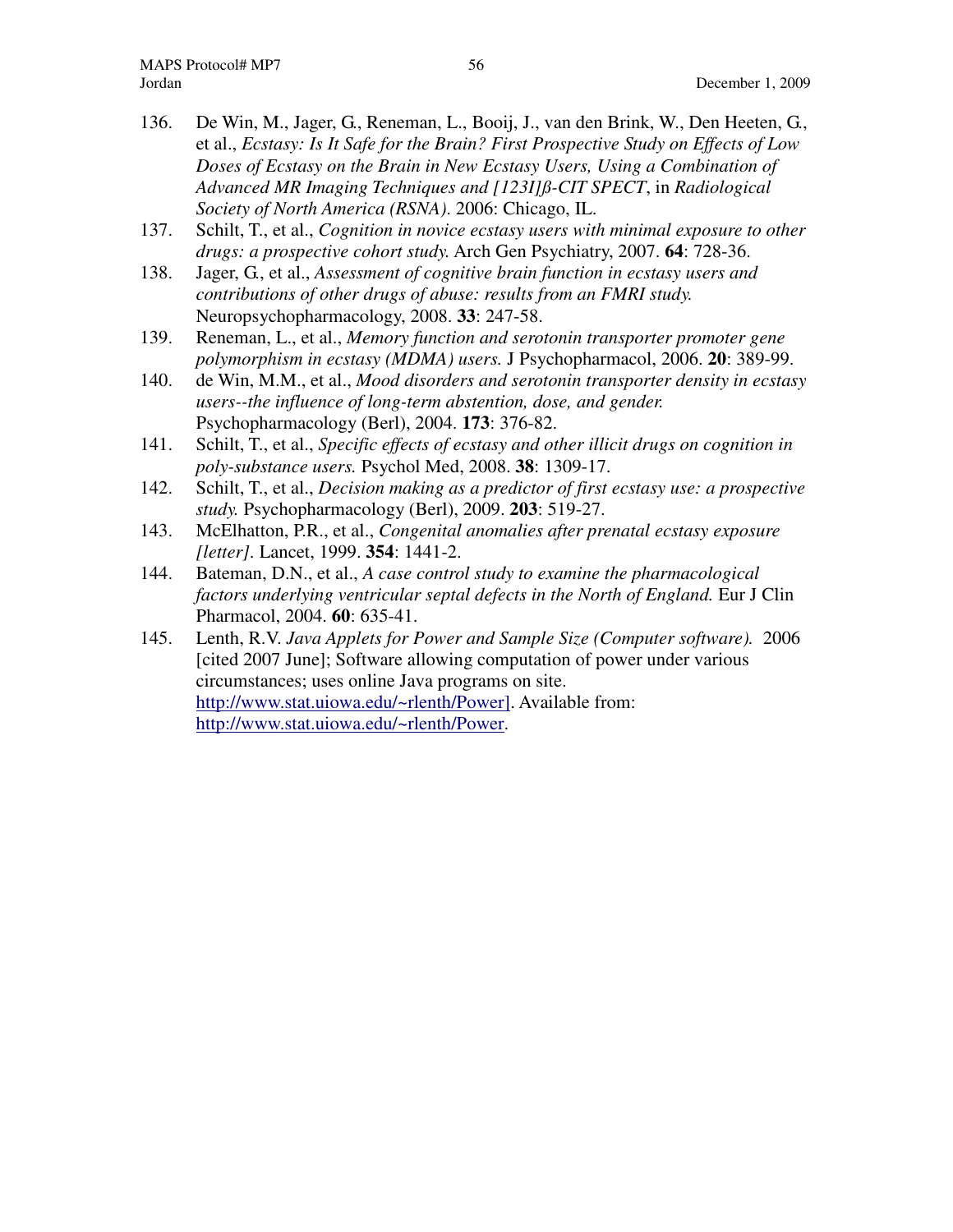# **Appendix A: Prevention and Response to Possible Serious Adverse Events**

# **Risk Mitigation**

Information from a considerable body of research indicates that the likelihood of significant toxicity from the doses of MDMA used in a therapeutic setting is very low [9], see also Section 6 of the "Investigator's Brochure." Psychiatrists in the US and Europe reported administering MDMA to at least a thousand patients before the drug was made illegal without any drug-related SAEs occurring during sessions [47, 125-128]. There have been no drug-related SAEs during the course of a study of MDMA-assisted psychotherapy in people with PTSD under the direction of the principal investigator for the proposed protocol. Procedures for monitoring for toxicity and risks for the training program will be similar to those employed in the study of MDMA-assisted psychotherapy in people with PTSD.

Although serious untoward reactions are unlikely, the researchers will closely and continuously monitor participants during the MDMA session. Throughout all sessions, participants will be attended by the investigators, a psychiatrist who is board-certified in emergency medicine and internal medicine as well as psychiatry and who maintains Advanced Cardiac Life Support certification, and a psychiatric nurse with experience working on a cardiac care unit before going into psychiatric nursing. The principal investigator and assisting investigator will thus provide a team of an experienced emergency physician and a registered nurse to respond in the unlikely event of a medical emergency.

The listed means of minimizing the likelihood of any of the SAEs that are reported to occur in ecstasy users will be similar to the procedures and strategies employed in the current study of MDMA-assisted psychotherapy in people with PTSD.

# **Psychological Distress**

Reports of MDMA-assisted psychotherapy conducted prior to the scheduling of MDMA indicate that some people receiving MDMA in a therapeutic context experienced periods of increased anxiety and even panic. In the proposed study, participants will have the intention of confronting and working on their traumatic experiences and accepting and working through difficult and painful emotions. Hence, signs of psychological distress, panic or other unpleasant psychological reactions are possible. Psychological distress could arise at any time after the onset of the effects of MDMA until the last effects have dissipated (approximately 3 to 5 hours after drug administration), with anxiety or distress potentially lasting for as little as 15 minutes to as long as 5 hours.

The potential for destabilizing psychological distress will be minimized by excluding people who might be more vulnerable to it (such as people diagnosed with bipolar affective disorder - 1 or with psychotic disorders), by preparing people before the experimental session, by creating an atmosphere of trust during the experimental session, by close monitoring, by daily contact with subjects for the period of a week after the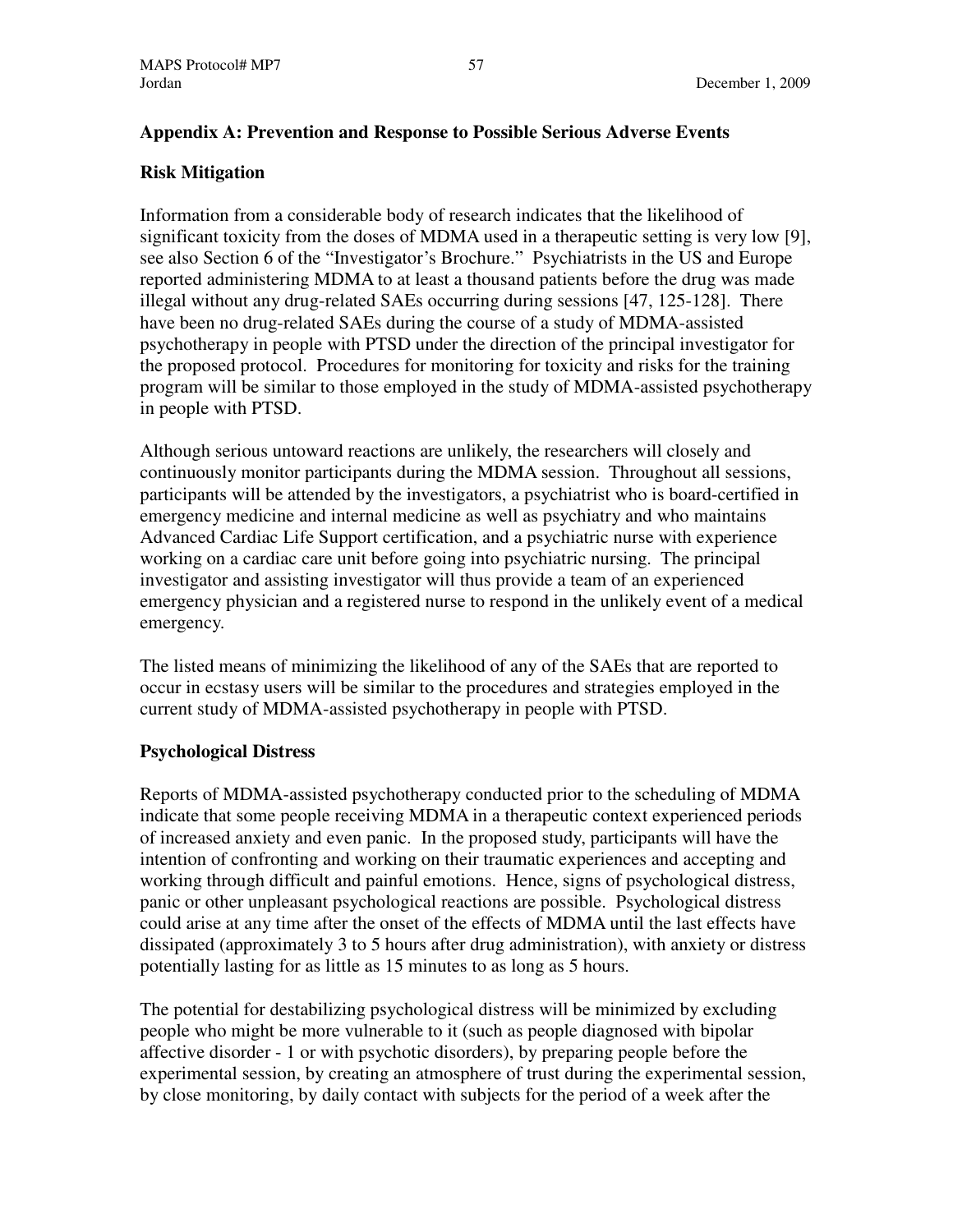experimental session, and by providing non-drug integrative psychotherapy sessions. Subjects will remain in the offices of the principal investigator for the evening and night of each experimental session. The study site will be staffed by a trained attendant to respond to the needs of the subject. The attendant will be instructed to contact the investigator upon request or at the appearance of signs of a potential adverse event. The overnight stay in a private room in the study site and the presence of the attendant should further reduce psychological distress.

People diagnosed with bipolar affective disorder – 1 or with psychotic disorders will not be enrolled in the proposed study.

During the preparatory sessions, participants will be made aware of the fact that difficult emotions, including grief, rage and fear or panic, may arise during experimental sessions. Every effort will be made to help participants resolve difficult symptoms and to arrive at a more comfortable and relaxed state by the conclusion of the session, including empathic listening on the part of the investigators and performance of diaphragmatic breathing by participants.

At the end of the 6–8 hour experimental session, if the participant is still severely agitated or experiencing any other severe psychological distress, the following measures will be taken:

- If the participant is anxious, agitated, in danger of any self-harm or is suicidal at the end of the MDMA session, the investigators will remain with the participant for at least two more hours. During this time, the investigators will employ affect management techniques, will talk with the participant to help him or her gain cognitive perspective of their experiences, and will help them implement the selfsoothing and stress inoculation techniques presented during the introductory session. If this situation should occur during an integrative therapy session, at least one of the investigators will be available to stay with the participant for at least two additional hours.

- If a participant remains severely anxious, agitated or in danger of self-harm or suicide, or is otherwise psychologically unstable at the end of this two-hour stabilization period the principal investigator will decide between one of two options:

A. A psychiatric nurse, therapeutic assistant or therapist will stay with the subject until the time of his or her appointment with investigators the next day. The investigators will then meet with the subject daily until the period of destabilization has passed. At any time during this process, the principal investigator may make the clinical judgment to proceed to option B.

B. Hospitalization for stabilization.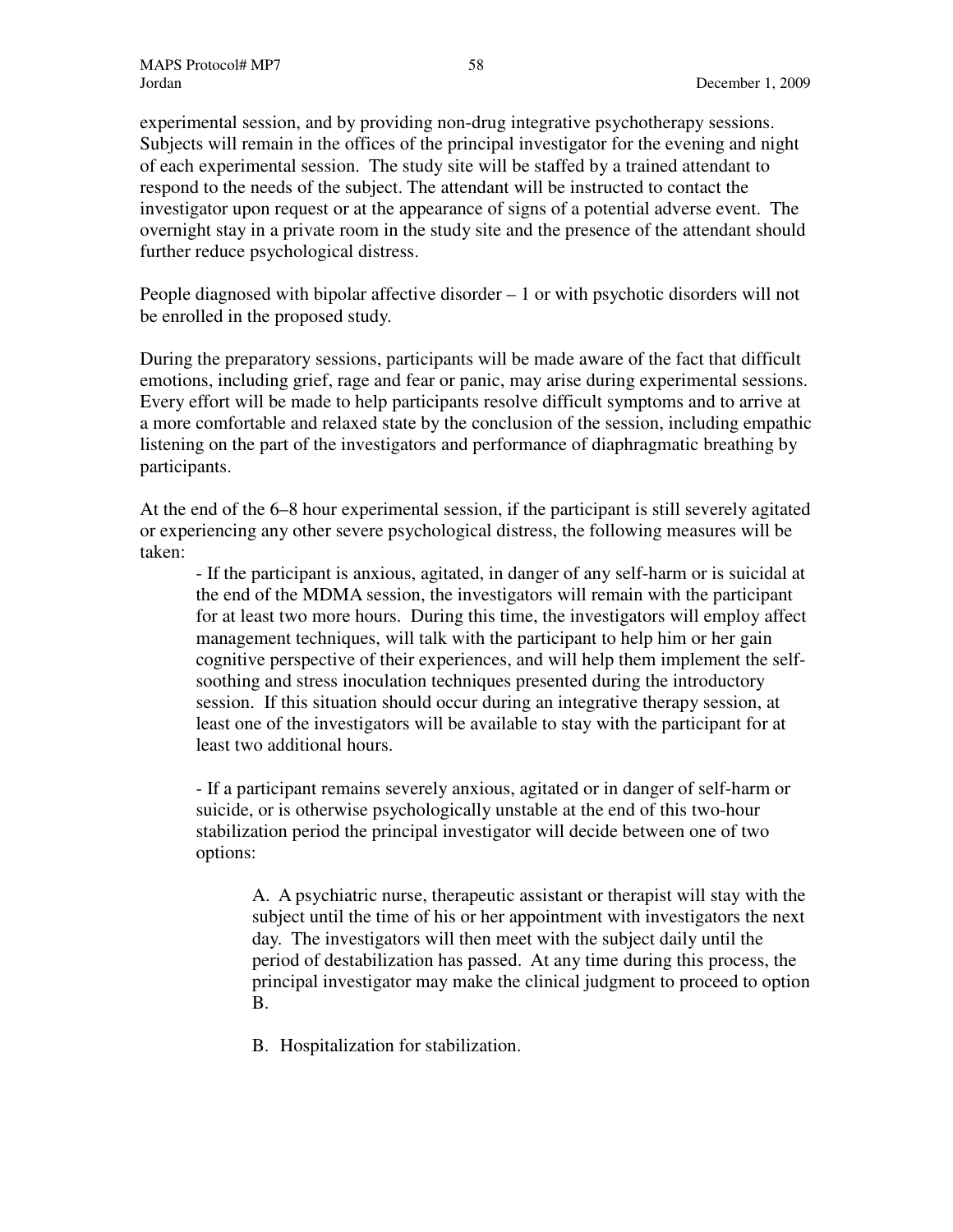Participants hospitalized after a severe panic reaction will be suspended from the protocol until after recovery or stabilization, at which time the investigator will carefully evaluate the participant's emotional status. The investigators will submit an SAE report to the IRB and the FDA in cases of drug-related hospitalization.

For those subjects engaged in an on-going therapeutic relationship with a psychotherapist or psychiatrist, the participant's outside therapists will be involved in the management of any psychiatric complications.

In the event of a participant's experiencing severe, persisting emotional distress, such as panic attacks, severe generalized anxiety or insomnia following an MDMA session, the investigator may prescribe a benzodiazepine or zolpidem as a "rescue medication." This medication will be captured on a psychotropic concomitant medications CRF page. If a participant should become psychotic or suicidal, arrangements will be made for him or her to be admitted to the nearest inpatient psychiatric facility of their choice. Residual symptoms will be addressed during the frequent follow-up psychotherapy visits with the investigators.

Means of monitoring for and preventing possible risks of MDMA other than the cardiovascular risks and psychological distress are described in detail below.

# **Angina or Myocardial infarction**

If a participant experiences ischemic type chest pain, whether or not it is associated with hypertensive crisis, he or she will receive oxygen and an IV and will be monitored as described above. He or she will be given nitroglycerin 0.4 mg SL q 5 minutes PRN chest pain pending transport to the hospital. If further evaluation at the hospital reveals that the participant has had an acute myocardial infarction (AMI), he or she will be well within the time frame required for definitive therapy. Treatment and response to potential AMI will follow the local guidelines and practices of Al-Rashid Hospital, Amman, Jordan. Following stabilization in the intensive care unit of Al-Rashid Hospital the participant will be transferred to a coronary care unit in a general hospital. Care will follow national and international guidelines and recommendations for treatment of potential AMI.

# **Stroke**

If any participant has neurologic deficits, whether or not they are associated with hypertensive crisis, he or she will receive oxygen and an IV and will be monitored as described above. He or she will be transported to the intensive care unit at Al-Rashid Hospital and prepared for transfer to a general for a head CT scan and further management in a specialized neurology unit and permitting time to administer recombinant tissue plasminogen if within three hours if needed. Treatment will follow national and international guidelines and recommendations for treatment of stroke.

# **Hyponatremia**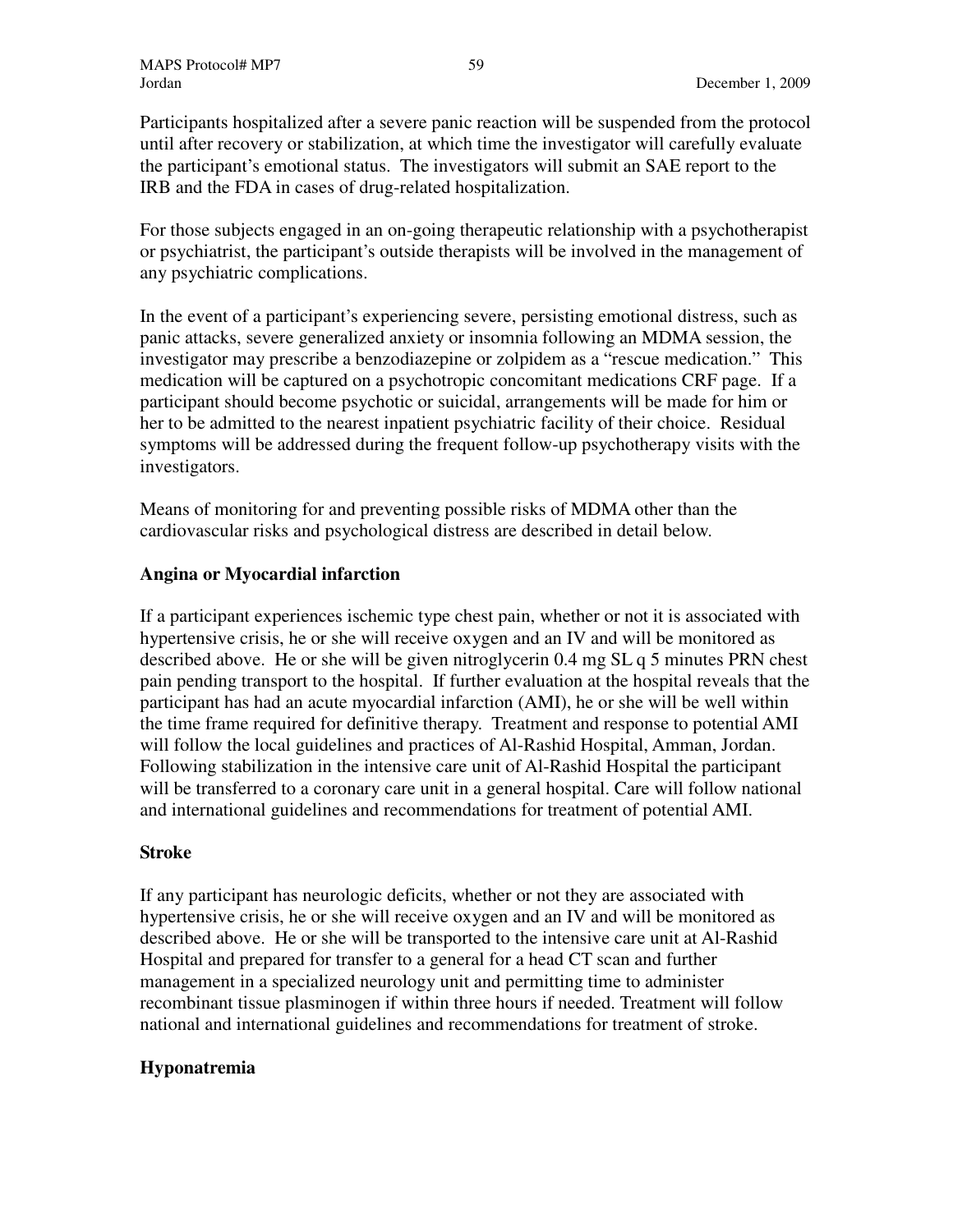History of hyponatremia or detection of hyponatremia on initial physical examination will be cause for exclusion from the proposed protocol. Participants will be given primarily electrolyte solutions, such as so-called or sports drinks, instead of water in order to decrease the likelihood of dilutional hyponatremia. They will not be allowed to drink more than 3 L. of fluids, and fluid intake will be appropriately spread out across the session. If there are any signs or symptoms of hyponatremia, a stat serum sodium will be drawn and fluids will be withheld until the results are obtained. If the serum sodium is less than 125mEq/L, serum and urine osmolality and sodium will be measured, and the subject will be transported to the Al Rashid hospital intensive care unit, where further intervention can be provided.

# **Hyperthermia**

Body temperature will be taken every 60 to 90 minutes throughout each experimental session. If temperature rises more than  $1^{\circ}$  Celsius (C), attempts will be made to lower it by removing blankets and layers of clothing, decreasing the ambient temperature and, if necessary, directing a fan toward the subject. If at any time the temperature rises more than 1.5° C above baseline despite these efforts, ice packs will be used, blood will be drawn for stat CBC, electrolytes, BUN, creatinine, glucose, creatine phosphokinase (CPK), prothrombin time (PT), partial thromboplastin time (PTT), platelets and liver enzymes, and urine will be collected for urinalysis. . If there are significant abnormalities in these tests, if the temperature continues to rise, or if an elevated temperature is associated with delirium or muscle rigidity the participant will be transferred to the Al Rashid hospital intensive care unit.